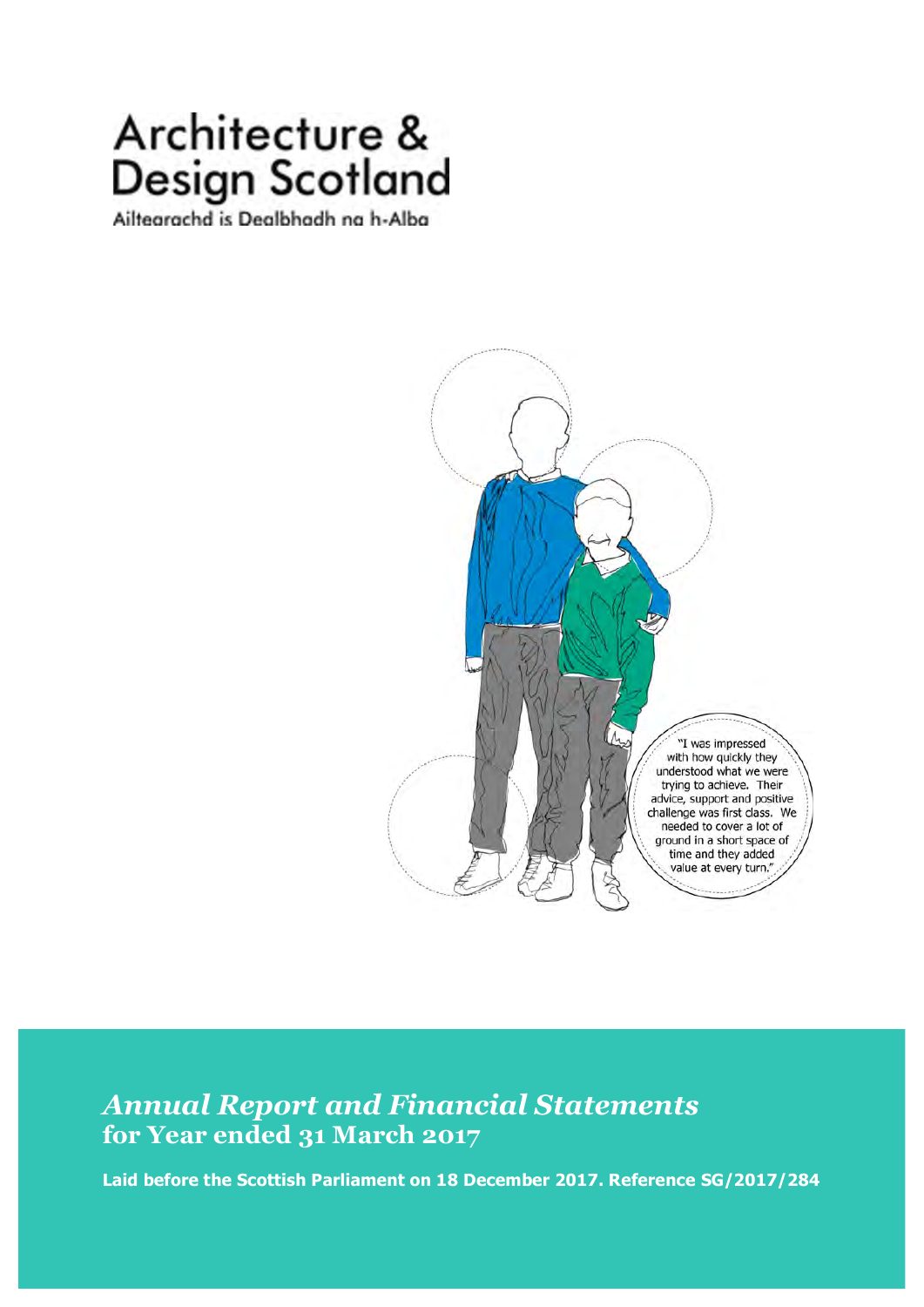**Architecture and Design Scotland Company Limited by Guarantee ANNUAL REPORT AND FINANCIAL STATEMENTS FOR THE YEAR ENDED 31 MARCH 2017 Company Registration Number SC267870**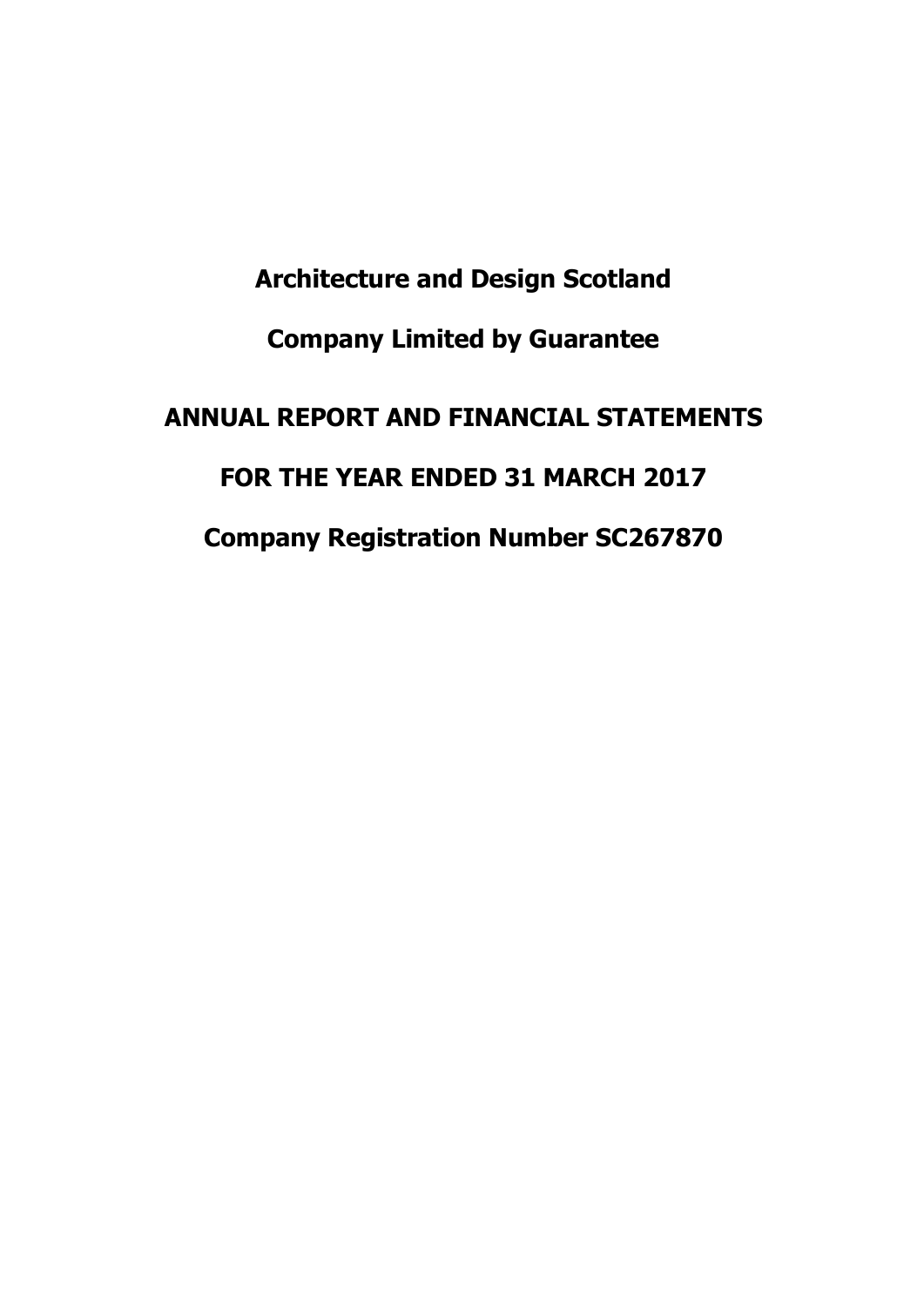# ARCHITECTURE AND DESIGN SCOTLAND **COMPANY LIMITED BY GUARANTEE** YEAR ENDED 31 MARCH 2017

| <b>CONTENTS</b> |  |
|-----------------|--|
|                 |  |
|                 |  |
|                 |  |
|                 |  |
|                 |  |
|                 |  |
|                 |  |
|                 |  |
|                 |  |
|                 |  |
|                 |  |
|                 |  |
|                 |  |
|                 |  |
|                 |  |
|                 |  |
|                 |  |
|                 |  |
|                 |  |
|                 |  |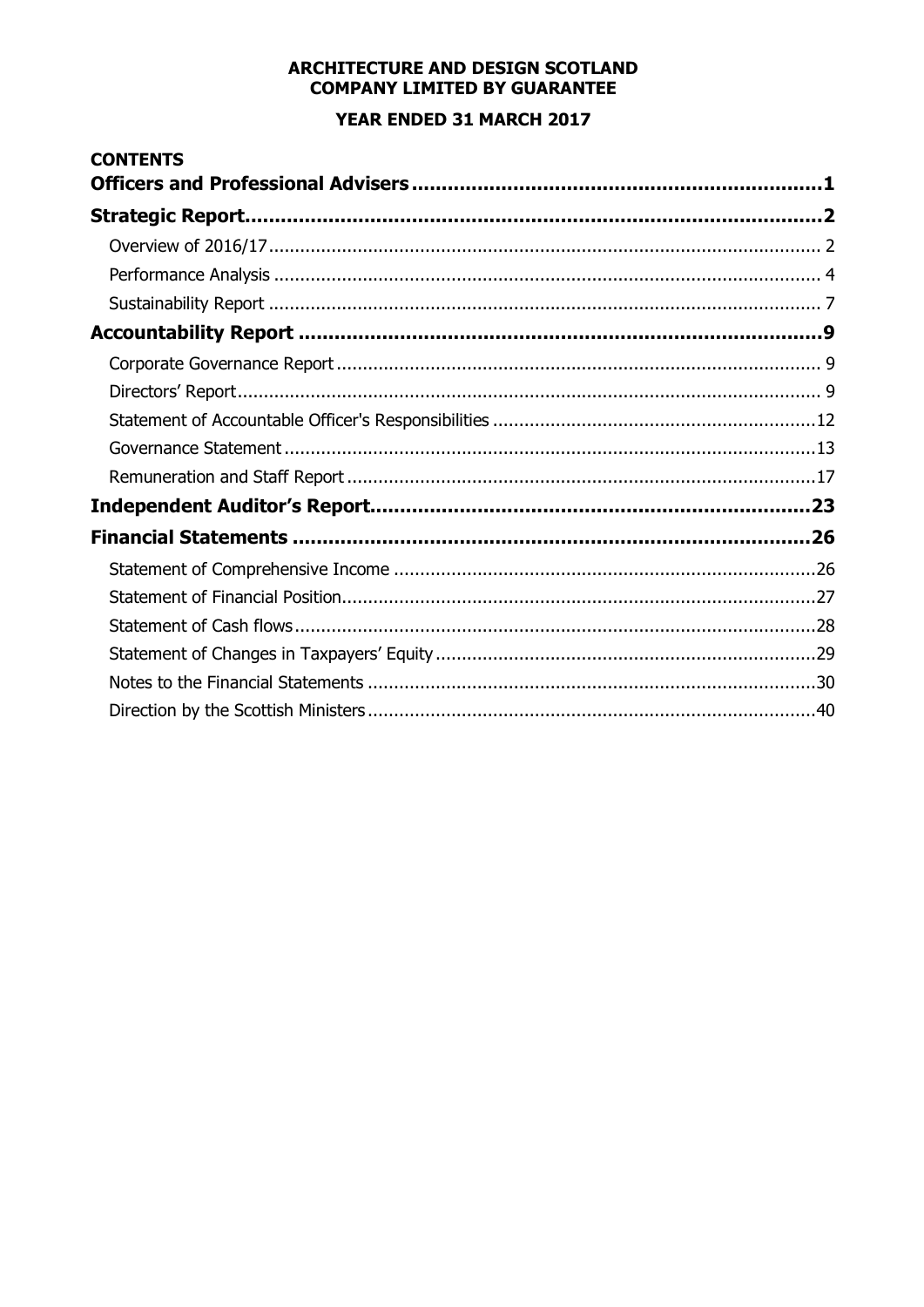# **OFFICERS AND PROFESSIONAL ADVISERS**

#### **YEAR ENDED 31 MARCH 2017**

# **OFFICERS AND PROFESSIONAL ADVISERS**

| <b>The Board of Directors</b> | K Anderson (The Chair)<br>S Beattie<br>A Burrell<br>D Chisholm<br>M Crookston<br>S Evans<br>G Hill<br>J Hughes<br>G Ross (Deputy Chair)<br>A Sim |
|-------------------------------|--------------------------------------------------------------------------------------------------------------------------------------------------|
| <b>Company Secretary</b>      | J MacDonald                                                                                                                                      |
| <b>Business Addresses</b>     | 9 Bakehouse Close<br>146 Canongate<br>Edinburgh<br>EH8 8DD                                                                                       |
|                               | Level 2<br>The Lighthouse<br>11 Mitchell Lane<br>Glasgow<br>G1 3NU                                                                               |
| <b>Registered Office</b>      | 9 Bakehouse Close<br>146 Canongate<br>Edinburgh<br>EH8 8DD                                                                                       |
| <b>Auditor</b>                | <b>Audit Scotland</b><br>4th Floor, South Suite<br>The Athenaeum Building<br>8 Nelson Mandela Place<br>Glasgow<br>G2 1BT                         |
| <b>Bankers</b>                | Royal Bank of Scotland<br>36 St Andrew Square<br>Edinburgh<br>EH <sub>2</sub> 2AD                                                                |
| <b>Solicitors</b>             | Anderson Strathern<br>1 Rutland Court<br>Edinburgh<br>EH3 8EY                                                                                    |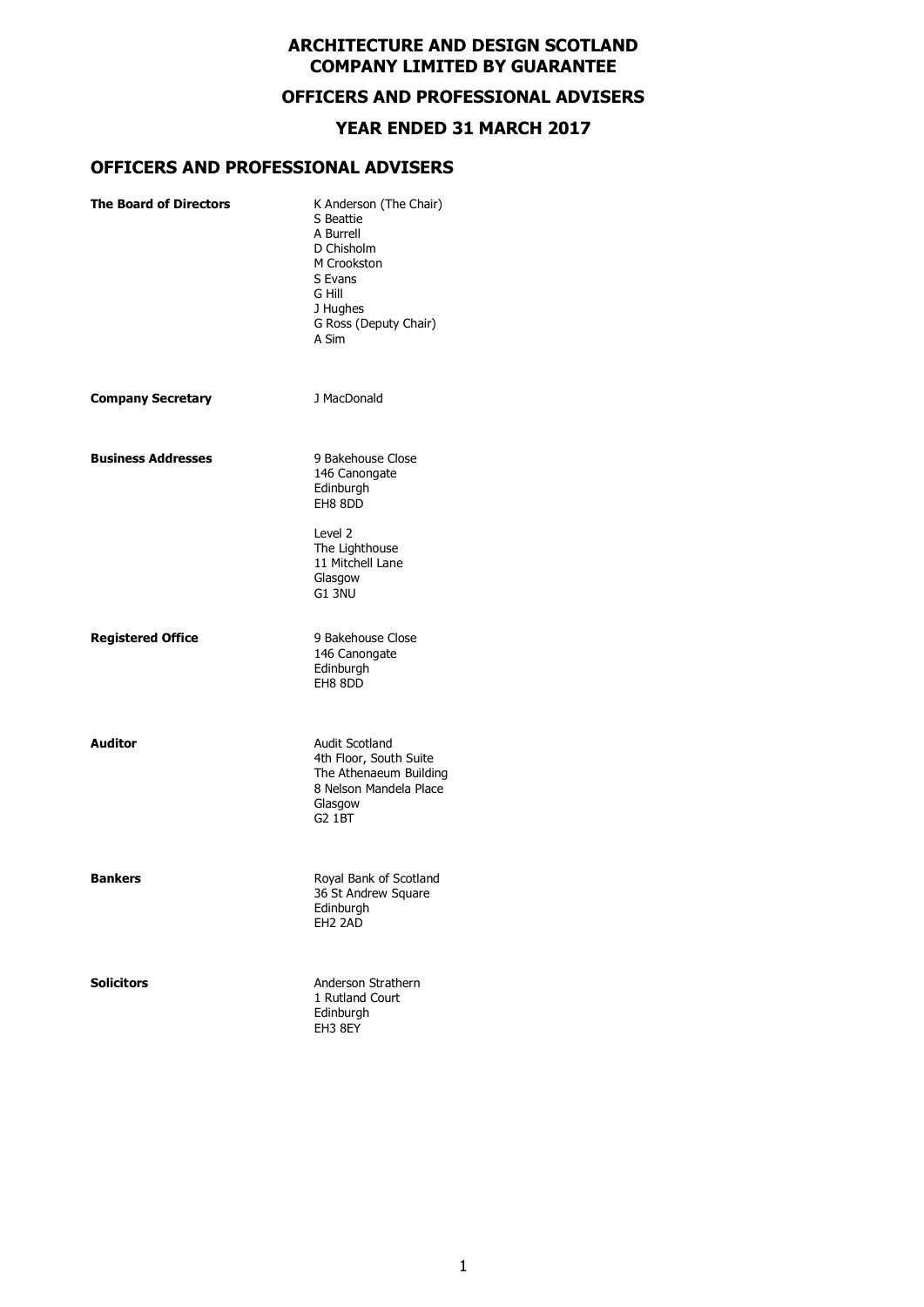#### **STRATEGIC REPORT**

#### **YEAR ENDED 31 MARCH 2017**

### **STRATEGIC REPORT**

This report has been presented in accordance with the requirements of Section 414 of the Companies Act 2006. The company's independent auditor is required by law to report on whether the information given in the strategic report is consistent with the Financial Statements. The auditor's opinion is included in the Auditor's Report on pages 23 to 25.

#### **Overview of 2016/17**

Our role is to help create a Scotland where a well-designed built environment supports sustainable, resilient communities. We work towards this by providing advice, building capacity and promoting the benefits of good design.

In 2016/17 we delivered a programme that included advice to clients, funders and regulators; input to the development of national policy; a series of exhibitions and events to celebrate Scotland's Year of Innovation, Architecture and Design and support for practitioners. In addition, we developed a new **Corporate Strategy for 2017-2020** and made changes to the way we work to better understand the impact of what we do.

We provided **design advice** on over 50 projects and buildings, in the public and private sector. This included providing advice to 10 new healthcare projects to develop design briefs, while facilitating 15 workshops. In total we supported 22 projects, representing circa £840 million investment in the health care estate in Scotland. We provided advice on refurbishment, new development and strategic investment in Scotland's learning estate, as well as on major housing developments and urban regeneration. We provided advice to support local authorities and developers in the briefing stages of developments. To support developments in the learning estate we worked with 19 local authorities, 47 schools and contributed to a range of conferences on education and innovative settings for education.

To share the learning from our work, we undertook a range of projects to **build capacity** within our sector. In 2016/17 we delivered four **Place Based Briefing** projects in partnership with Scottish Futures Trust and Scotland's Towns Partnership.

We continued to support **Local Design Panels** to support the development of local capacity to deliver design advice.

We continued to support the networks, which enable practitioners to share practice and discuss common issues. We facilitated two meetings of the **Local Authority Urban Design Forum** and shared the learning from these via a newsletter. We held two events for the **Public Sector Clients' Forum** and circulated learning from these. Through our **Material Considerations: Library of Sustainable Building Materials** we provided information and training on a range of materials and techniques and delivered a series of CPD and learning opportunities. Working with partners, we continued to develop, test and promote the **Place Standard tool** – which aims to help assess places in an accessible and consistent way.

We led research to consider the impact of National Planning Framework 3 on placemaking, drawing on the place standard approach, the report on which has now been submitted to the Scottish Government. We also supported seven local authorities through the **Stalled Spaces Scotland** programme and prepared a toolkit to support communities across Scotland take on their own stalled spaces.

We continued to **promote** the value of architecture and design through a range of activities, including a programme of communications through our website, social media and regular e-newsletters. In 2016/17 we published over twenty newsletters updating our followers about our work and events. Our Say Hello to Architecture programme received significant **media coverage** throughout the year, including broadcast, online and print.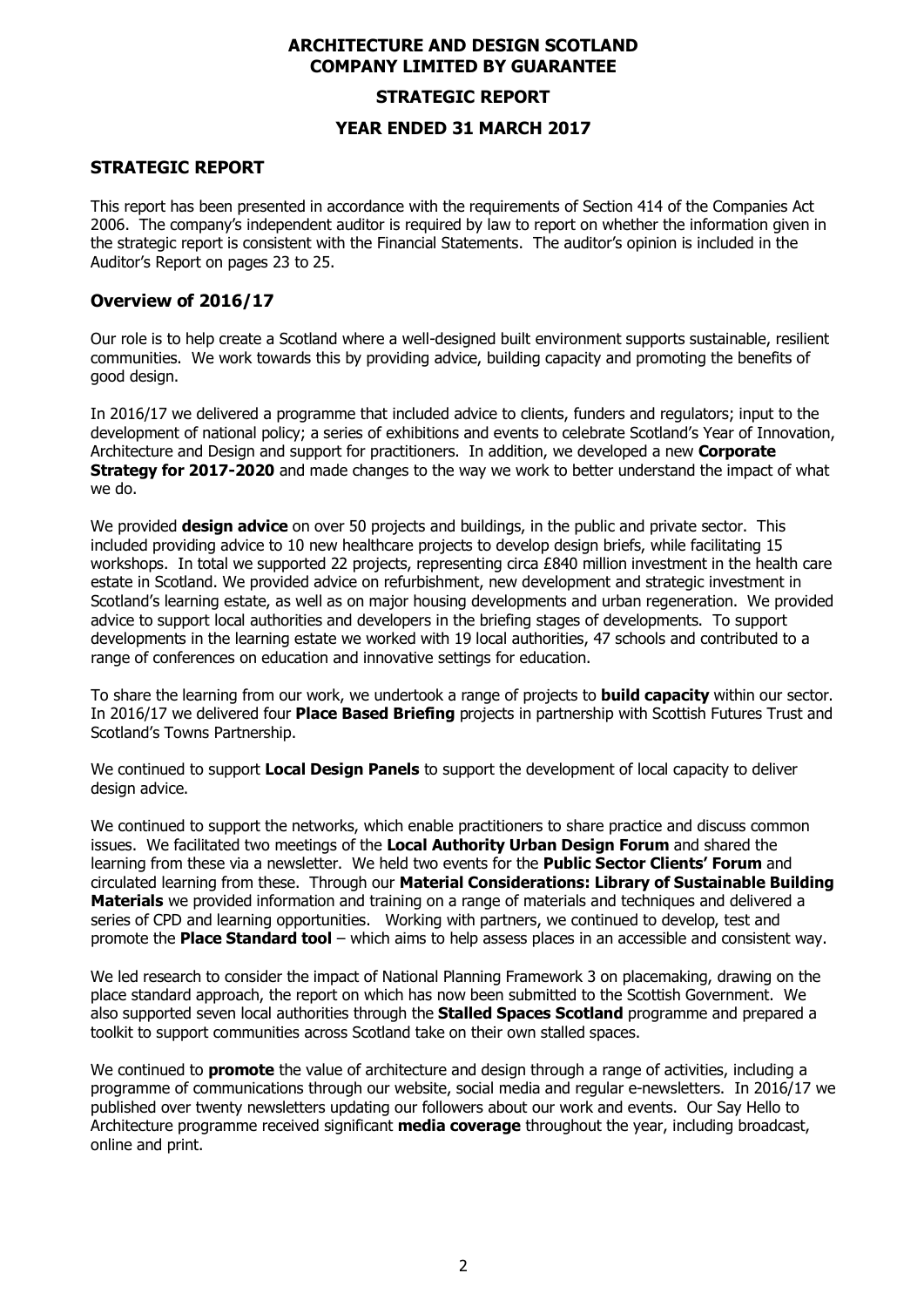# **STRATEGIC REPORT**

### **YEAR ENDED 31 MARCH 2017**

2016 was **Scotland's Year of Innovation, Architecture and Design** and also saw the first Festival of Architecture to celebrate the centenary of the Royal Incorporation of Architects in Scotland. Our contribution to the year was the Say Hello to Architecture Programme, which aimed to take architecture to new audiences at home and abroad. As part of this we led the development of Scotland's contribution to the 2016 International Architecture Exhibition in Venice (La Biennale) - **Prospect North.** Developed by emerging practice Lateral North, the exhibition ran for a month at the Biennale, before returning to three Scottish venues, Oban, Glasgow and Dundee, with additional touring to the Arctic Circle conference in Iceland and the Festival of Politics in Edinburgh. We supported over **160 local events,** and toured an exhibition of the **Best of the Best of Scottish Architecture** to twelve venues.

We highlighted the talent of Scotland's student architects through our **Annual A&DS and RIAS Student Awards for Architecture**, and we were the Scottish host for the Austrian exhibition **Getting Things Done** – an exhibition of design and architecture from Voralberg, Austria.

You can find more information about our work on www.ads.org.uk.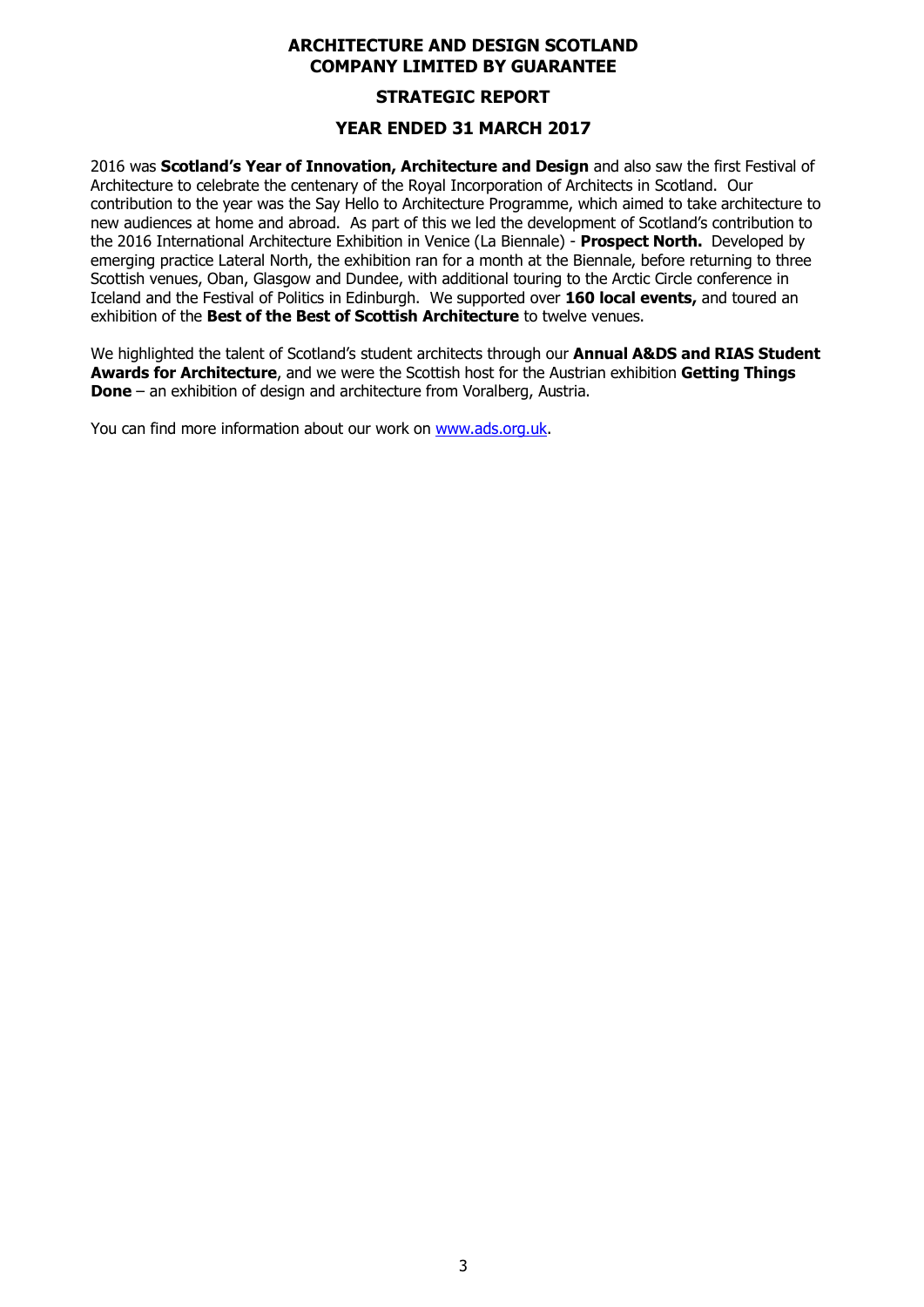#### **STRATEGIC REPORT**

#### **YEAR ENDED 31 MARCH 2017**

#### **Performance Analysis**

#### **Financial Management**

The grant allocation for 2016/17 comprised a revised grant-in-aid provision of £1,764,230 (2016: £1,859,285). Revenue for the year was supplemented with other income of £38,054 (2016: £45,177)

Prudent financial management throughout the year ensured our financial outturn is within the budget allocated by Scottish Ministers for the year to 31 March 2017. Our grant funding was fully expended in the year within the parameters set by the Scottish Government.

#### **Procurement**

We have policies and procedures in place for the procurement of all goods and services. We review our policy and procedures regularly to ensure that the policy and procedures respond to user feedback, changes in legislation, Government requirements and wider corporate policy.

Our procurement policy has six key priorities:-

- Support for our core business;
- Compliance with legislation;
- Transparency, fairness and accountability;
- Achieving value for money;
- Raising the level of procurement knowledge, skills and expertise;
- Maximising access to Collaborative Contracts available via the contracts strategy directory.

#### **The Environment**

We are working to support the Scottish Government in its environmental objectives by developing new methods of delivering our services which embrace the use of technology and as a result will help to reduce our carbon footprint.

Further information is available within the Sustainability Report section on pages 7-8.

#### **Social and Community Relations**

We value positive social and community relations and work to foster these in a range of ways, including providing placements for school pupils and working with other businesses located close to our offices in the Canongate. Architecture and Design Scotland regularly hosts other agency and community events in our premises free of charge.

#### **Freedom of Information**

The Freedom of Information (Scotland) Act, which came into full force in January 2005, means members of the public can make a request to see information held by Architecture and Design Scotland. In 2016/17 we received and responded to one Freedom of Information request.

#### **Data Loss**

There were no reported incidents of unauthorised exposure or loss of personal data during the financial year.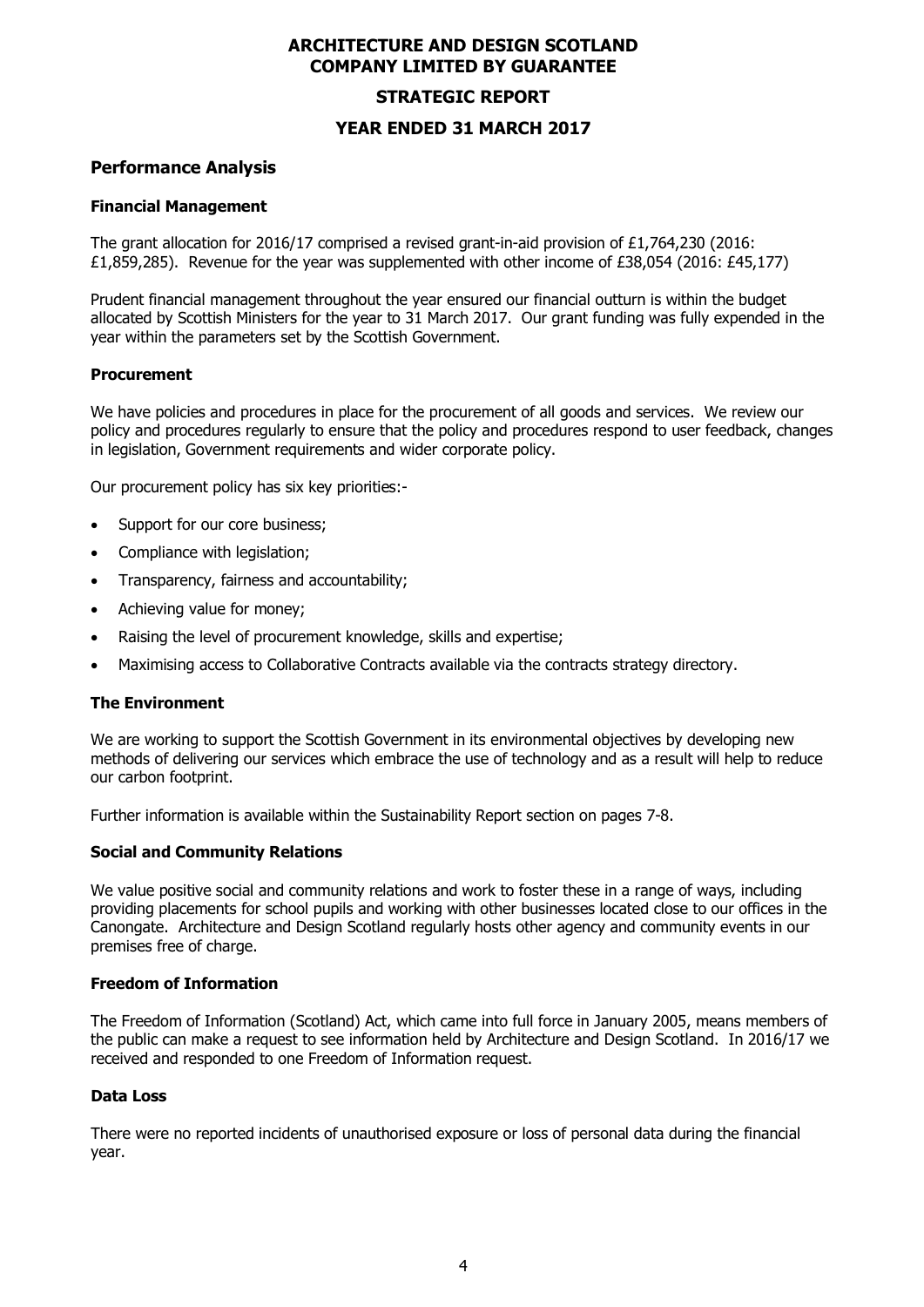#### **STRATEGIC REPORT**

#### **YEAR ENDED 31 MARCH 2017**

#### **Future Developments**

2017/18 will be the first year of our new Corporate Strategy which was developed following a consultation process in 2016/17. It sets out three objectives for our work, which are to ensure that more people in Scotland:-

- Are involved in decisions that affect their places;
- Benefit from well-designed buildings, places and spaces;
- See how good design adds value to their lives.

We have chosen to focus our work over this period in four areas and will bring forward a range of activities to achieve our objectives. The four focus areas are:-

- Delivery of inclusive growth through more and better housing;
- Creating better schools, hospitals and other public investment;
- Improving the design quality of infrastructure and public space;
- Increasing the emphasis on community empowerment.

Our activities for 2017/18 are outlined in our Business Plan, available to download from our website.

#### **Financial Overview**

The results for the year to 31 March 2017 are contained in the attached Financial Statements, prepared in accordance with the 2016/17 Government Financial Reporting Manual (FReM) and in the form directed by the Scottish Ministers, taking cognisance of the Scottish Public Finance Manual.

The FReM requires that the Company should comply with the Companies Act, but, as a Non Departmental Public Body, also follow the principles in the FReM (for example, in preparing a Remuneration Report) where these go beyond the Companies Act. The accounting policies explain the basis on which the Financial Statements are prepared and transactions are recognised.

The resource budget allocation for 2016/17 comprised a grant-in-aid provision of £1,764,230.

#### **Risk and Uncertainty**

We recognise the importance of effective risk management and work hard to identify and manage risks to our business. The principal means by which we do this is through our Strategic Risk Register. This Register is prepared by the Chief Executive, reviewed monthly by the Management Team and presented to the Audit Committee and Board every three months.

Key risks currently identified include:-

- Reduction in funding and/or stakeholder support;
- Loss of key staff/skills;
- Loss of business continuity;
- Legal challenge;
- Fraud or embezzlement; and
- Failure to deliver best value.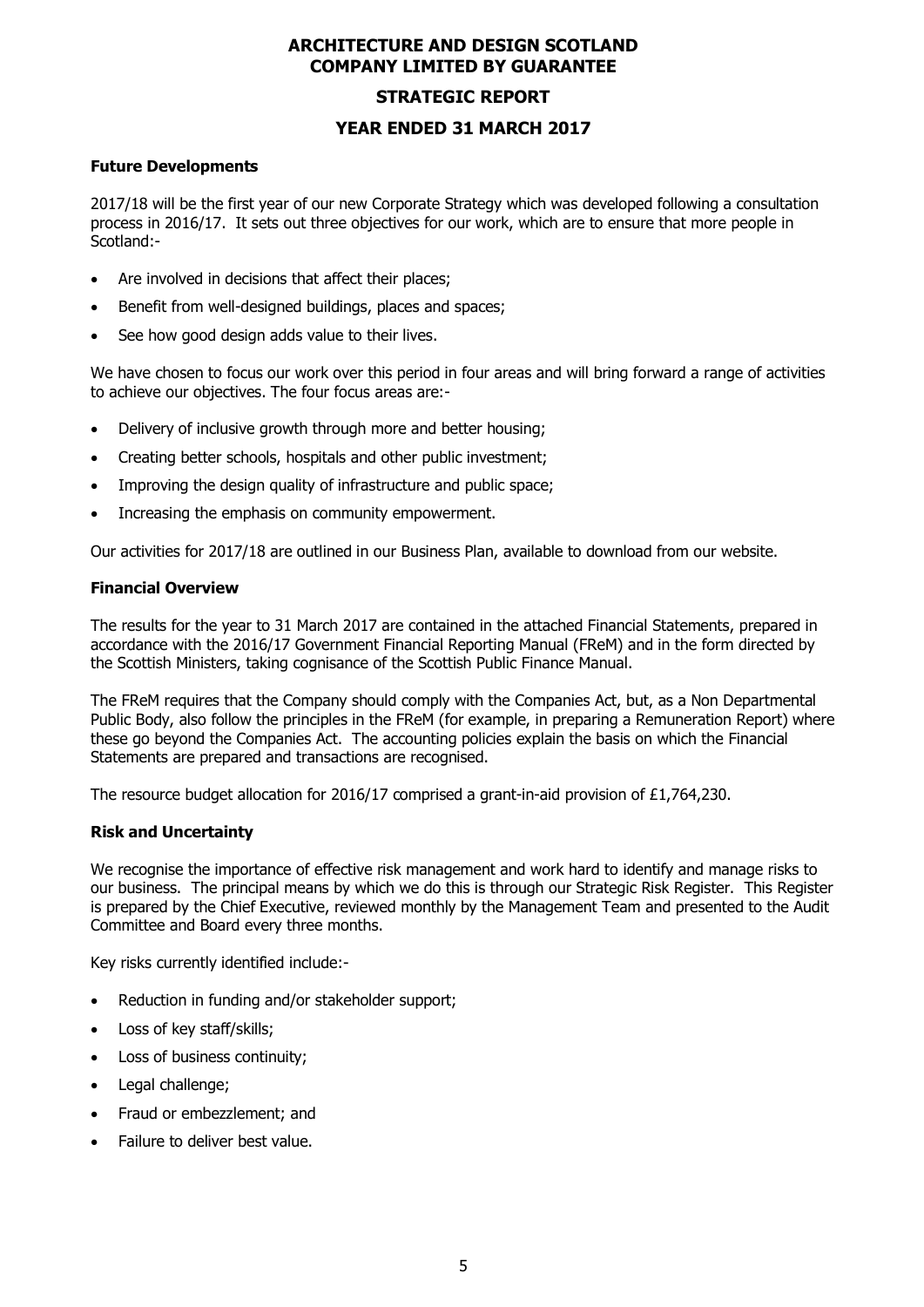# **STRATEGIC REPORT YEAR ENDED 31 MARCH 2017**

#### **Results**

The trading results for the year and the company's financial position at the end of the year are shown in the attached Financial Statements. The company's main income is grant-in-aid from the Scottish Government. The surplus for the year on Ordinary Activities after Tax was £18,616 (2016: £60,521), which is transferred to reserves.

The company aims to be in a break-even position at each year end on a cash income/spend basis. The Financial Statements are prepared on an accruals basis in accordance with accounting standards. Since the company commenced trading it has generated an accumulated surplus of £193,977 as at 31 March 2017 (2016: £175,361). This represents the timing of work performed by Architecture and Design Scotland which cuts over multiple financial years. SG are fully aware and supportive.

The Directors are satisfied with the results for the year.

#### **Going Concern**

As at 31 March 2017, Architecture and Design Scotland's balance sheet had net assets of £193,977 (2016: £175,361). The Directors are confident that the relationship with the Scottish Government is such that the company will have sufficient funding for the foreseeable future. Accordingly, it is appropriate to prepare the Financial Statements on a going concern basis.

#### **Supplier Payment Policy**

It is our policy to agree terms of payment when orders for goods and services are placed and to adhere to these arrangements. In addition, where possible, it is our policy to comply with the Scottish Government's Prompt Payment Commitment of making payment of authorised invoices within 10 days.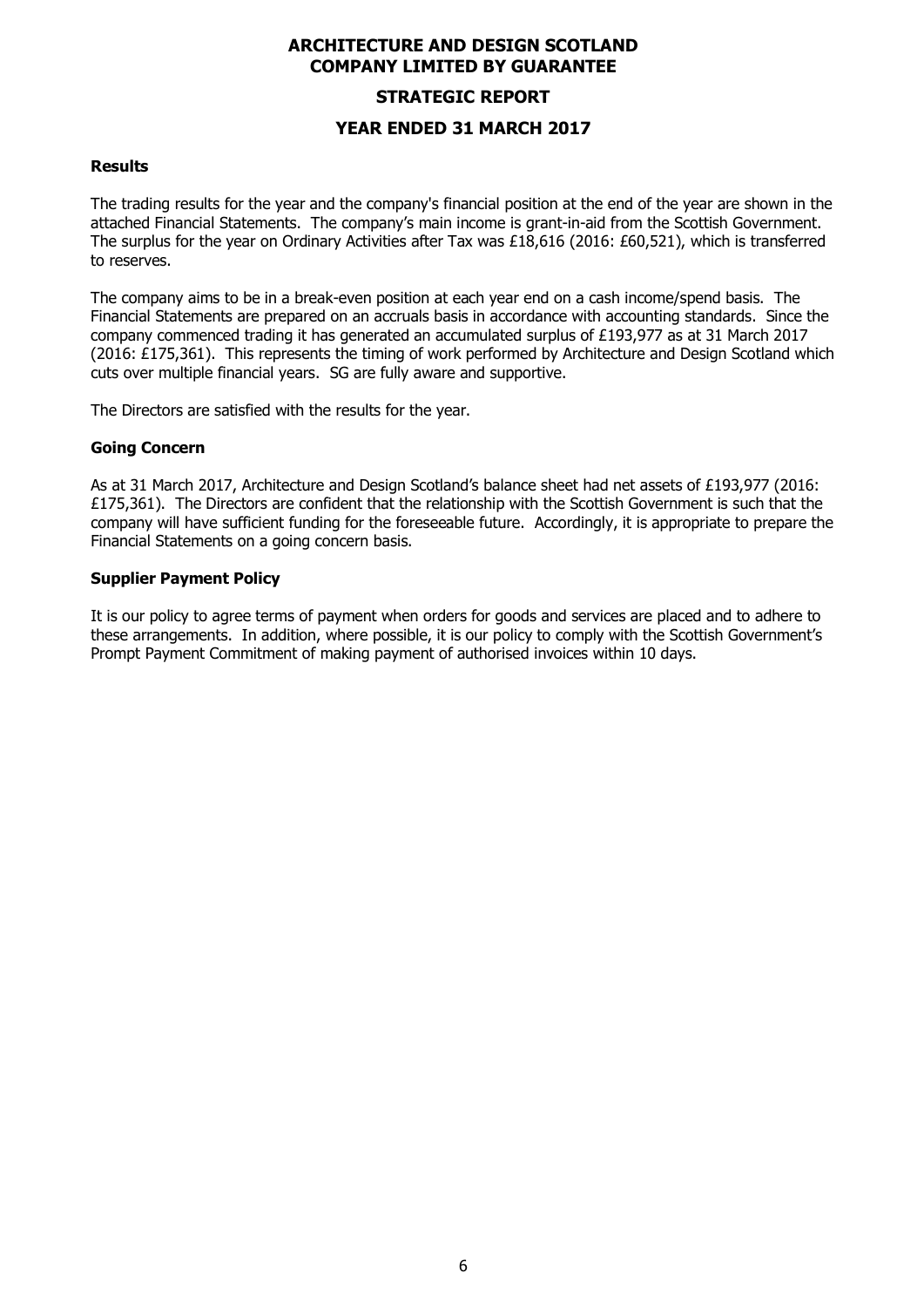# **STRATEGIC REPORT YEAR ENDED 31 MARCH 2017**

# **Sustainability Report**

The Scottish Government expects all public bodies in Scotland, including Non Departmental Public Bodies such as Architecture and Design Scotland, to report on sustainability alongside their Annual Reports and Financial Statements. The information provided below conforms to the public sector sustainability reporting guidance produced by the Scottish Government. Although this is non-mandatory, Architecture and Design Scotland will strive to meet this expectation over the coming years.

Architecture and Design Scotland recognises the importance of environmental issues and sustainability and therefore endeavours to consider these matters in all of our business decisions. Architecture and Design Scotland recognises the importance of sustainability, supporting the national outcomes to "value and enjoy our built and natural environment and protect it and enhance it for future generations" and to "reduce the local and global environmental impact of our consumption and production". Architecture and Design Scotland endeavours to consider these matters in all of our business decisions.

Architecture and Design Scotland occupies offices in Edinburgh and Glasgow. The office in Glasgow is situated in The Lighthouse building and is occupied on a serviced accommodation basis from Glasgow City Council (GCC). As The Lighthouse building is part of a larger estate owned by GCC, it has not been possible to disaggregate the data for sustainability reporting within Architecture and Design Scotland, thus the data in this report in relation to buildings only relates to the Edinburgh office at Bakehouse Close.

# **Summary of Performance 2016/17**

During the last twelve months we have continued to use the systems set up in 2012/13 to collect information which will allow us to measure and benchmark current performance in terms of energy usage and business travel. This will assist us in setting targets and monitoring greenhouse gas emissions and costs over the forthcoming years.

#### **Office Supplies and Publications**

We already actively encourage electronic communication in place of paper. Where a hard copy is required, we use recycled stationery and print double sided to decrease paper usage. The majority of output in terms of reports and publications are produced in soft copy only with our website being the main distribution channel. A bi-monthly electronic newsletter keeps our supporters up to date with our activities.

#### **Travel - Business Travel and Commuting**

All employees are encouraged to reduce the carbon footprint by Green Travel such as utilising the Bike to Work Scheme and travelling by public transport. Flexible working hours allow staff to fit travel around train and bus times.

| Area                            | <b>Actual Performance 2016/17</b> | <b>Actual Performance 2015/16</b> |
|---------------------------------|-----------------------------------|-----------------------------------|
| <b>Total energy consumption</b> | 84,391 kWh                        | 77,739 kWh                        |
| <b>Total energy expenditure</b> | £4,135                            | £4,494                            |
| <b>Recycling expenditure</b>    | £669                              | £678                              |
| Total waste expenditure         | £1,180                            | £941                              |
| <b>Water consumption</b>        | 240 $m3$                          | $293 \text{ m}^3$                 |
| <b>Water expenditure</b>        | £267                              | £326                              |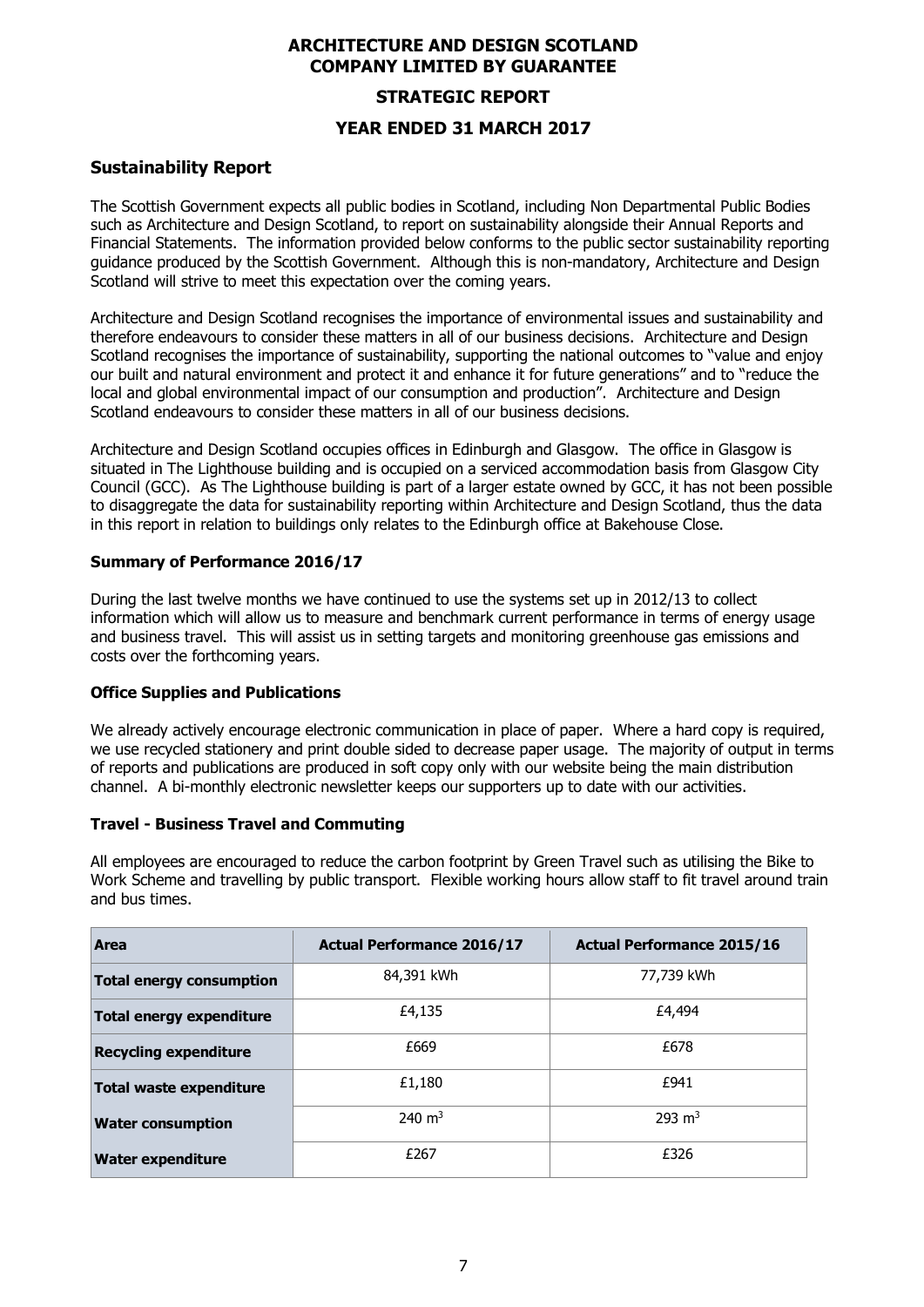#### **STRATEGIC REPORT**

#### **YEAR ENDED 31 MARCH 2017**

#### **Sustainability Report 2016/17**

|                                 |                                                                            | 2016/17    | 2015/16     |
|---------------------------------|----------------------------------------------------------------------------|------------|-------------|
| <b>Energy consumption (kWh)</b> | <b>Electricity non renewable</b>                                           | 20,622 kWh | 21,788 kWh  |
|                                 | <b>Electricity renewable</b>                                               | 0          | 0           |
|                                 | Gas                                                                        | 63,769 kWh | 55,951 kWh  |
|                                 | <b>LPG</b>                                                                 | 0          | 0           |
|                                 | Other (Gas-oil)                                                            |            | $\mathbf 0$ |
| <b>Financial indicators (£)</b> | <b>Expenditure on energy</b>                                               | £4,135     | £4,494      |
|                                 | <b>Expenditure on business travel -</b><br>official travel and fleet costs | £20,254    | £20,255     |

#### **Waste**

Paper, cardboard, cans, plastics and glass waste is sent for recycling. Special arrangements are made to recycle any obsolete computer equipment and furniture.

#### **Sustainable Procurement**

Architecture and Design Scotland uses Scottish Government procurement framework contracts. The SG framework is committed to sustainable procurement and the sustainability strategy. Architecture and Design Scotland pays climate change levies to EDF Energy for electricity and to Total Gas & Power for gas.

#### **Summary of Future Strategy**

Architecture and Design Scotland is committed to reducing its impact on the environment in line with the Scottish Government's sustainability strategy.

By order of the Board

J MacDonald Chief Executive/Accountable Officer

Approved on 11 September 2017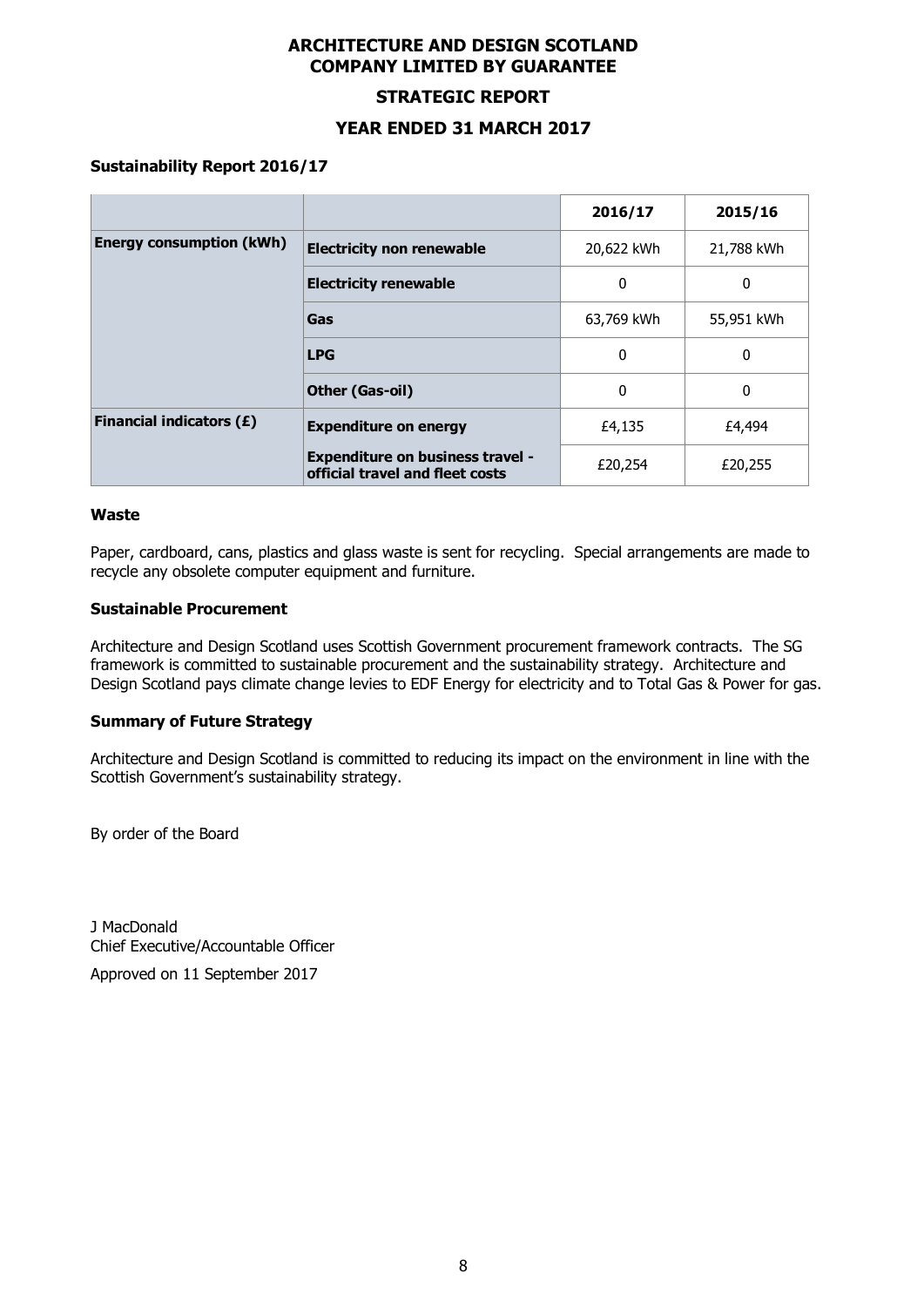#### **ACCOUNTABILITY REPORT**

#### **YEAR ENDED 31 MARCH 2017**

## **ACCOUNTABILITY REPORT**

#### **Corporate Governance Report**

The requirements of the Directors' Report are set out in Chapter 5 of Part 15 of the Companies Act 2006 and Schedule 7 of SI 2008 No 410, and in the Remuneration Report, as set out in Chapter 6 of the Companies Act 2006 and SI 2013 No 1981.

#### **Directors' Report**

#### **Introduction**

The Directors present their Report and the Financial Statements of the company for the year ended 31 March 2017.

Architecture and Design Scotland is an Executive Non Departmental Public Body (NDPB) sponsored directly by the Scottish Government, whose purpose is to champion good architecture, design and planning in the built environment. The Financial Statements have been prepared in a form directed by the Scottish Ministers in accordance with the Government Financial Reporting Manual (FReM) and fulfil the requirements of the Companies Act 2006.

In accordance with section 414(c)(11) of the Companies Act 2006, A&DS has chosen to include the Review of Business Performance in the Strategic Report which would otherwise be included in the Director's Report.

#### **Organisational Excellence**

We want to deliver the best possible service to our stakeholders.

We achieve this by understanding our strengths, by having strong leadership and motivated employees, by having confidence in our ability and by ensuring we have the correct systems and processes in place.

#### **Company Status**

Architecture and Design Scotland is a company limited by guarantee and registered in Scotland - Company Registration Number SC267870. The sole members are the Scottish Ministers. Architecture and Design Scotland (Architecture & Design Scotland) is an Executive Non Departmental Public Body, operated through a limited company structure.

Scottish Ministers appoint the Chair, Chief Executive and non-executive Directors of Architecture and Design Scotland.

The Board is responsible for the overall direction and strategy of Architecture and Design Scotland. There is a formal policy of delegated authority, which includes matters specifically reserved to the Board for decision. All non-executive Directors are independent.

#### **Ministerial Responsibility**

The Minister with responsibility for Architecture and Design Scotland is Fiona Hyslop MSP, Cabinet Secretary for Culture, Tourism and External Affairs.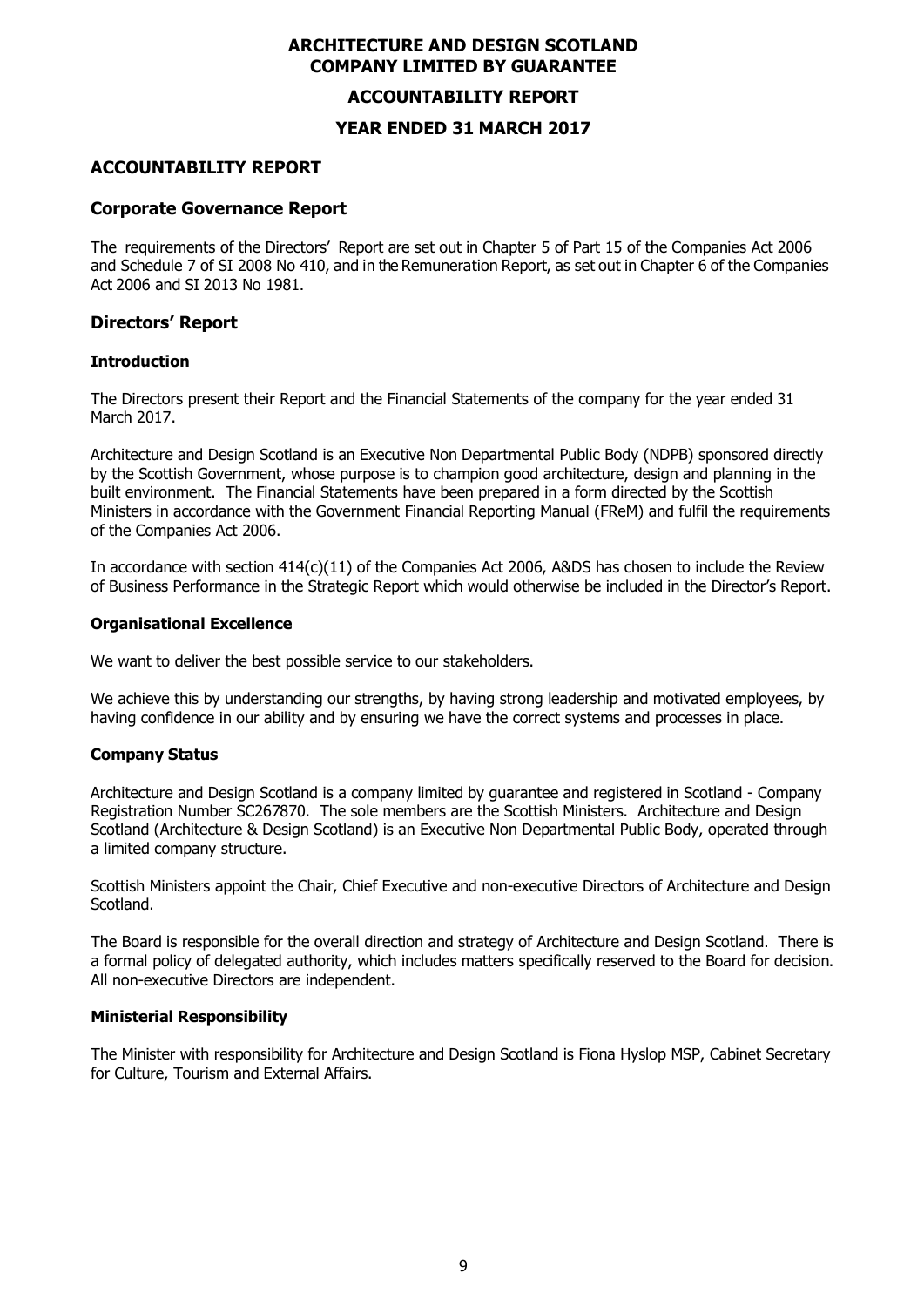#### **ACCOUNTABILITY REPORT**

#### **YEAR ENDED 31 MARCH 2017**

#### **Directors and Their Interests**

The non-executive Directors of the company who held office during the period and to the date of signing of these Financial Statements were as follows:-

K Anderson (The Chair) S Beattie A Burrell D Chisholm M Crookston S Evans G Hill J Hughes G Ross (Deputy Chair) A Sim

There were no resignations during the year to 31 March 2017.

#### **Relevant Directors' Interests**

Details of Directors' interests are given in **Note 15 Related Parties**. No board members held any significant interests that conflicted with their responsibilities.

The Board, chaired by Karen Anderson, met 11 times during the year.

#### **Conflicts of Interest Procedures**

Architecture and Design Scotland has developed procedures to deal with potential conflicts of interest, and provided training for Directors. The procedures include each Board Member providing a Register of Interests on appointment, and advising of updates as and when they occur. In addition Declarations of Interest is a standard item on the Agenda for all Board Meetings.

#### **Management Team**

The Management Team currently comprises the Chief Executive, Director of Operations, Director of Design, Director of Place and the Corporate Services Manager. This group is responsible for supporting the day to day running of the organisation.

Specifically the Management Team is responsible for:-

- signing off project plans for activities within the approved Business Plan;
- agreeing amendments to the allocation of operational budgets; and
- initiating new projects outwith the approved Business Plan.

Currently, these roles and responsibilities are supported by the Management Statement and Financial Memorandum (2008) and a Scheme of Delegated Responsibility (2012). In addition, the Board is supported by three sub-committees, namely Audit Committee, Communications Group and Planning & Consultations Group. Each of these works to Terms of Reference approved by the Board.

The business is framed by a three year Corporate Strategy supported by annual Business Plans, progress against which is reported to the Board. These reports separately describe the business undertaken as set out in the Business Plan and, in parallel, the management and expenditure of budgets.

In addition, a corporate risk register is established and reported to the Audit Committee quarterly.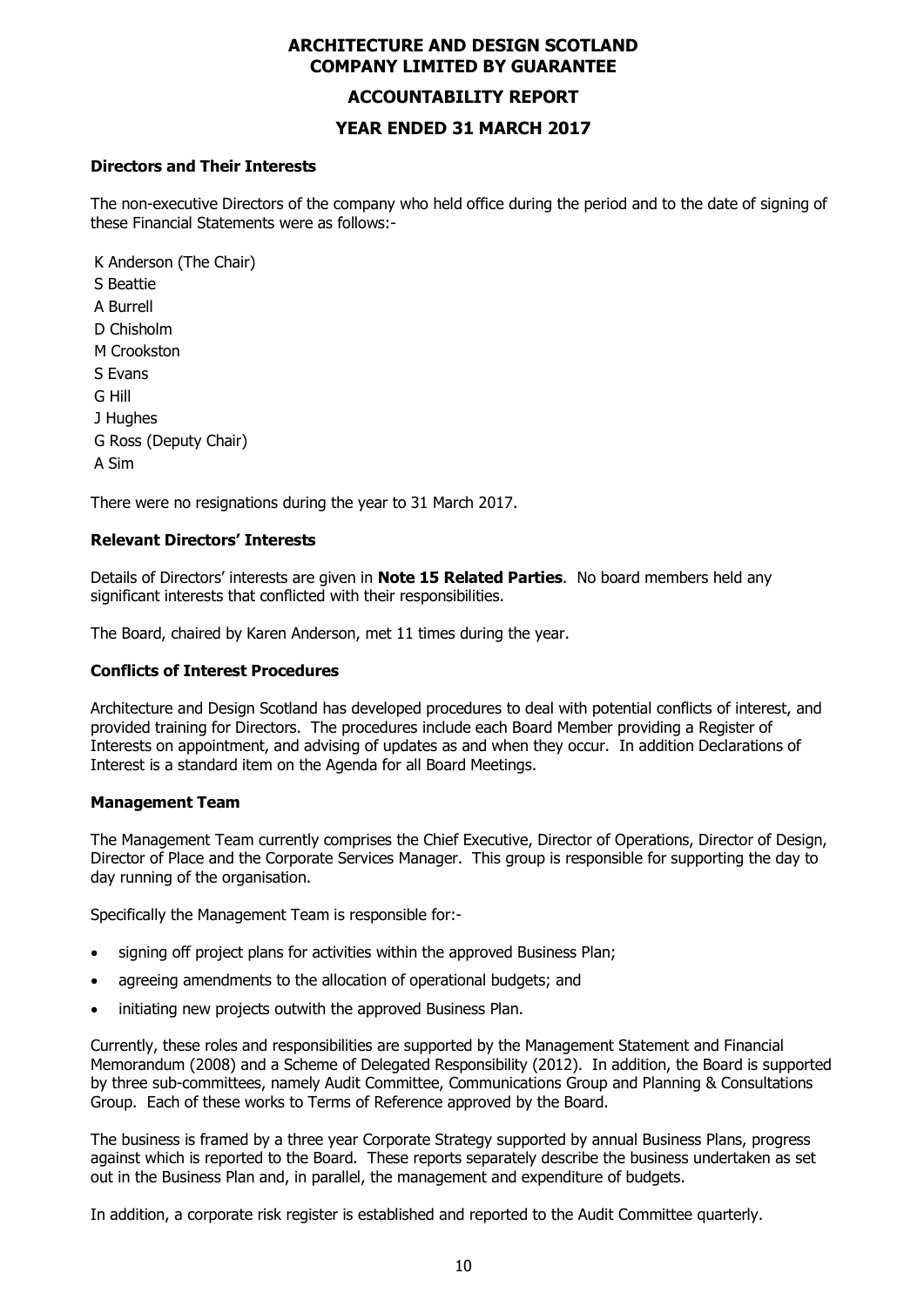# **ACCOUNTABILITY REPORT**

#### **YEAR ENDED 31 MARCH 2017**

#### **Audit Committee**

The Audit Committee oversees the strategic process for risk management, internal control, corporate governance and statutory financial obligations. The committee is chaired by an independent non-executive Director and is comprised of up to four, and at least three, non-executive Directors of Architecture and Design Scotland.

The committee meets quarterly and works to Terms of Reference written by the Board setting out its authority. Internal and external auditors are invited along to the Audit Committee meetings.

The Audit Committee approved a revised Risk Policy in November 2016 which included updates on risk appetite, assurance definitions and inherent and residual risk. A strategic risk register was also introduced in November 2016 which is revised quarterly and noted by the Board at their quarterly meetings.

#### **Political and Charitable Donations**

The company made no political or charitable donations during the year.

# **Taxation Status**

As an Executive NDPB sponsored directly by the Scottish Government, the Directors are of the opinion that the company's activities do not constitute a trade for Corporation Tax purposes and therefore consider that the company will not be subject to Corporation Tax.

#### **Auditor and Disclosure of Information to Auditor**

As a non-profit making public sector company, which appears to the Scottish Ministers in terms of section 483(2) of the Companies Act 2006 to carry out functions of a public nature, under The Companies Act 2006 (Scottish public sector companies to be audited by the Auditor General for Scotland) Order 2009, the Scottish Ministers have determined that the Financial Statements of the company shall be audited by the Auditor General for Scotland. The Auditor General for Scotland has appointed Audit Scotland to undertake the audit for the year ended 31 March 2017.

The Directors who held office at the date of approval of this Directors' report confirm that, so far as they are each aware, there is no relevant audit information of which the company's auditor is unaware, and each Director has taken all steps that he/she ought to have taken as a Director to make himself/herself aware of any relevant audit information and to establish that the company's auditor is aware of that information.

By order of the Board

J MacDonald K Anderson Chief Executive/Accountable Officer Chair Approved on 11 September 2017 Approved on 11 September 2017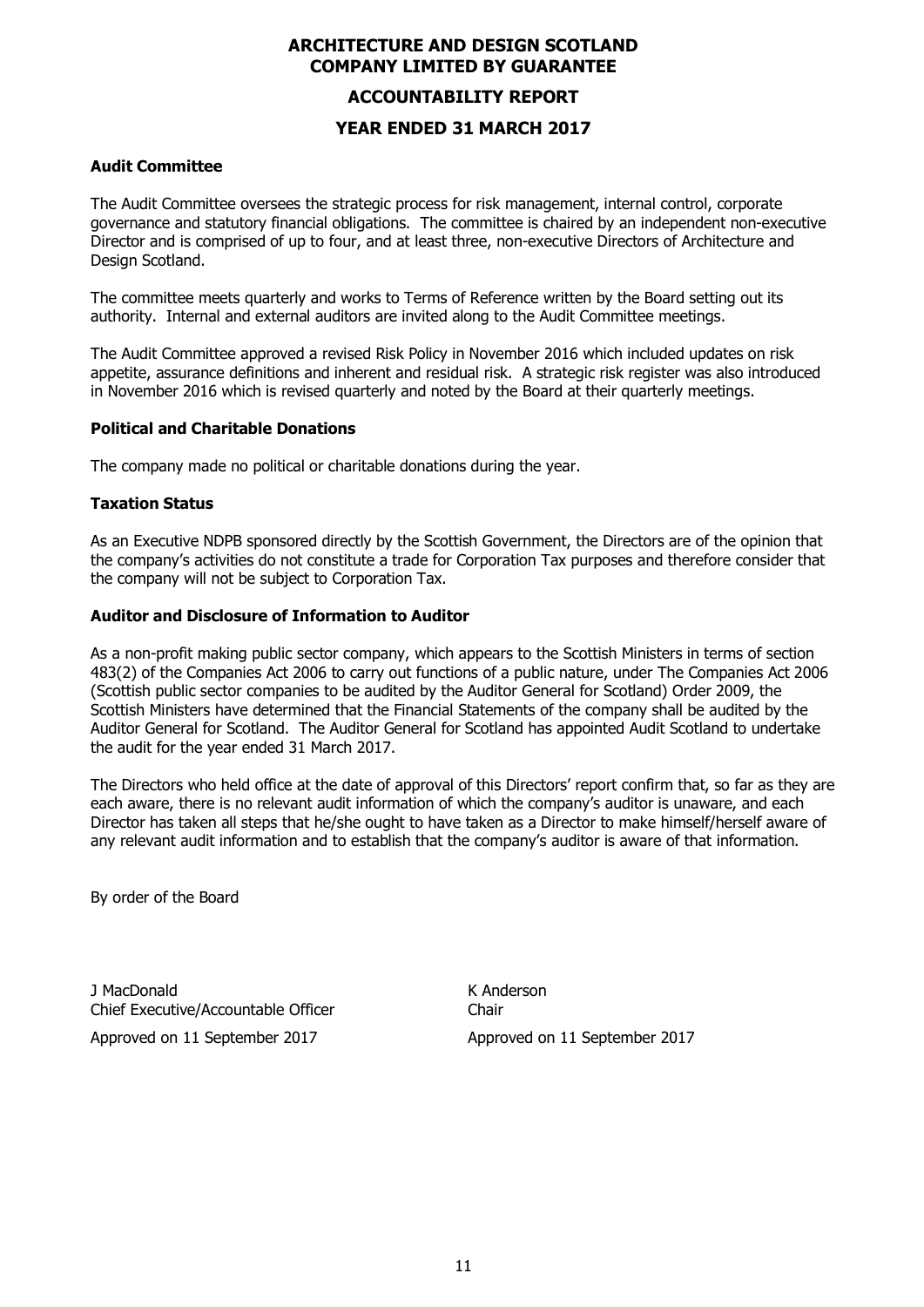#### **ACCOUNTABILITY REPORT**

## **YEAR ENDED 31 MARCH 2017**

### **Statement of Accountable Officer's Responsibilities**

The Directors and Accountable Officer are responsible for preparing the Annual Report and Financial Statements in accordance with applicable law and regulations.

Company law requires the Directors to prepare financial statements for each financial year. As required by the Accounts Direction applicable for the year issued by the Scottish Ministers they are required to prepare the financial statements in accordance with IFRSs as adopted by the EU and applicable law and have elected to prepare the financial statements on the same basis.

Under company law the Directors must not approve the financial statements unless they are satisfied that they give a true and fair view of the state of affairs of the company and of its surplus or deficit for that period. In preparing the financial statements, the Directors are required to:-

- select suitable accounting policies and then apply them consistently;
- make judgements and estimates that are reasonable and prudent;
- state whether they have been prepared in accordance with IFRSs as adopted by the EU and the Accounts Direction applicable to the year issued by the Scottish Ministers; and
- prepare the financial statements on the going concern basis unless it is inappropriate to presume that the company will continue in business.

The Directors are responsible for keeping adequate accounting records that are sufficient to show and explain the company's transactions and disclose with reasonable accuracy at any time the financial position of the company and enable them to ensure that its financial statements comply with the Companies Act 2006 and the Accounts Direction applicable to the year issued by the Scottish Ministers. They have general responsibility for taking such steps as are reasonably open to them to safeguard the assets of the company and to prevent and detect fraud and other irregularities.

The Directors are responsible for the maintenance and integrity of the corporate and financial information included on the company's website. Legislation in the UK governing the preparation and dissemination of financial statements may differ from legislation in other jurisdictions.

#### **Disclosure of Relevant Audit Information**

As Accountable Officer, I am not aware of any relevant audit information of which our auditors are unaware. I have taken all necessary steps to ensure that I myself am aware of any relevant audit information and to establish that the auditors are also aware of this information.

#### **Accounts Direction**

The accounts have been prepared in accordance with a direction given by the Scottish Ministers in pursuance of the Public Finance and Accountability (Scotland) Act 2000. This direction is shown as an appendix to the accounts. As the Accountable Officer, I confirm that the Annual Report and Financial Statements as a whole is fair balanced and understandable. I take personal responsibility for the Annual Report and Financial Statements and the judgements required for determining that it is fair balanced and understandable.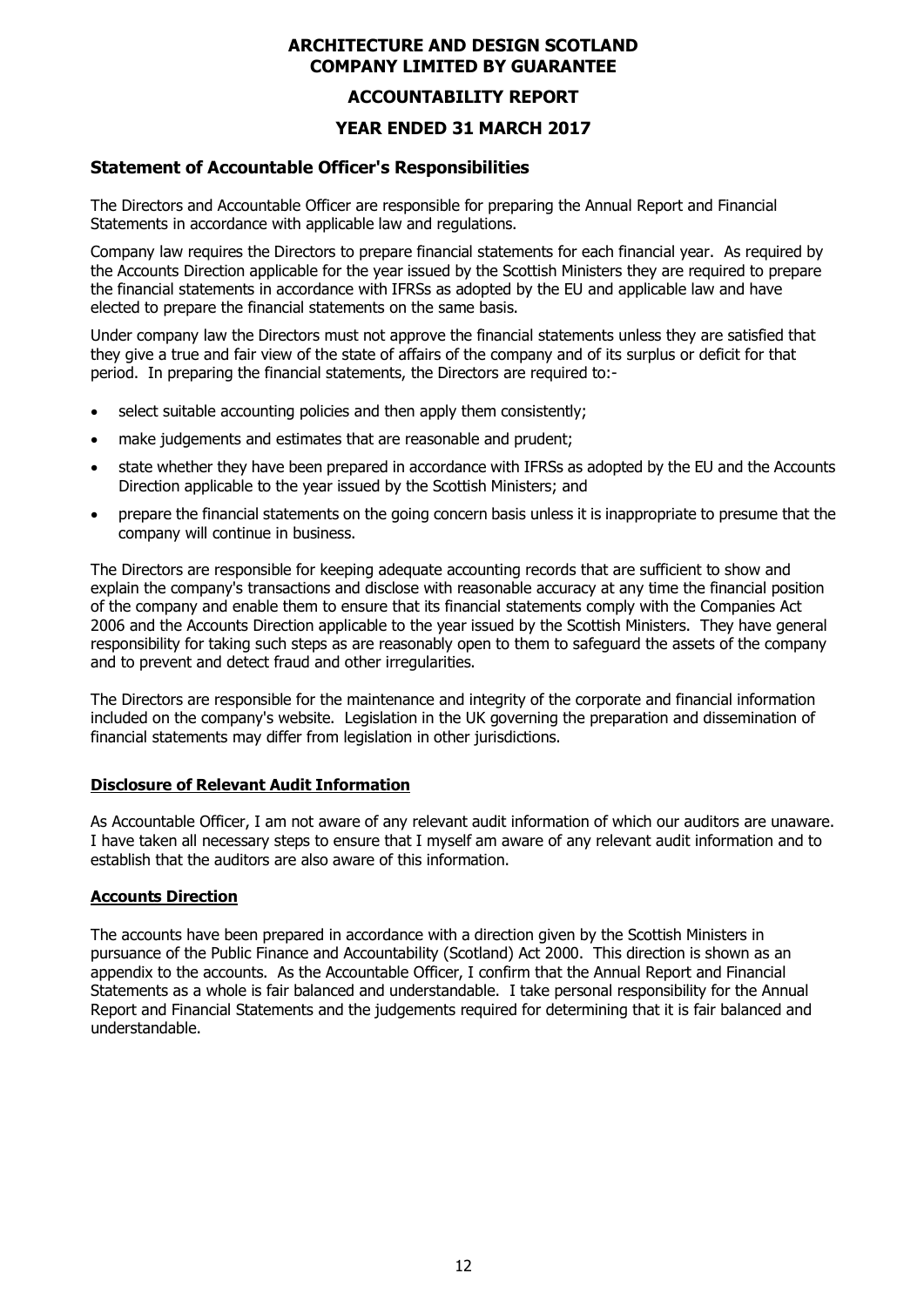# **ACCOUNTABILITY REPORT**

# **YEAR ENDED 31 MARCH 2017**

#### **Governance Statement**

#### **Introduction**

This statement has been prepared by me as Accountable Officer for Architecture and Design Scotland as part of the Financial Statements required under the terms of the Scottish Public Finance Manual (SPFM).

The statement, for which I am personally responsible, covers the accounting period 2016/17 and additionally the period up to the date of signature. It sets out Architecture and Design Scotland's governance procedures and how it implements these. The statement is informed by work undertaken throughout the period relating to performance and risk management and, on this basis, provides useful information relating to the organisation's approach to risk and its responses to identified and emerging risks.

#### **Scope**

Effective governance is about more than clarity of role and process, important though both of these are. To be truly effective a governance framework must support the business in question and those responsible for delivering it. In addition, it must encourage accountability and promote a positive culture where everyone in the organisation is empowered.

This statement therefore outlines both the procedural aspects of our governance and the methods by which these operate.

In particular, the statement:-

- sets out the governance framework of Architecture and Design Scotland;
- explains the operation of the framework during the period in question;
- provides an assessment of our corporate governance and its compliance with generally accepted best practice principles and relevant guidance;
- offers an assessment of our risk management arrangements; and
- details any significant lapses of data security.

#### **Preparation**

The preparation of the statement has been informed by the work of our Audit Committee on the risk management, performance reporting and internal controls; the opinion of internal audit on the quality of the systems of governance, management and risk management; feedback from staff about the business, its use of resources and the extent to which budgets and performance targets have been met.

#### **The Governance Framework of Architecture and Design Scotland**

Architecture and Design Scotland is an Executive Non-Departmental Public Body of the Scottish Government and is a company limited by guarantee under the Companies Act 2006. Its remit and responsibility is set out by the Management Statement prepared by the Scottish Government's Planning and Architecture Division. This statement effectively sets out the scope of our activities on behalf of Scottish Ministers.

The organisation's work is overseen by a Board appointed by the Scottish Ministers. The Board is currently made up of a Chair, Deputy Chair and eight ordinary Board members. The Board's role is to ensure that Architecture and Design Scotland fulfils the aims and objectives set by the Scottish Ministers and to promote the efficient and effective use of staff and other resources.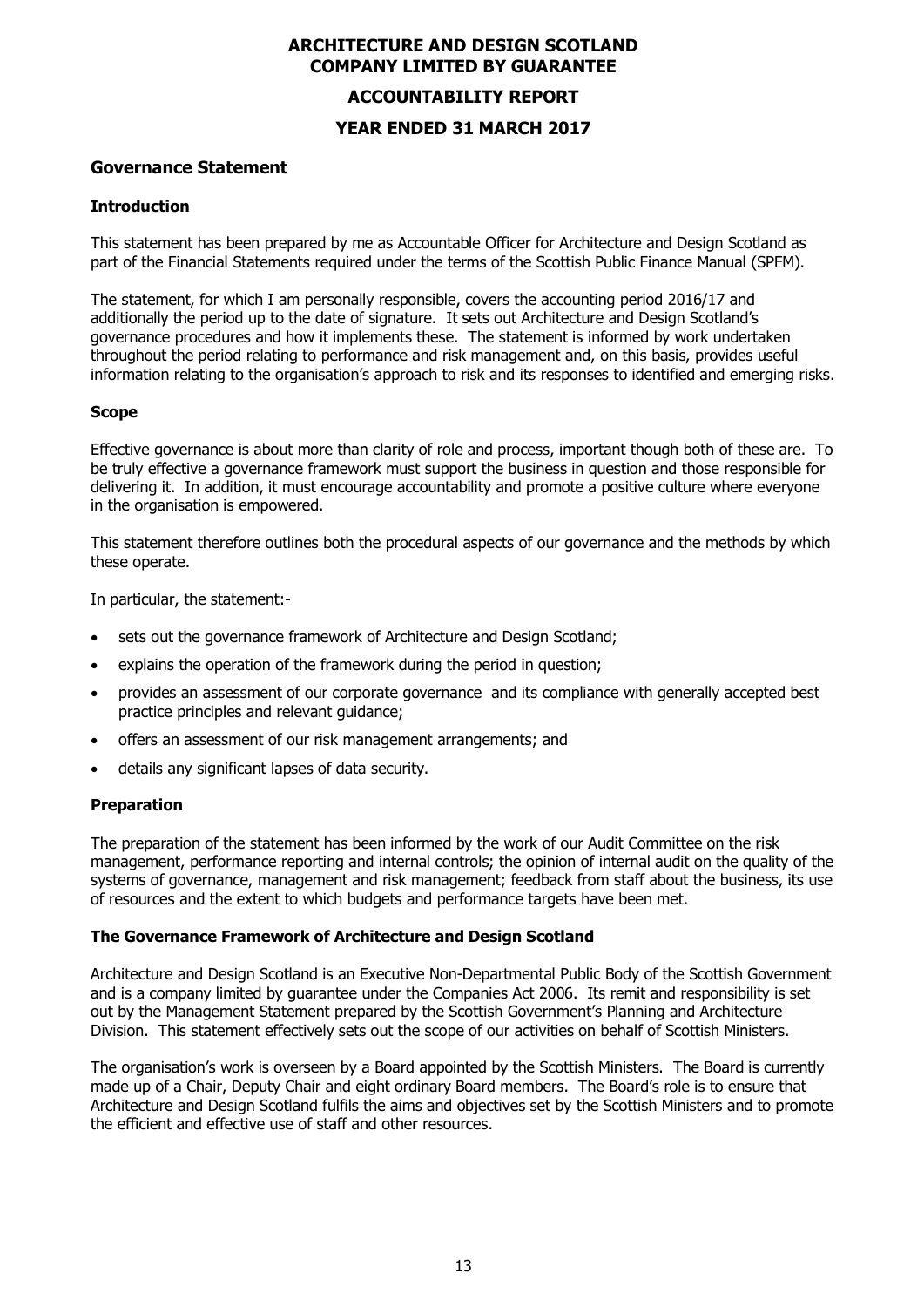# **ACCOUNTABILITY REPORT YEAR ENDED 31 MARCH 2017**

Specifically, the Board:-

- sets the overall strategic direction of Architecture and Design Scotland within the policy, planning and resources framework determined by the Scottish Ministers;
- ensures that any statutory or administrative requirements for the use of public funds falling within the stewardship of Architecture and Design Scotland are complied with;
- demonstrates high standards of corporate governance at all times;
- provides commitment and leadership in the development and promotion of Best Value principles throughout the organisation; and
- appoints, with the Scottish Ministers' approval, a Chief Executive to Architecture and Design Scotland and, in consultation with the sponsor Directorate, set performance objectives and remuneration terms linked to these objectives for the Chief Executive which give due weight both to the proper management and use of public monies and to the delivery of outcomes in line with Scottish Ministers' priorities.

The Chief Executive is the designated Accountable Officer and is personally responsible for safeguarding the public funds for which he/she has charge, ensuring propriety and regularity in the handling of those public funds and managing the day-to-day operations and management of Architecture and Design Scotland.

Specifically, the Chief Executive as Accountable Officer is required to:-

- establish Architecture and Design Scotland's corporate and business plans in the light of the Scottish Ministers' wider strategic aims;
- establish a robust performance management framework which supports the achievement of Architecture and Design Scotland's aims and objectives as set out in those plans;
- ensure full performance reporting to the Board, the sponsor Directorate and the wider public;
- inform the sponsor Directorate of Architecture and Design Scotland's progress in helping to achieve the Scottish Ministers' policy objectives and in demonstrating how resources are being used to achieve those objectives;
- ensure that timely forecasts and monitoring information on performance and finance are provided to the sponsor Directorate and that any issues are notified to the sponsor Directorate in a timely fashion;
- advise the Board on the discharge of its responsibilities;
- advise the Board on Architecture and Design Scotland's performance compared with its aims and objectives;
- ensure that financial considerations are taken fully into account by the Board at all stages in reaching and executing its decisions;
- take action if the Board, or the Chair, is contemplating a course of action involving a transaction which the Chief Executive considers would infringe the requirements of propriety or regularity or does not represent prudent or economical administration or efficiency or effectiveness;
- ensure that a system of risk management is embedded in the organisation;
- ensure that an effective system of programme and project management and contract management is maintained;
- ensure that the funds made available to Architecture and Design Scotland are used for the purpose intended by the Parliament, and that such monies, together with Architecture and Design Scotland's assets, equipment and staff, are used economically, efficiently and effectively;
- ensure that adequate internal management and financial controls are maintained by Architecture and Design Scotland, including effective measures against fraud and theft;
- maintain a comprehensive system of internal delegated authorities which are notified to all staff, together with a system for regularly reviewing compliance with these delegations;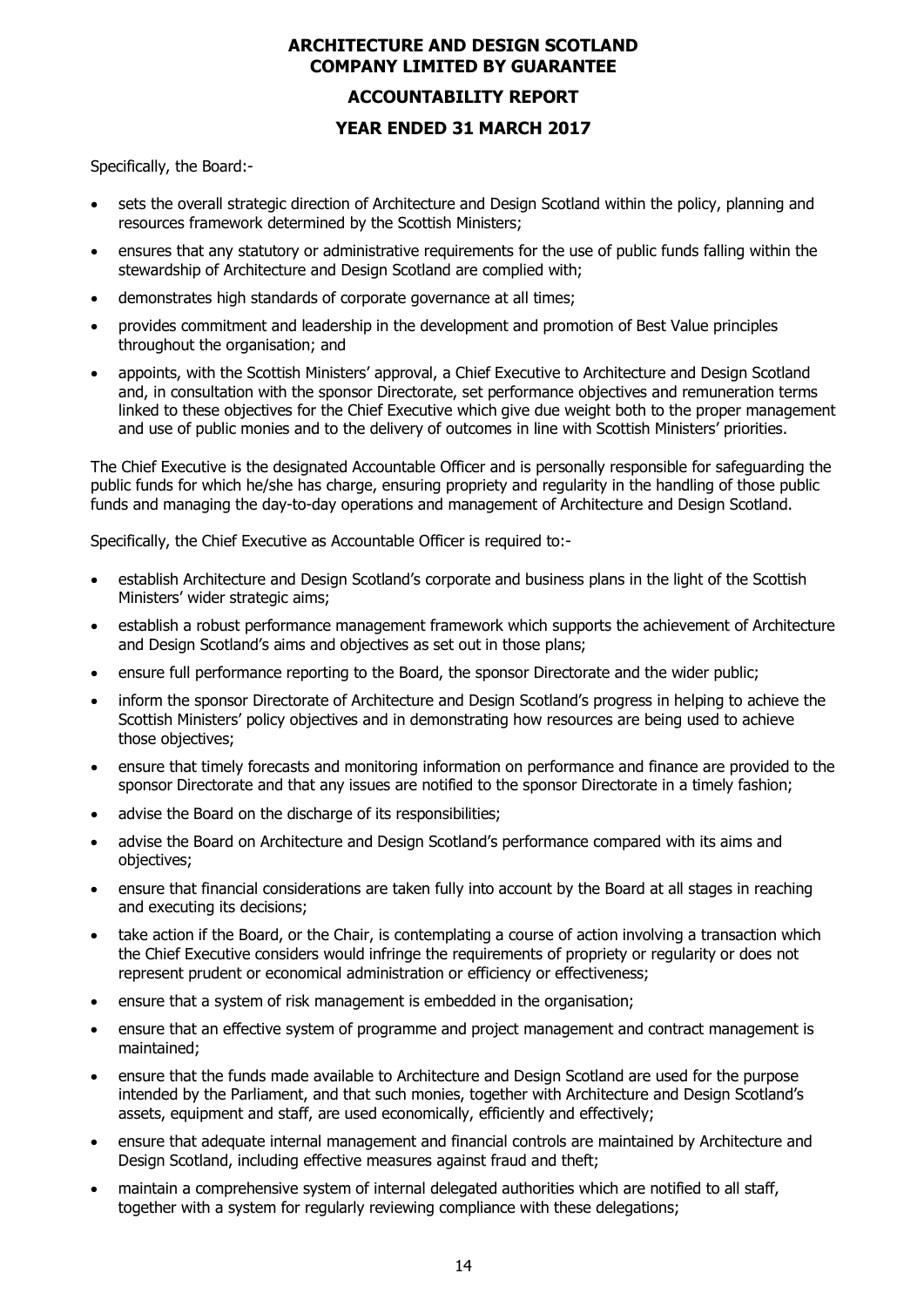### **ACCOUNTABILITY REPORT**

# **YEAR ENDED 31 MARCH 2017**

- ensure that effective human resource management policies are maintained and that strategic human resource planning is related to Architecture and Design Scotland's objectives;
- sign the Financial Statements and be responsible for ensuring that proper records are kept relating to the Financial Statements and that the Financial Statements are properly prepared and presented in accordance with any directions issued by the Scottish Ministers;
- sign a Statement of Accountable Officer's Responsibilities, for inclusion in the Annual Report and Financial Statements;
- prepare a Governance Statement regarding Architecture and Design Scotland's system of internal control, for inclusion in the Annual Report and Financial Statements;
- sign a Certificate of Assurance on the maintenance and review of Architecture and Design Scotland's internal control systems;
- ensure that an effective complaints procedure is in place including, where applicable, reference to the Scottish Public Services Ombudsman and made widely known; and
- give evidence when summoned before Committees of the Scottish Parliament on the use and stewardship of public funds by Architecture and Design Scotland.

#### **The Operation of the Framework**

During the period in question (April 2016 to March 2017) the Board met eleven times, of these five were formal meetings where papers were presented and decisions reached, while the remainder was a mixture of strategy discussions and visits to relevant practice across Scotland. The Audit Committee met four times.

Notably during this time the Board and its Sub-Committees:-

- approved the Annual Report and Financial Statements for 2015/16;
- reviewed the 2015/16 Business Plan;
- approved the Business Plan for 2017/18;
- approved the budget for 2017/18;
- approved the Corporate Strategy for 2017-2020;
- approved an action plan for reviewing our HR provisions;
- approved the implementation of balanced scorecards;
- approved the implementation of evaluation methods;
- formed a Succession Planning Committee for future Board recruitment;
- approved updates to the Risk Management Policy;
- approved amendments to the Risk Registers including a high level Strategic Risk Register.

The Management Team met eleven times during the same period.

#### **Assessment of Corporate Governance**

Based on a review of best practice and feedback from Board and staff, I am satisfied that our corporate governance arrangements are satisfactory. The roles of key elements (Board, CEO, Management Team) are clear and understood. Decision making within the organisation is clearly set out and supported by guidance, eg on procurement and project management.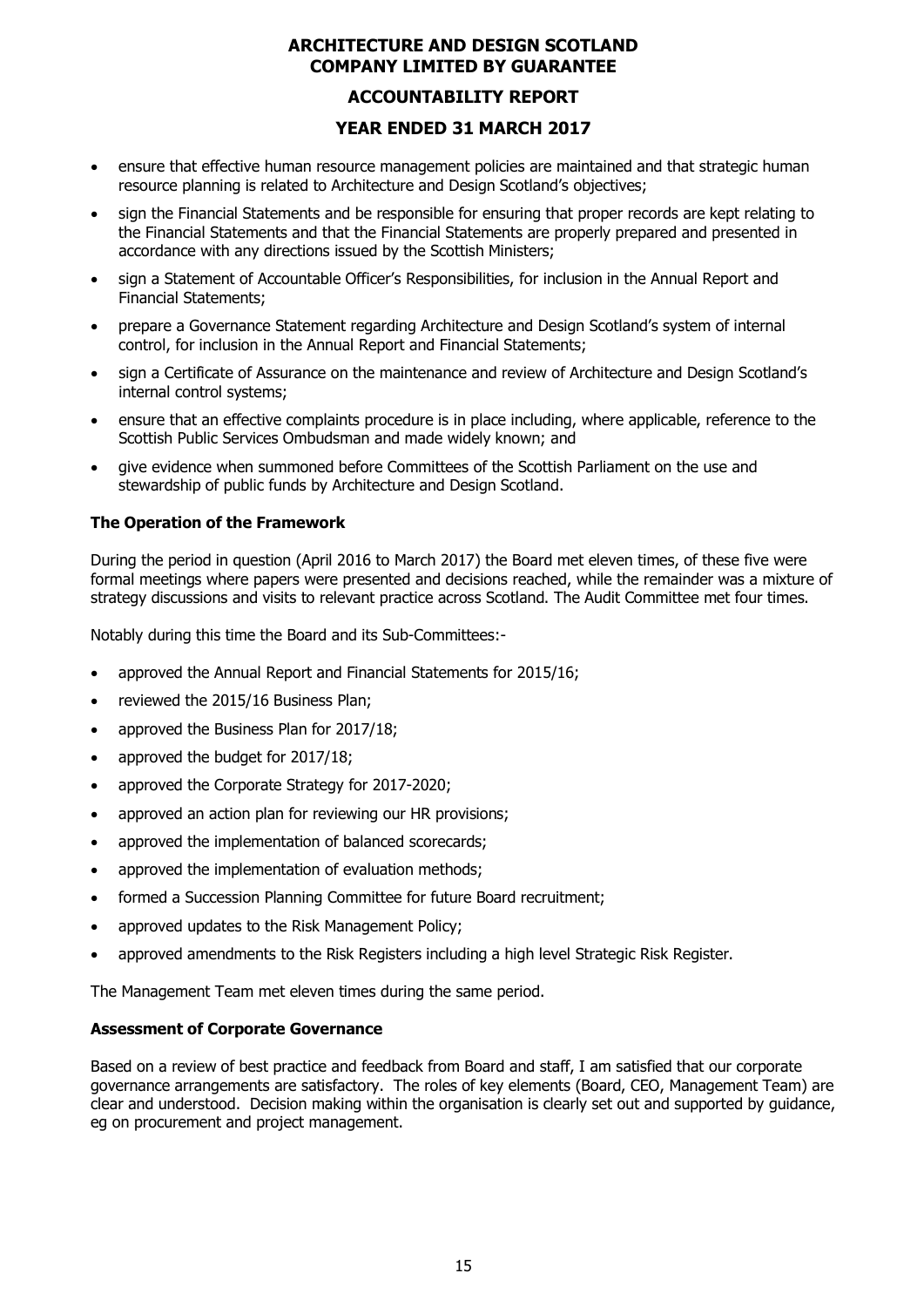#### **ACCOUNTABILITY REPORT**

### **YEAR ENDED 31 MARCH 2017**

#### **Assessment of Risk Management**

Management of risk continued to develop effectively. The Risk Registers provided the basis for a uniform approach to risk management across the organisation supported by routine reporting and review.

#### **Data Security Issues**

During the year in question, there were no significant data security issues encountered.

#### **Conclusions**

Architecture and Design Scotland's governance arrangements have been developed significantly during the period in question. Building on work undertaken in previous periods, improvements have been made to the management and reporting of risk, the management of our finances and the control and reporting of our business. In addition, there has been a streamlining of the corporate structures that exist to support the day to day running of the organisation.

On this basis, I am satisfied that the governance of the organisation is adequately addressed through the implementation of the framework described and that it is operating satisfactorily.

J MacDonald Chief Executive/Accountable Officer

11 September 2017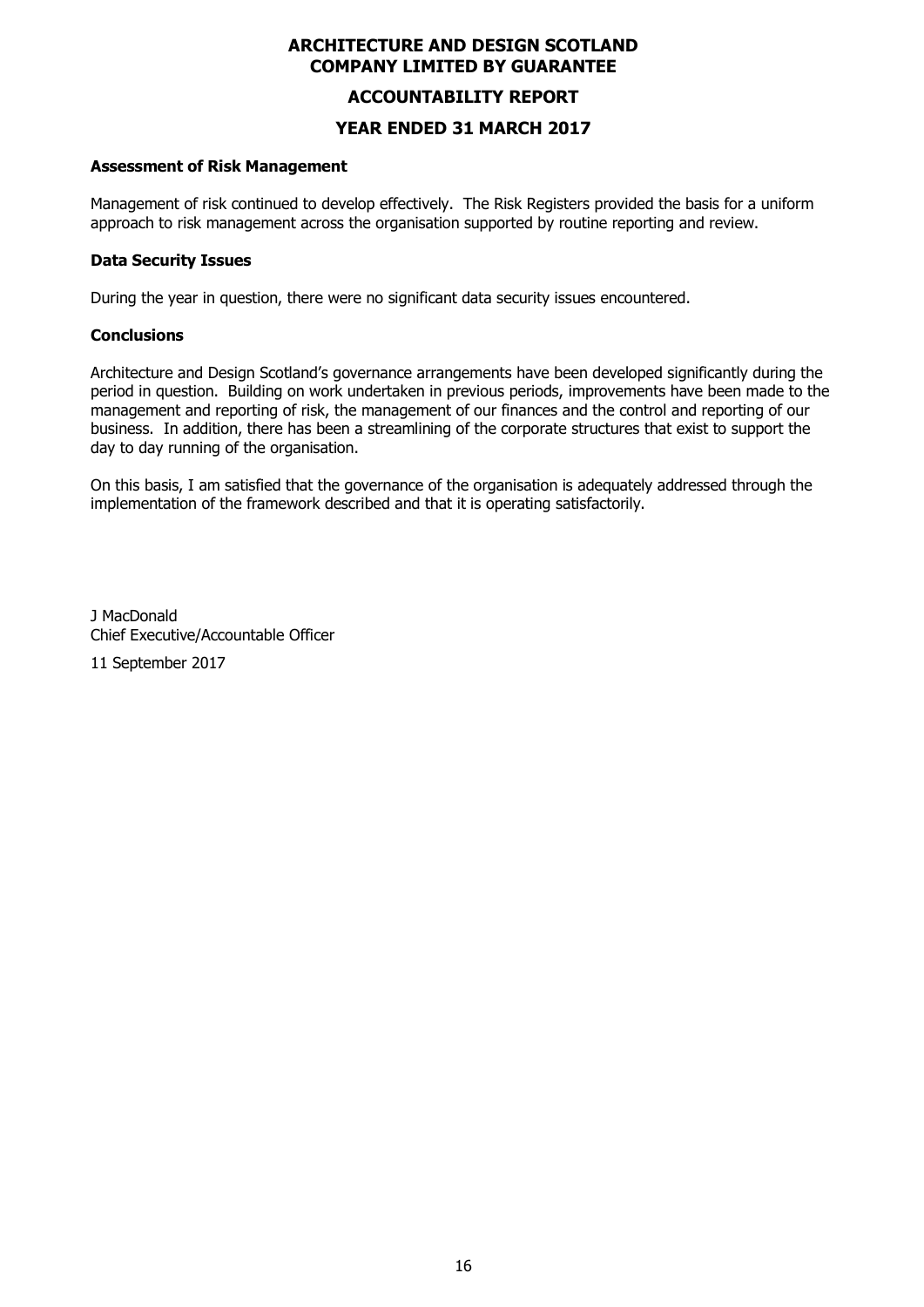#### **ACCOUNTABILITY REPORT**

**YEAR ENDED 31 MARCH 2017**

#### **Remuneration and Staff Report**

#### **Remuneration Report**

This report has been prepared in light of the relevant guidance set out in the Financial Reporting Manual prepared by the Treasury.

#### **Chair and Non-Executive Directors**

The Chair and Board Members (Directors) of Architecture and Design Scotland are public appointments made by Scottish Ministers under the procedures set by the Office of the Commissioner for Public Appointments. The appointments were for a period of four or five years from 1 April 2014. The remuneration of Directors, and any agreed annual increase, is set by the Scottish Ministers and is not pensionable.

#### **Chief Executive**

The salary of the Company Secretary/Chief Executive is set by Scottish Ministers and any increase is dependent upon performance which is assessed by the Chair of Architecture and Design Scotland using a system of annual appraisal. Any salary increase must be agreed by Scottish Ministers. This post is pensionable under Civil Service pension arrangements.

#### **Service Contracts**

All appointments to Architecture and Design Scotland are based upon merit and on the basis of fair and open competition. Permanent members of staff are party to contracts of employment which have been developed in line with best practice. Notice periods are a maximum of three months with the majority being one month. No contract provides for additional sums payable in the event of termination of employment other than would normally be expected to be included in line with best practice. Any increase is dependent upon performance which is assessed using a system of annual appraisal.

There are no early termination payment clauses within the contracts.

There were no severances in the year 2016/17.

#### **Remuneration and Appointments**

Due to the company's NDPB status, remuneration is reviewed annually through an exercise carried out with the Scottish Government Finance and Pay Policy Unit; this is in accordance with government guidelines with regard to public sector pay. No benefits in kind were paid to the Chair or non-executive Directors.

Appointments are carried out in line with employment legislation, with the exception of the Chief Executive and non-executive Directors' positions, which are carried out within the guidelines for senior public sector appointments process.

#### **Salary and Allowances**

Salary includes gross salary but not employer's pension contributions. There were no payments in respect of performance pay or bonuses during the year.

Architecture and Design Scotland offers employees the opportunity to participate in salary sacrifice schemes such as the Bike to Work Scheme, Childcare Vouchers Scheme and Travel Season Ticket loans.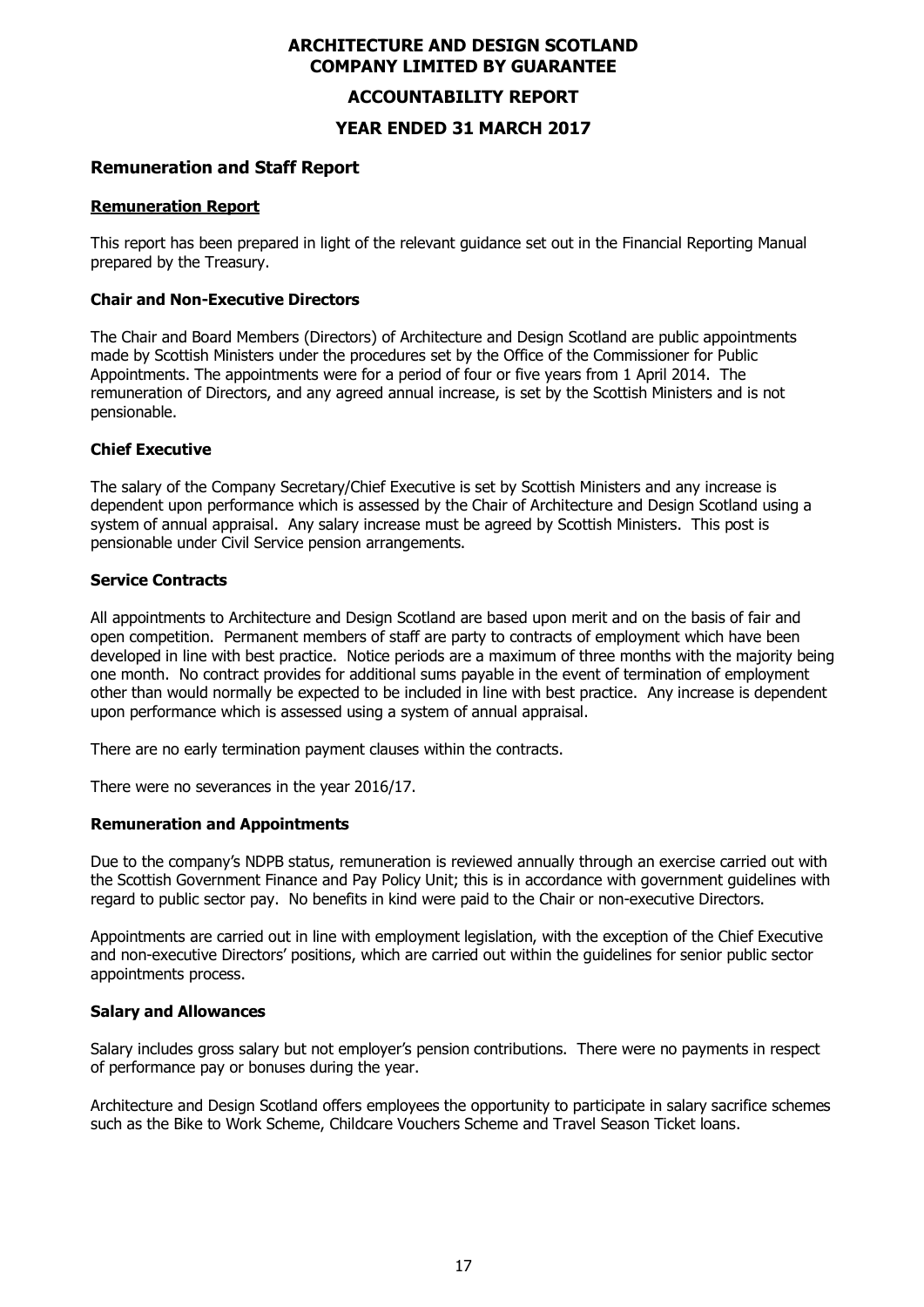# **ACCOUNTABILITY REPORT**

#### **YEAR ENDED 31 MARCH 2017**

#### **Pensions**

Pension benefits are provided through the Civil Service Pension arrangements. The current scheme Alpha, which replaced Nuvos in April 2016, is a career average scheme. Longer serving employees may be in the statutory based defined benefit scheme Premium, which is a final salary scheme. The schemes are unfunded with the cost of benefits met by monies voted by Parliament each year. Pensions are increased annually in line with changes in the Consumer Prices Index. Staff can currently choose between membership of Alpha or joining a stakeholder arrangement with an employer contribution (partnership pension account).

Employee contributions were set as follows for April 2016 – March 2017:-

| <b>Annual pensionable</b><br>earnings<br>(full-time equivalent basis) | 2016/17 contribution<br>rate before tax relief |
|-----------------------------------------------------------------------|------------------------------------------------|
| Up to £21,210                                                         | 4.60%                                          |
| £21,211 - £48,471                                                     | 5.45%                                          |
| £48,472 - £150,000                                                    | 7.35%                                          |
| Over £150,001                                                         | 8.05%                                          |

Further details about the Civil Service Pension arrangements can be found at www.civilservicepensionscheme.org.uk

#### **Cash Equivalent Transfer Values**

A Cash Equivalent Transfer Value (CETV) is the actuarially assessed capitalised value of the pension scheme benefits accrued by a member at a particular point in time. The benefits valued are the member's accrued benefits and any contingent spouse's pension payable from the scheme. A CETV is a payment made by a pension scheme; arrangement to secure pension benefits in another pension scheme; or arrangement when the member leaves a scheme and chooses to transfer the benefits accrued in their former scheme.

The pension figures shown relate to the benefits that the individual has accrued as a consequence of their total membership of the pension scheme, not just their service in a senior capacity to which disclosure applies. The CETV figures and the other pension details, include the value of any pension benefit in another scheme or arrangement which the individual has transferred to the Civil Service Pension arrangements and for which the CS Vote has received a transfer payment commensurate to the additional pension liabilities being assumed. They also include any additional pension benefit accrued to the member as a result of their purchasing additional years of pension service in the scheme at their own cost.

Real increase in CETV reflects the increase effectively funded by the employer. It takes account of the increase in accrued pension due to inflation, contributions paid by the employee (including the value of any benefits transferred from another pension scheme) and uses common market valuation factors for the start and end of the period.

CETVs are calculated within the guidelines and framework prescribed by the Institute and Faculty of Actuaries.

#### **Information Subject to Audit**

The following sections of this report are presented for audit - remuneration, pension, salary and allowance, benefits in kind, cash equivalent transfer values and compensation for loss of office and pension payment.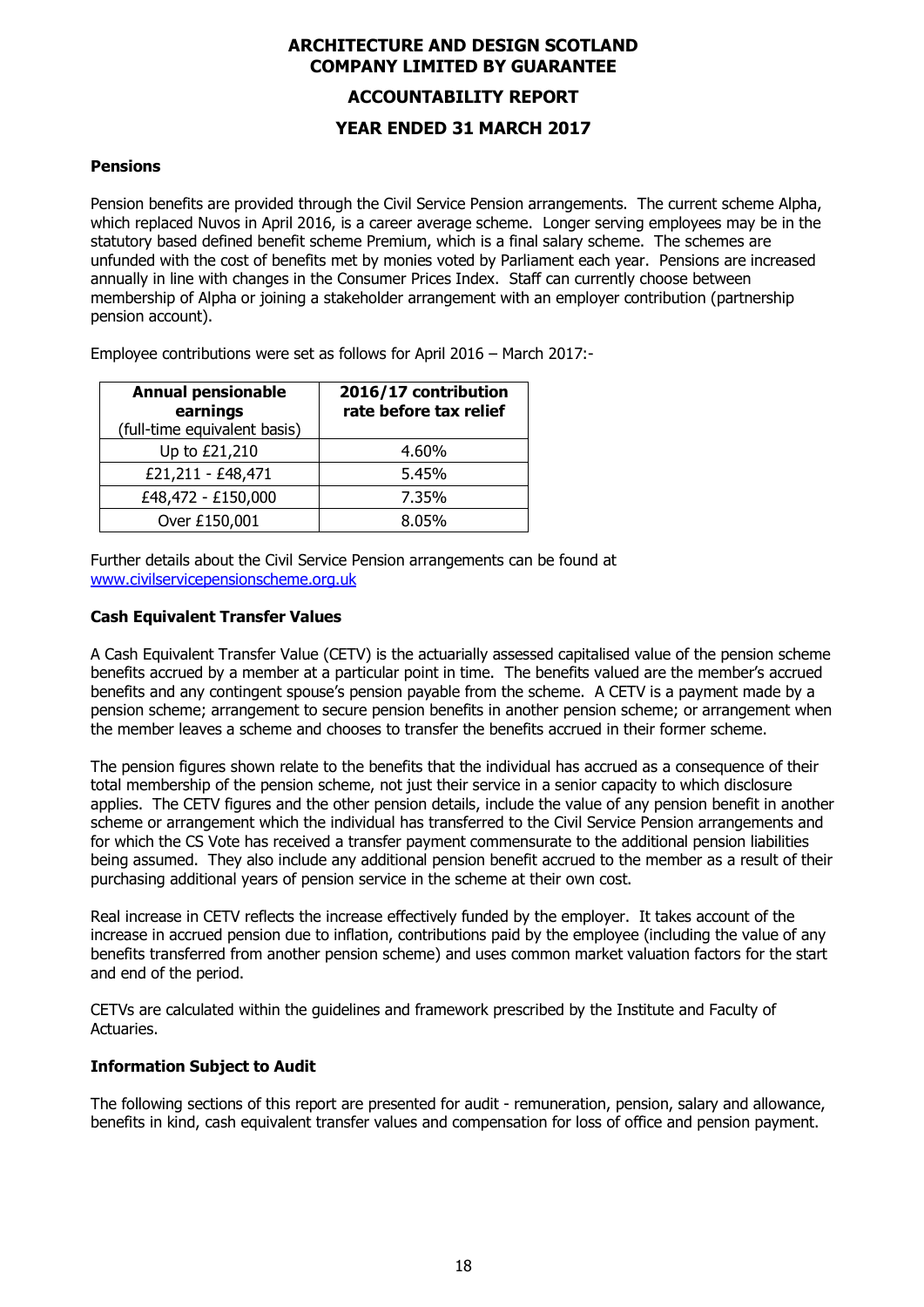#### **ACCOUNTABILITY REPORT**

# **YEAR ENDED 31 MARCH 2017**

Remuneration of the Chair and non-executive Directors for the year to 31 March 2017 was as follows:-

|                        | 2016/17              |                 | 2015/16         |                 |
|------------------------|----------------------|-----------------|-----------------|-----------------|
|                        | Salary Band<br>Total |                 | Salary Band     | Total           |
| Name                   | £'000                | £'000           | £'000           | £'000           |
|                        | In bands of £5k      | In bands of £5k | In bands of £5k | In bands of £5k |
| K Anderson (The Chair) | $5 - 10$             | $5 - 10$        | $5 - 10$        | $5 - 10$        |
| S Beattie              | $0 - 5$              | $0 - 5$         | $0 - 5$         | $0-5$           |
| A Burrell              | $0 - 5$              | $0 - 5$         | $0 - 5$         | $0-5$           |
| D Chisholm             | $0 - 5$              | $0 - 5$         | $0 - 5$         | $0 - 5$         |
| M Crookston            | $0 - 5$              | $0 - 5$         | $0 - 5$         | $0 - 5$         |
| S Evans                | $0 - 5$              | $0 - 5$         | $0 - 5$         | $0 - 5$         |
| G Hill                 | $0 - 5$              | $0 - 5$         | $0 - 5$         | $0-5$           |
| J Hughes               | $0 - 5$              | $0 - 5$         | $0 - 5$         | $0 - 5$         |
| G Ross (Deputy Chair)  | $0 - 5$              | $0 - 5$         | $0 - 5$         | $0 - 5$         |
| A Sim                  | $0 - 5$              | $0 - 5$         | $0-5$           | $0 - 5$         |

#### Remuneration of the Chief Executive and Management Team for the year to 31 March 2017 was as follows:-

|                                                                   | 2016/17            |                           |                    | 2015/16            |                           |                    |
|-------------------------------------------------------------------|--------------------|---------------------------|--------------------|--------------------|---------------------------|--------------------|
|                                                                   | Salary Band        | Pension<br><b>Benefit</b> | Total              | Salary Band        | Pension<br><b>Benefit</b> | Total              |
| Name                                                              | £'000              | £'000                     | £'000              | £'000              | £'000                     | £'000              |
|                                                                   | In bands<br>of £5k | In bands<br>of £5k        | In bands<br>of £5k | In bands<br>of £5k | In bands<br>of £5k        | In bands<br>of £5k |
| Jim MacDonald (CEO)                                               | $70 - 75$          | 35-40                     | 105-110            | 65-70              | $35 - 40$                 | 105-110            |
| Diarmaid Lawlor                                                   | $50 - 55$          | $20 - 25$                 | 75-80              | $50 - 55$          | $20 - 25$                 | 75-80              |
| Heather Chapple                                                   | 45-50              | 25-30                     | 75-80              | 45-50              | $20 - 25$                 | 70-75              |
| Lynne Lineen (part time:<br>2.5 days per week)                    | $25 - 30$          | $10 - 15$                 | 35-40              | $25 - 30$          | $10 - 15$                 | $35 - 40$          |
| Sue Reynolds<br>(commenced<br>employment on 12<br>September 2016) | 15-20              | $5 - 10$                  | $20 - 25$          |                    |                           |                    |

Note:-

- 1. Salary is gross salary only.
- 2. Performance related pay: The Chief Executive received an increase of £1,761 in pay during the 2016/17 year which was not performance related.
- 3. Benefits in kind: The monetary value of benefits in kind covers any benefits provided by the employer and treated by HM Revenue and Customs as a taxable emolument. There were none in 2016/17.
- 4. There are no bonus payments, car allowances or other benefits paid
- 5. There are no allowances.
- 6. The total emoluments, including pension benefit of all Board Members and the Chief Executive for the year to 31 March 2017 were £143,920 (2016: £141,785).

Reporting bodies are required to disclose the relationship between the remuneration of the highest paid Director in their organisation and the median remuneration of the organisation's workforce.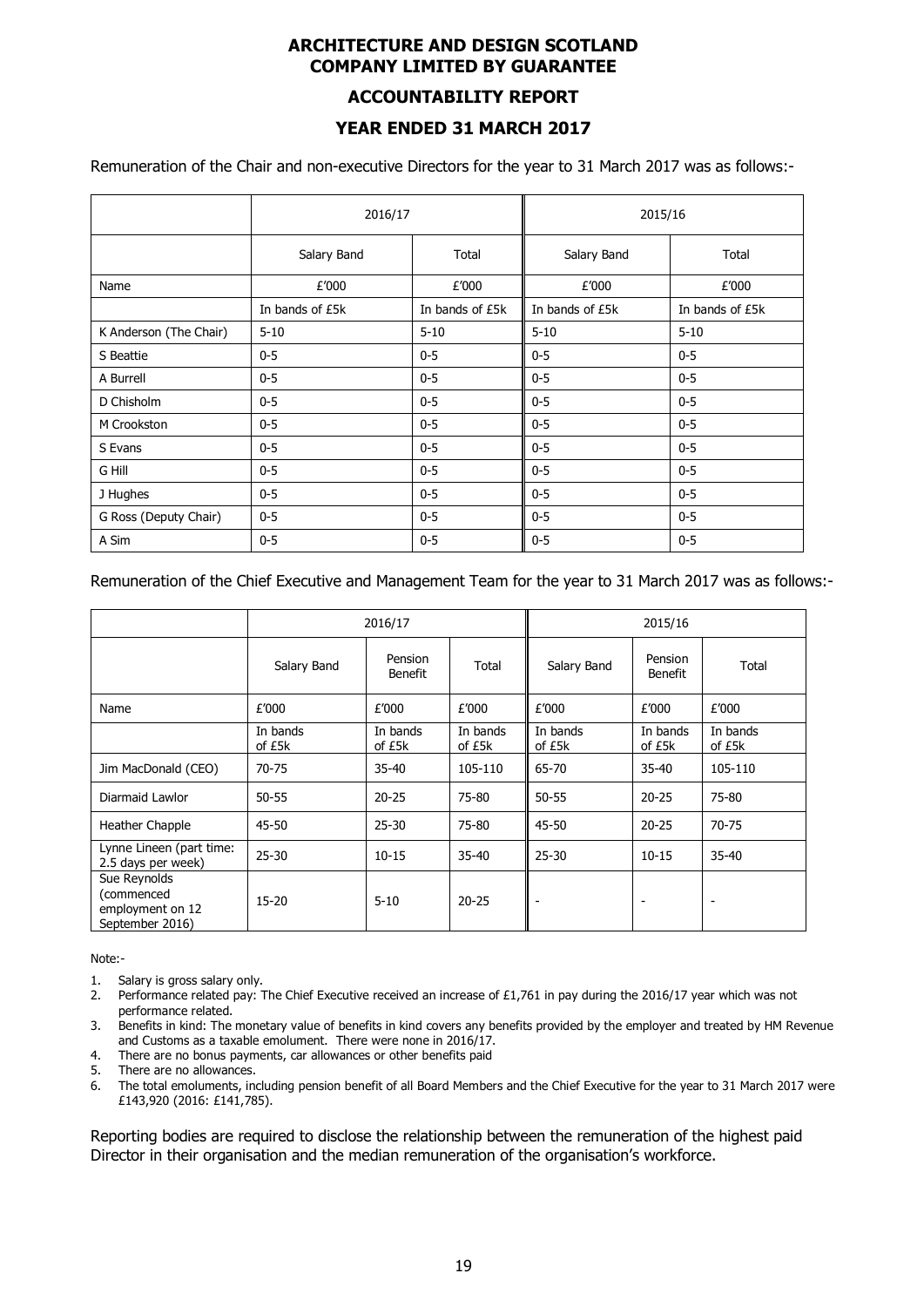#### **ACCOUNTABILITY REPORT**

# **YEAR ENDED 31 MARCH 2017**

The banded remuneration of the highest paid employee (Chief Executive) in the financial year 2016/17 was £70,000 - £75,000 (2016: £65,000-£70,000). This was 1.72 times (2016: 2.15 times) the median remuneration of the workforce, which was £42,220 (2016: £31,340).

Total remuneration includes salary, non-consolidated performance-related pay and benefits in kind. It does not include severance payments, employer pension contributions and the cash equivalent transfer value of pensions.

|                                         | 2016/17 | 2015/16 |
|-----------------------------------------|---------|---------|
| Range of Staff Remuneration:<br>Minimum | £10,610 | £9,803  |
| <b>Maximum</b>                          | £55,275 | £54,458 |

Note:-

- 1. Salary is gross salary only.
- 2. Performance related pay: none in 2016/17.
- 3. Benefits in kind: The monetary value of benefits in kind covers any benefits provided by the employer and treated by HM Revenue and Customs as a taxable emolument. There were none in 2016/17.
- 4. There are no allowances.

#### **Pension Benefits**

Pension Benefits of the Management Team for the year to 31 March 2017 was as follows:-

|                                                                   | <b>Accrued Pension</b>                | Increase in                                   |                     | Cash Equivalent Transfer Value |                                                |
|-------------------------------------------------------------------|---------------------------------------|-----------------------------------------------|---------------------|--------------------------------|------------------------------------------------|
|                                                                   | at pension age as<br>at 31 March 2017 | pension net of<br>inflation at<br>pension age | At<br>31 March 2017 | At<br>31 March 2016            | Real increase/<br>(decrease) in<br><b>CETV</b> |
|                                                                   | £'000                                 | £'000                                         | £'000               | £'000                          | £'000                                          |
|                                                                   | In bands<br>of £5k                    | In bands<br>of £2.5k                          |                     |                                |                                                |
| J MacDonald                                                       | $25 - 30$                             | $0 - 2.5$                                     | 455                 | 415                            | 20                                             |
| Diarmaid Lawlor                                                   | $10 - 15$                             | $0 - 2.5$                                     | 110                 | 95                             | 8                                              |
| Heather Chapple                                                   | $5 - 10$                              | $0 - 2.5$                                     | 134                 | 113                            | 14                                             |
| Lynne Lineen (part<br>time: 2.5 days per<br>week)                 | $0 - 5$                               | $0 - 2.5$                                     | 45                  | 37                             | 6                                              |
| Sue Reynolds<br>(commenced<br>employment on 12<br>September 2016) | $0 - 5$                               | $0 - 2.5$                                     | 5                   | 0                              | 4                                              |

The accrued pension is inclusive of the lump sum payment that the member may elect to draw from their accrued pension entitlement. Members may elect to take a maximum of 25% of their accrued pension as a lump sum payment. This will subsequently reduce their future pension entitlement.

At the direction of Government Actuaries, a market adjustment factor has not been applied in calculating the cash equivalent transfer values at 31 March 2017, consequently affecting the representation of the real increase or decrease in CETV.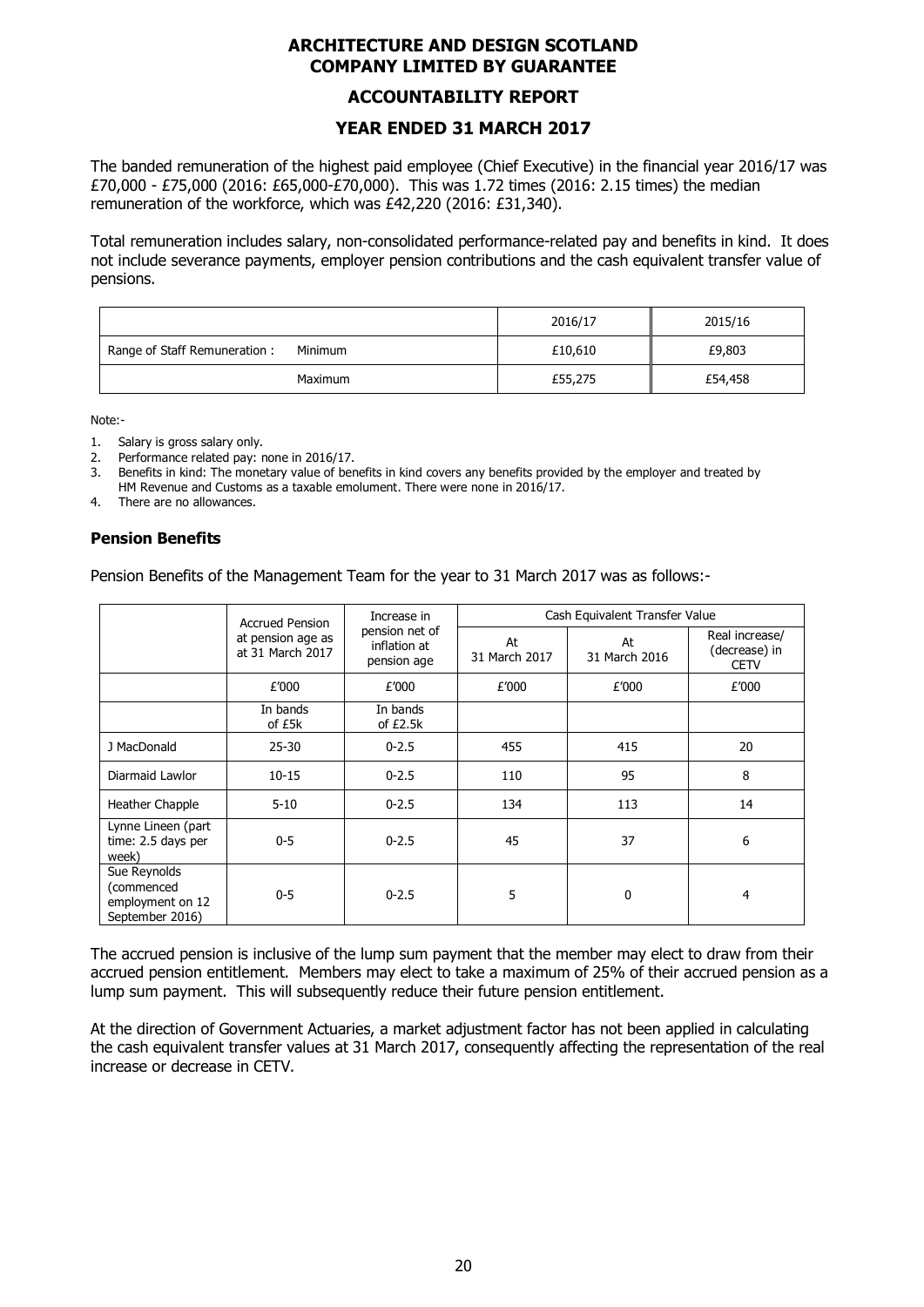# **ACCOUNTABILITY REPORT YEAR ENDED 31 MARCH 2017**

#### **Staff Report**

#### **Employees**

Our employees are dedicated to ensuring Architecture and Design Scotland undertakes its role effectively and creatively.

We provide all employees with opportunities for advancement regardless of their age, sex, marital status, disability, race, ethnic origin, sexual orientation or religious beliefs. We also share information about company progress, achievement of objectives and developments affecting employees.

The gender balance of employees at 31 March 2017 is as follows:-

|                  | Male | <b>Female</b> |
|------------------|------|---------------|
| <b>Directors</b> |      |               |
| Senior Managers  |      |               |
| <b>Employees</b> |      |               |

Staff costs comprise of:-

|                               | 2017<br>£ | Restated<br>2016 |
|-------------------------------|-----------|------------------|
| <b>Salaries</b>               | 872,202   | 949,356          |
| National Insurance            | 75,484    | 66,316           |
| Pension costs                 | 152,932   | 174,707          |
| <b>Total employment costs</b> | 1,100,618 | 1,190,379        |

#### **Employment of Disabled Persons**

Applications for employment by disabled persons are given full and fair consideration for all vacancies in accordance with their particular aptitudes and abilities. In the event of employees becoming disabled, every effort is made to retain them and adjustments made to work and or facilities where reasonably practicable and as appropriate in order that their employment with the company can continue.

It is the policy of the company that training, career development and promotion opportunities should be available to all employees.

#### **Sickness Absence**

In the year to 31 March 2017 1.90% (2016: 2.88%) of working time was lost due to staff sickness absence. This figure excludes any long term absences.

#### **Employee Involvement and Communication**

Architecture and Design Scotland recognises that good communication is a key issue and is achieved through weekly updates by the Chief Executive and the cascade of briefings from management meetings to all staff.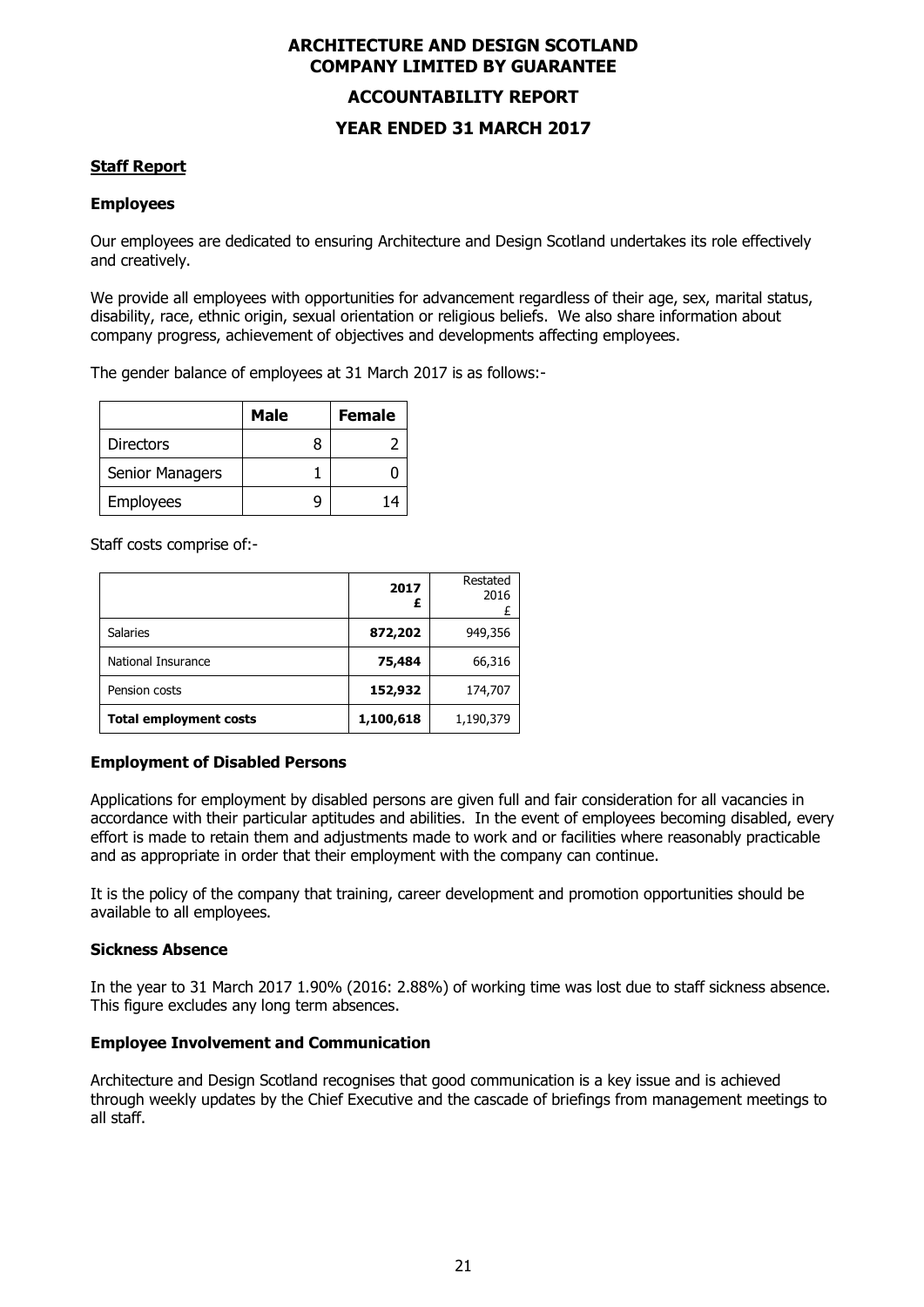# **ARCHITECTURE AND DESIGN SCOTLAND COMPANY LIMITED BY GUARANTEE ACCOUNTABILITY REPORT**

# **YEAR ENDED 31 MARCH 2017**

### **Diversity and Equality**

We are committed to ensure diversity and equality for all employees and to have appropriate policies in place.

We are striving to achieve a 50/50 quota of gender balance on our Board by 2020.

Signed by order of the Directors

J MacDonald Chief Executive/Accountable Officer

11 September 2017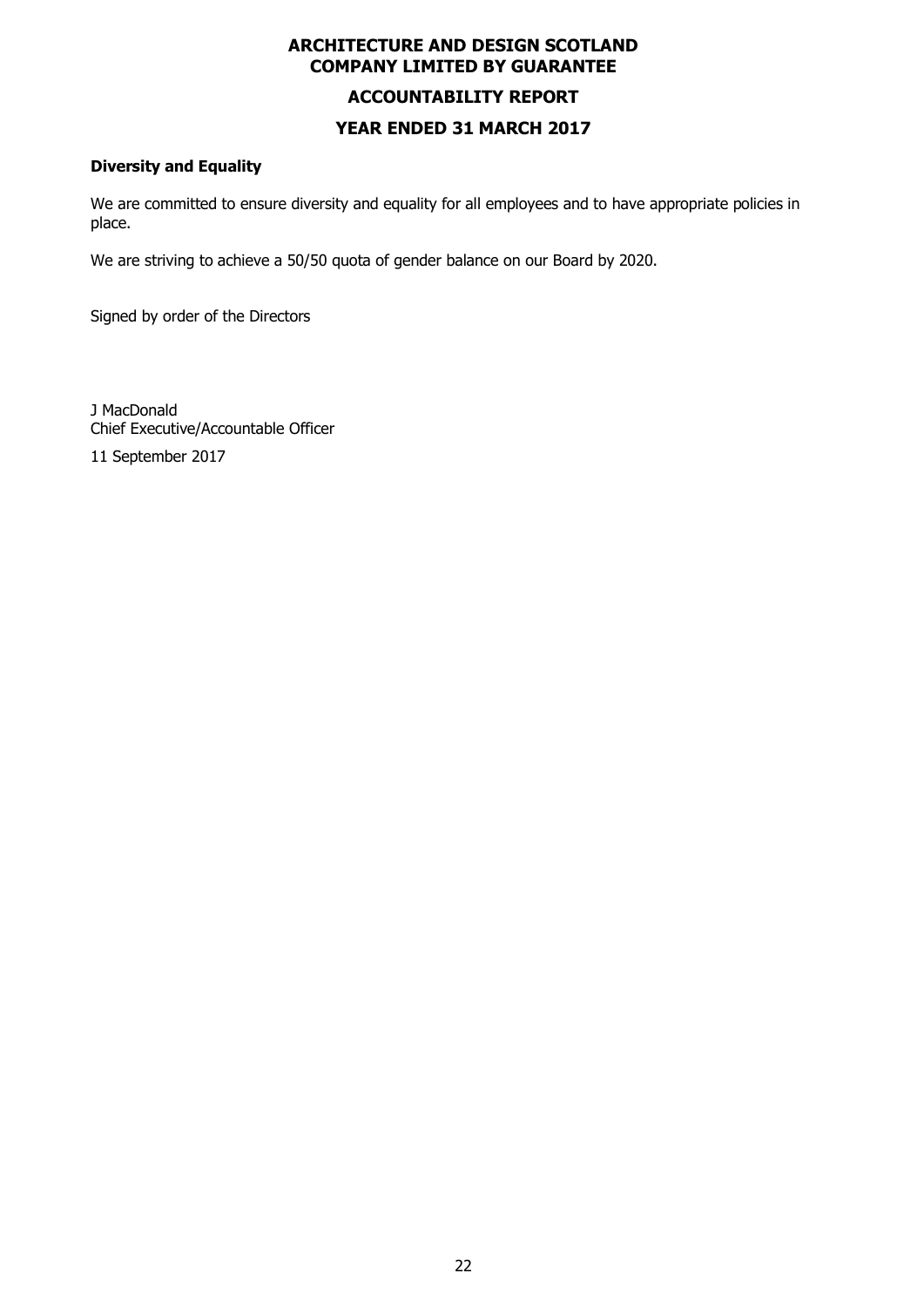#### **INDEPENDENT AUDITOR'S REPORT**

#### **YEAR ENDED 31 MARCH 2017**

#### **INDEPENDENT AUDITOR'S REPORT**

#### **Independent auditor's report to the members of Architecture and Design Scotland, the Auditor General for Scotland and the Scottish Parliament.**

This report is made solely to the parties to whom it is addressed in accordance with the Public Finance and Accountability (Scotland) Act 2000 and for no other purpose. In accordance with paragraph 120 of the Code of Audit Practice approved by the Auditor General for Scotland, I do not undertake to have responsibilities to members or officers, in their individual capacities, or to third parties.

#### **Report on the audit of the financial statements**

#### **Opinion on financial statements**

I have audited the financial statements in the annual report and accounts of Architecture and Design Scotland for the year ended 31 March 2017 under the Companies Act 2006 (Scottish public sector companies to be audited by the Auditor General for Scotland) Order 2008. The financial statements comprise the Statement of Comprehensive Income, the Statement of Financial Position, the Statement of Cashflows, the Statement of Changes in Taxpayers' Equity and notes to the financial statements, including a statement of accounting policies. The financial reporting framework that has been applied in their preparation is applicable law and International Financial Reporting Standards (IFRSs) as adopted by the European Union, and as interpreted and adapted by the 2016/17 Government Financial Reporting Manual (the 2016/17 FReM).

In my opinion the accompanying financial statements:-

- give a true and fair view in accordance with the directions made under the Public Finance and Accountability (Scotland) Act 2000 of the state of affairs of the company as at 31 March 2017 and of the surplus for the year then ended;
- have been properly prepared in accordance with IFRSs as adopted by the European Union, as interpreted and adapted by the 2016/17 FReM; and
- have been prepared in accordance with the requirements of the Companies Act 2006 and directions made under the Public Finance and Accountability (Scotland) Act 2000 by the Scottish Ministers.

#### **Basis of opinion**

I conducted my audit in accordance with applicable law and International Standards on Auditing in the UK and Ireland (ISAs (UK&I)). My responsibilities under those standards are further described in the Auditor's Responsibilities for the Audit of the Financial Statements section of my report. I am independent of the company in accordance with the ethical requirements that are relevant to my audit of the financial statements in the UK including the Financial Reporting Council's Ethical Standards for Auditors, and I have fulfilled my other ethical responsibilities in accordance with these requirements. I believe that the audit evidence I have obtained is sufficient and appropriate to provide a basis for my opinion.

#### **Responsibilities of the Directors' and Accountable Officer for the financial statements**

As explained more fully in the Statement of the Directors' and Accountable Officer's Responsibilities, the Directors and Accountable Officer are responsible for the preparation of financial statements that give a true and fair view in accordance with the financial reporting framework, and for such internal control as the Directors and Accountable Officer determine is necessary to enable the preparation of financial statements that are free from material misstatement, whether due to fraud or error.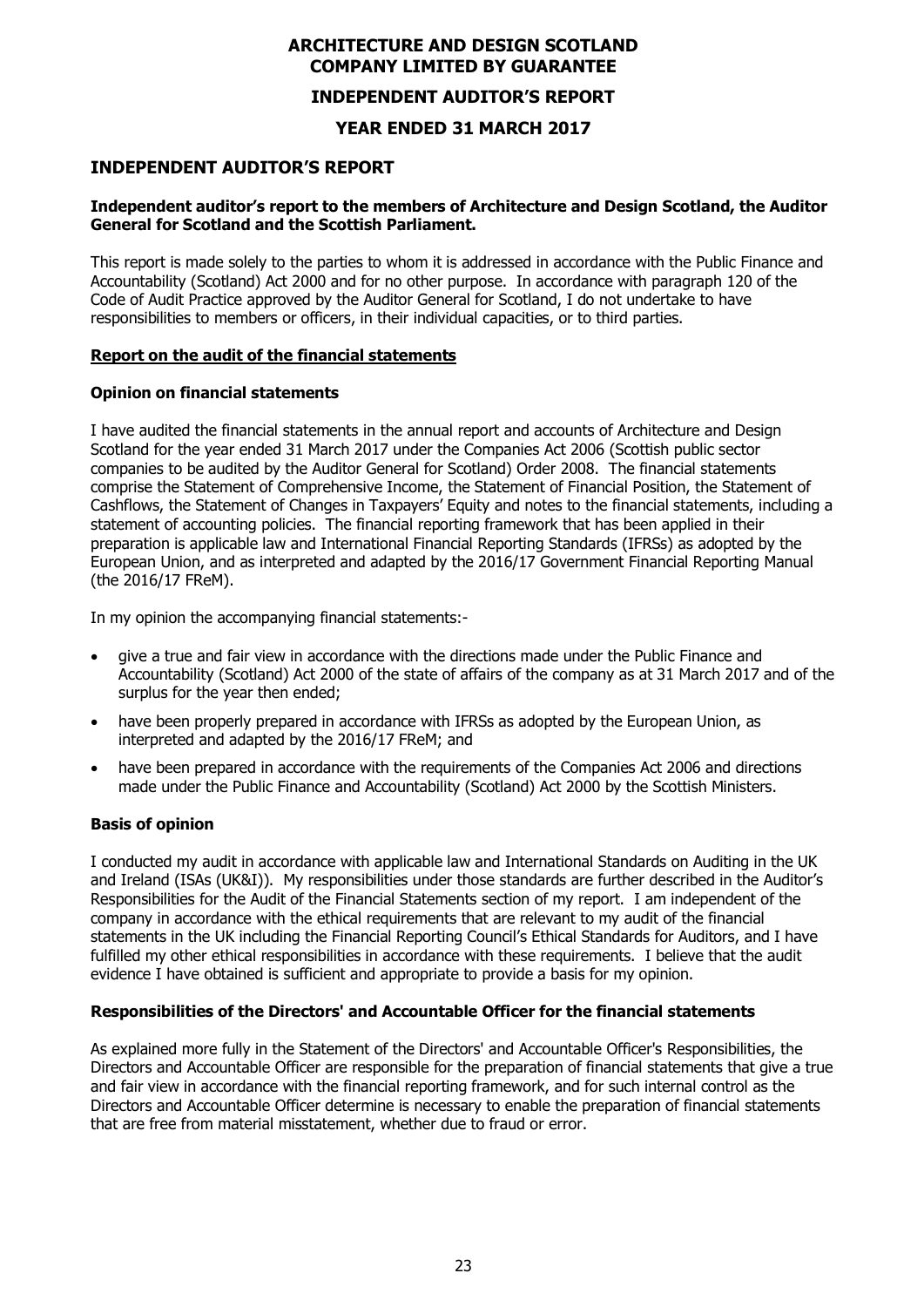# **ARCHITECTURE AND DESIGN SCOTLAND COMPANY LIMITED BY GUARANTEE INDEPENDENT AUDITOR'S REPORT YEAR ENDED 31 MARCH 2017**

#### **Auditor's responsibilities for the audit of the financial statements**

My responsibility is to audit and express an opinion on the financial statements in accordance with applicable legal requirements and ISAs (UK&I) as required by the Code of Audit Practice approved by the Auditor General for Scotland. Those standards require me to comply with the Financial Reporting Council's Ethical Standards for Auditors. An audit involves obtaining evidence about the amounts and disclosures in the financial statements sufficient to give reasonable assurance that the financial statements are free from material misstatement, whether caused by fraud or error. This includes an assessment of: whether the accounting policies are appropriate to the circumstances of the company and have been consistently applied and adequately disclosed; the reasonableness of significant accounting estimates made by the Accountable Officer; and the overall presentation of the financial statements.

My objectives are to achieve reasonable assurance about whether the financial statements as a whole are free from material misstatement, whether due to fraud or error, and to issue an auditor's report that includes my opinion. Reasonable assurance is a high level of assurance, but is not a guarantee that an audit conducted in accordance with ISAs (UK&I) will always detect a material misstatement when it exists. Misstatements can arise from fraud or error and are considered material if, individually or in the aggregate, they could reasonably be expected to influence the economic decisions of users taken on the basis of these financial statements.

#### **Other information in the annual report and accounts**

The Directors and Accountable Officer are responsible for the other information in the annual report and accounts. The other information comprises the information other than the financial statements and my auditor's report thereon. My opinion on the financial statements does not cover the other information and I do not express any form of assurance conclusion thereon except on matters prescribed by the Auditor General for Scotland to the extent explicitly stated later in this report.

In connection with my audit of the financial statements in accordance with ISAs (UK&I), my responsibility is to read all the financial and non-financial information in the annual report and accounts to identify material inconsistencies with the audited financial statements and to identify any information that is apparently materially incorrect based on, or materially inconsistent with, the knowledge acquired by me in the course of performing the audit. If I become aware of any apparent material misstatements or inconsistencies I consider the implications for my report.

#### **Report on regularity of expenditure and income**

#### **Opinion on regularity**

In my opinion in all material respects the expenditure and income in the financial statements were incurred or applied in accordance with any applicable enactments and guidance issued by the Scottish Ministers.

#### **Responsibilities for regularity**

The Directors and Accountable Officer are responsible for ensuring the regularity of expenditure and income. I am responsible for expressing an opinion on the regularity of expenditure and income in accordance with the Public Finance and Accountability (Scotland) Act 2000.

#### **Report on other requirements**

#### **Opinions on other prescribed matters**

I am required by the Auditor General for Scotland to express an opinion on the following matters.

In my opinion, the auditable part of the Remuneration and Staff Report has been properly prepared in accordance with the Companies Act 2006 and directions made under the Public Finance and Accountability (Scotland) Act 2000 by the Scottish Ministers.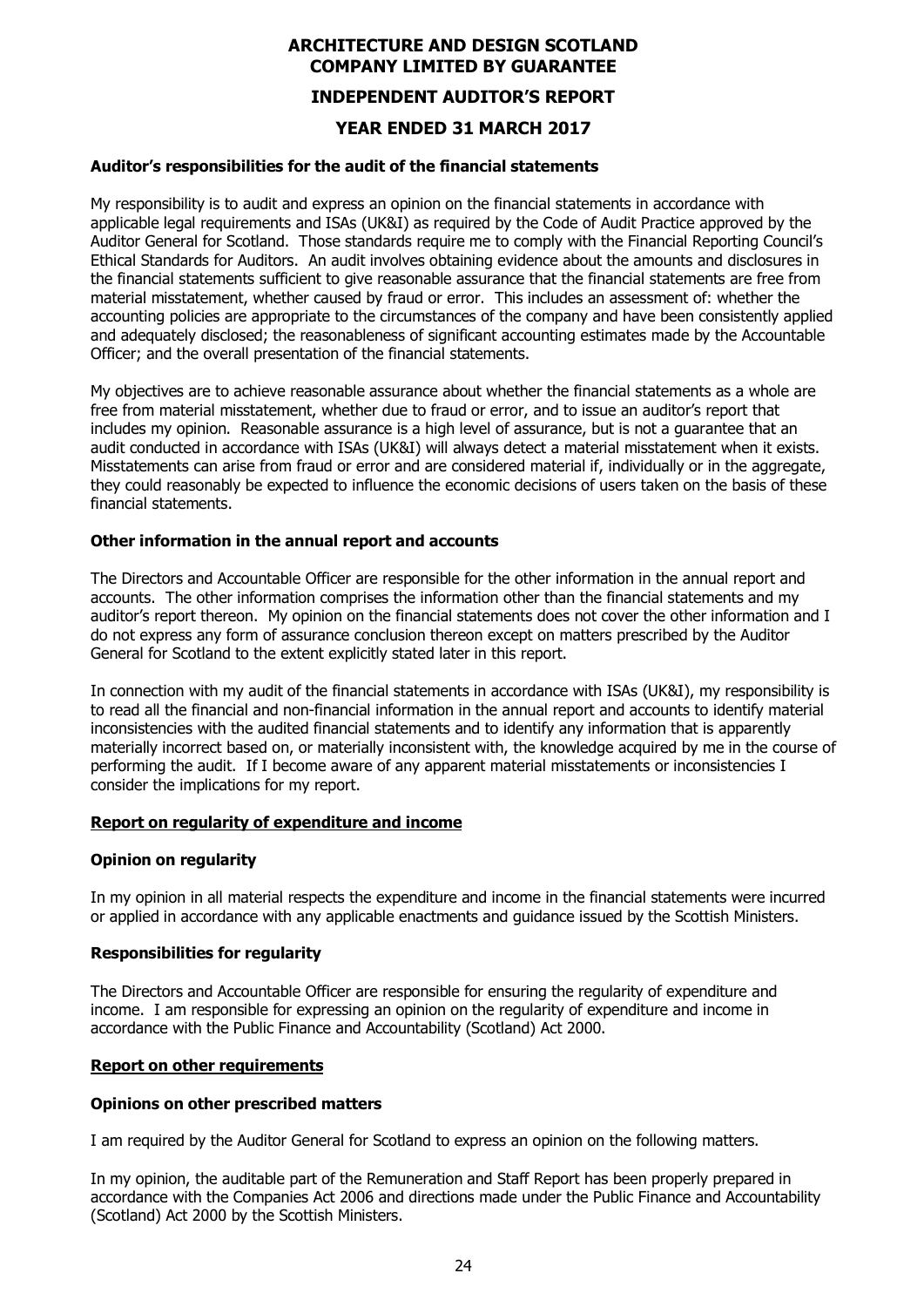# **ARCHITECTURE AND DESIGN SCOTLAND COMPANY LIMITED BY GUARANTEE INDEPENDENT AUDITOR'S REPORT YEAR ENDED 31 MARCH 2017**

In my opinion, based on the work undertaken in the course of the audit:-

- the information given in the Strategic Report and Directors' Report for the financial year for which the financial statements are prepared is consistent with the financial statements and these reports have been prepared in accordance with the Companies Act 2006 and directions made under the Public Finance and Accountability (Scotland) Act 2000 by the Scottish Ministers; and
- the information given in the Governance Statement for the financial year for which the financial statements are prepared is consistent with the financial statements and that report has been prepared in accordance with the Companies Act 2006 and directions made under the Public Finance and Accountability (Scotland) Act 2000 by the Scottish Ministers.

#### **Matters on which I am required to report by exception**

I am required by the Auditor General for Scotland to report to you if, in my opinion:-

- adequate accounting records have not been kept; or
- the financial statements and the auditable part of the Remuneration and Staff Report are not in agreement with the accounting records; or
- I have not received all the information and explanations I require for my audit.

I have nothing to report in respect of these matters.

Carole Grant Senior Audit Manager Audit Scotland 4th Floor 8 Nelson Mandela Place **Glasgow** G2 1BT

September 2017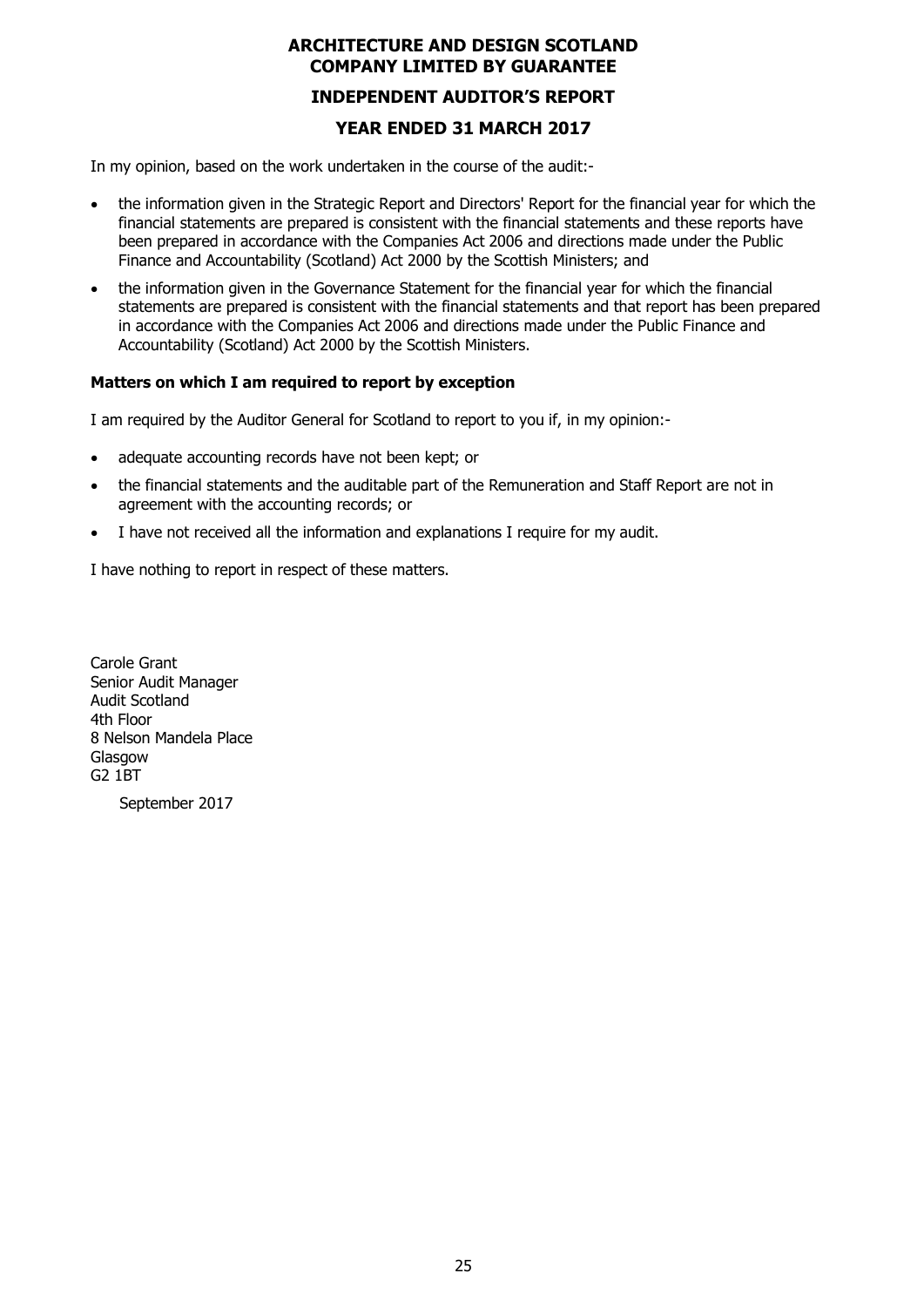# **FINANCIAL STATEMENTS**

#### **YEAR ENDED 31 MARCH 2017**

# **FINANCIAL STATEMENTS**

# **Statement of Comprehensive Income**

|                          | Note           | 2017<br>£     | Restated<br>2016<br>£ |
|--------------------------|----------------|---------------|-----------------------|
| Revenue                  | 3              | 1,802,284     | 1,904,462             |
| Staff costs              | $\overline{4}$ | (1, 100, 618) | (1, 190, 379)         |
| Other expenditure        | 5              | (683, 050)    | (653, 562)            |
| <b>Operating surplus</b> |                | 18,616        | 60,521                |
| Finance cost             |                |               |                       |
| Surplus before tax       |                | 18,616        | 60,521                |
| Taxation                 |                |               |                       |
| Surplus for the year     |                | 18,616        | 60,521                |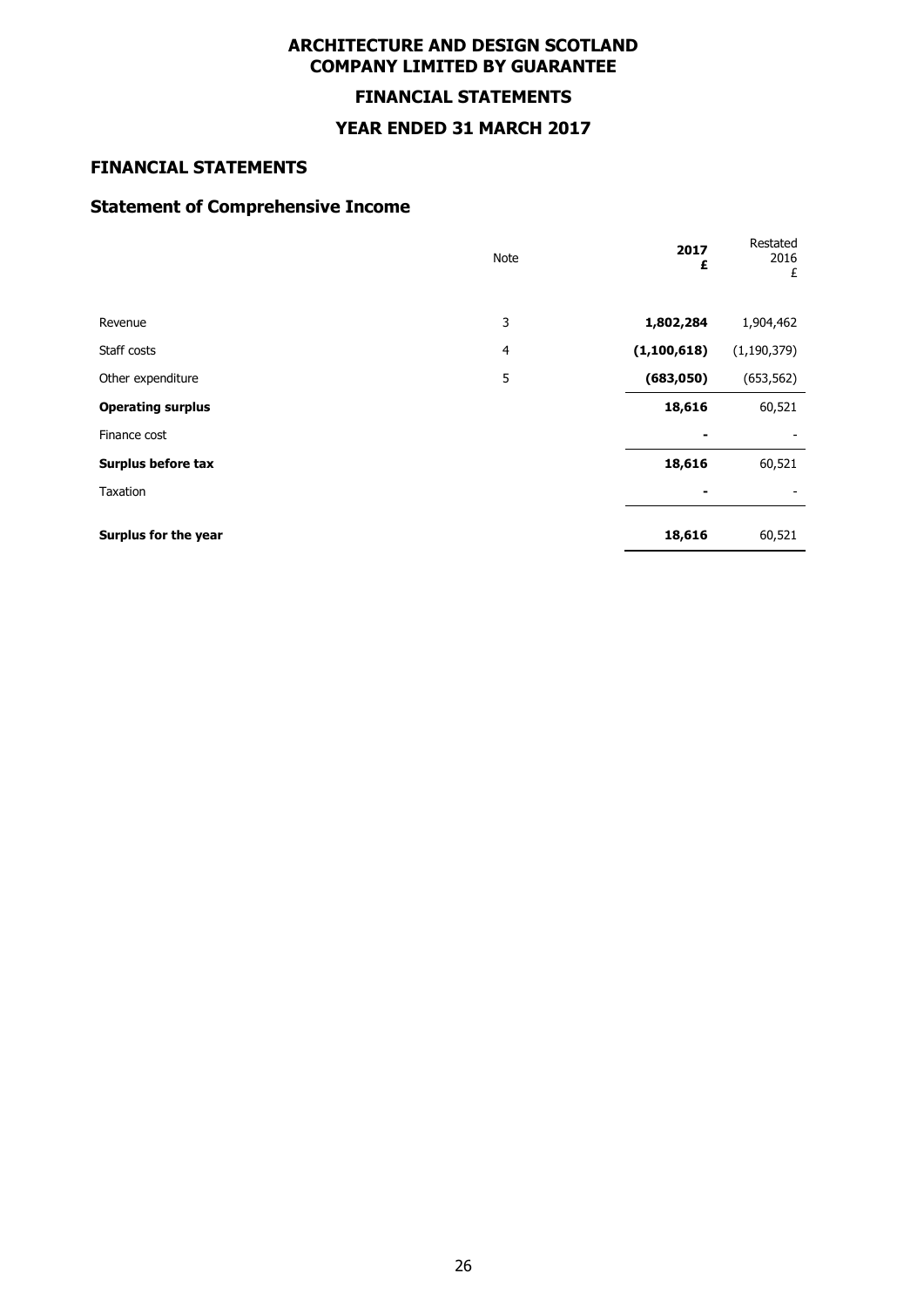# **FINANCIAL STATEMENTS**

# **YEAR ENDED 31 MARCH 2017**

# **Statement of Financial Position**

|                                                 |                | 31 March<br>2017<br>£ | Restated<br>31 March 2016<br>£ | Restated<br>1 April 2015<br>£ |
|-------------------------------------------------|----------------|-----------------------|--------------------------------|-------------------------------|
|                                                 | <b>Note</b>    |                       |                                |                               |
| <b>Non-current assets</b>                       |                |                       |                                |                               |
| Furniture, fittings and computer equipment      | 6              | 25,905                | 20,768                         | 26,108                        |
| <b>Total non-current assets</b>                 |                | 25,905                | 20,768                         | 26,108                        |
| <b>Current assets</b>                           |                |                       |                                |                               |
| Trade and other receivables                     | $\overline{7}$ | 138,062               | 175,365                        | 133,161                       |
| Cash and cash equivalents                       | 8              | 226,353               | 237,774                        | 183,976                       |
| <b>Total current assets</b>                     |                | 364,415               | 413,139                        | 317,137                       |
| <b>Total assets</b>                             |                | 390,320               | 433,907                        | 343,245                       |
| <b>Current liabilities</b>                      |                |                       |                                |                               |
| Trade and other payables                        | 9              | (135, 022)            | (215,606)                      | (185, 465)                    |
| <b>Total current liabilities</b>                |                | (135, 022)            | (215,606)                      | (185, 465)                    |
| Non-current assets less net current liabilities |                | 255,298               | 218,301                        | 157,780                       |
| <b>Non-current liabilities</b>                  |                |                       |                                |                               |
| Provisions                                      | 12             | (61, 321)             | (42, 940)                      | (42, 940)                     |
| <b>Total non-current liabilities</b>            |                | (61, 321)             | (42, 940)                      | (42, 940)                     |
| <b>Assets less liabilities</b>                  |                | 193,977               | 175,361                        | 114,840                       |
| Represented by:                                 |                |                       |                                |                               |
| <b>General Reserve</b>                          |                | 193,977               | 175,361                        | 114,840                       |
|                                                 |                | 193,977               | 175,361                        | 114,840                       |

These Financial Statements were approved by the Directors and authorised for issue on 11 September 2017 and are signed on their behalf by

J MacDonald K Anderson Chief Executive/Accountable Officer Chair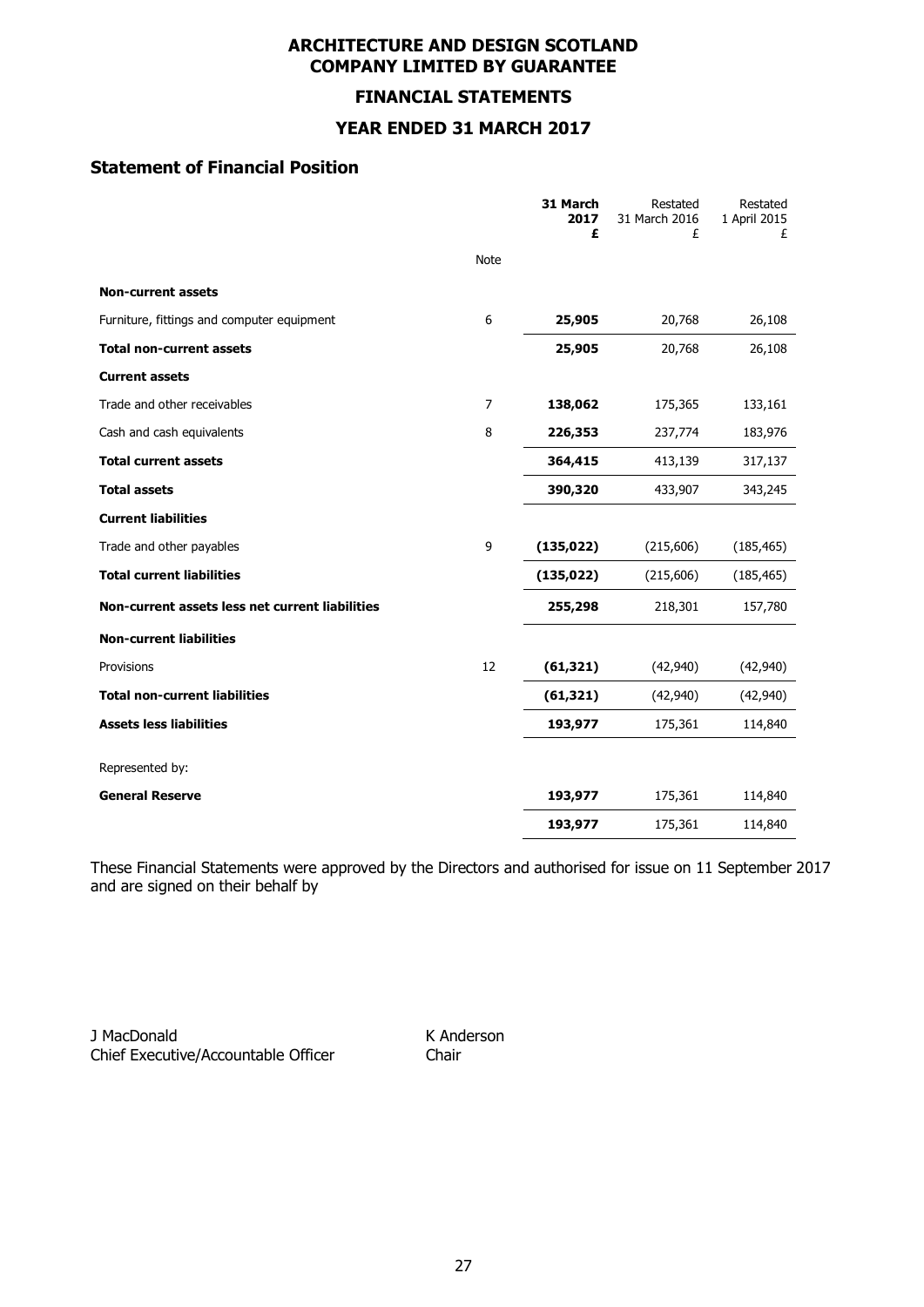**FINANCIAL STATEMENTS YEAR ENDED 31 MARCH 2017**

# **Statement of Cash flows**

|                                                                     |             | 2017<br>£ | Restated<br>2016<br>£ |
|---------------------------------------------------------------------|-------------|-----------|-----------------------|
|                                                                     | <b>Note</b> |           |                       |
| Cash flows from operating activities                                |             |           |                       |
| Net surplus                                                         |             | 18,616    | 60,521                |
| Adjustments for non-cash items                                      |             |           |                       |
| Depreciation of furniture, fittings and computer equipment          | 6           | 14,700    | 18,784                |
| Loss on disposal of fixed assets                                    |             | 248       |                       |
| Movement in provision                                               |             | 18,381    |                       |
| Movements in working capital                                        |             |           |                       |
| (Increase)/decrease in trade receivables and other current assets   |             | 37,304    | (42, 202)             |
| Increase/(decrease) in trade payables and other current liabilities |             | (80, 583) | 30,139                |
| Net cash inflow from operating activities                           |             | 8,665     | (67, 242)             |
| Cash flows from investing activities                                |             |           |                       |
| Purchase of furniture, fittings and computer equipment              | 6           | (20,085)  | (13, 444)             |
| Net cash outflow from investing activities                          |             | (20, 085) | (13, 444)             |
| Cash flows from financing activities                                |             |           |                       |
| Net increase/(decrease) in cash and cash equivalents in the year    |             | (11, 421) | 53,798                |
| Cash and cash equivalents at the beginning of the year              | 8           | 237,774   | 183,976               |
| Cash and cash equivalents at the end of the year                    | 8           | 226,353   | 237,774               |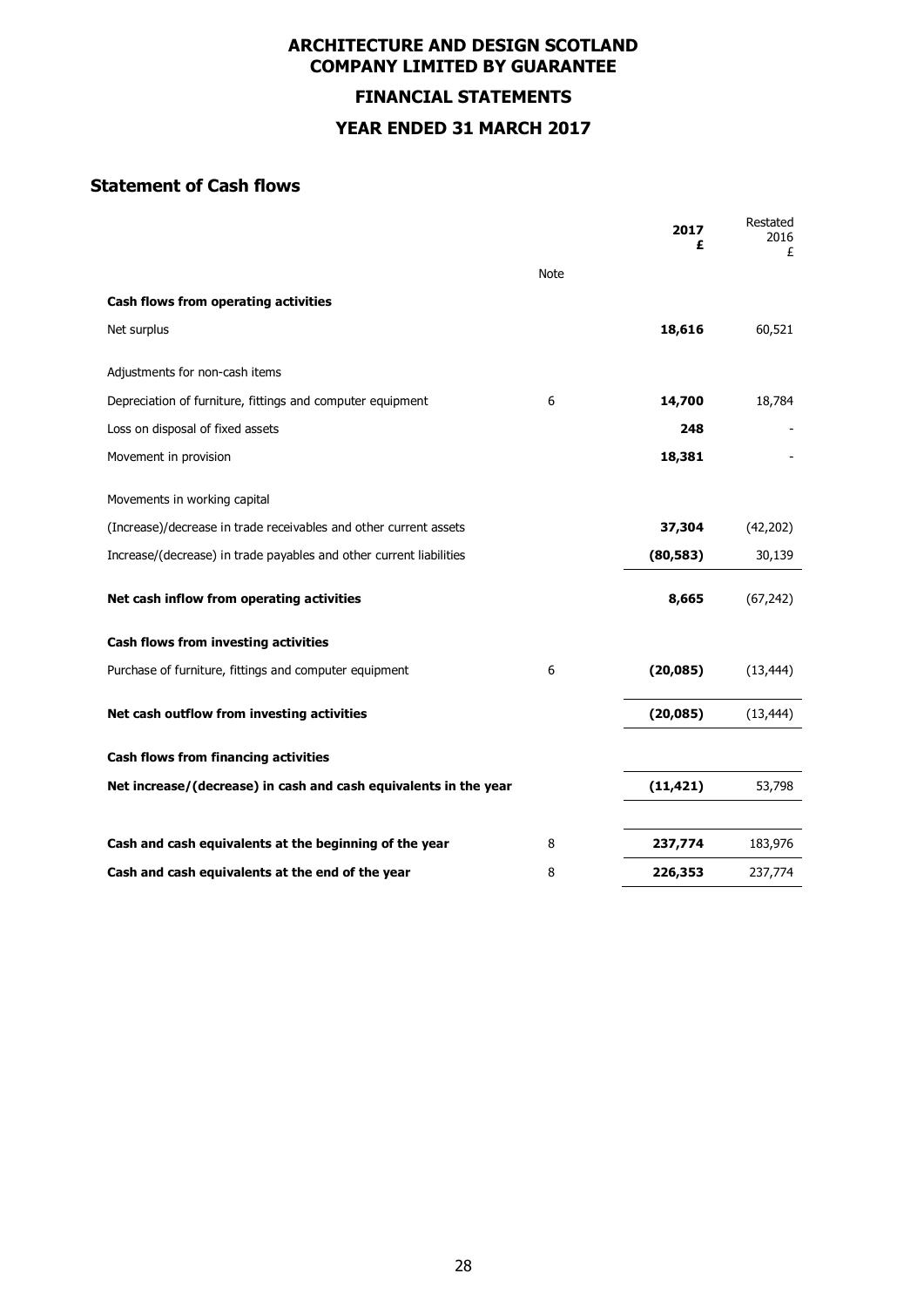# **FINANCIAL STATEMENTS**

#### **YEAR ENDED 31 MARCH 2017**

# **Statement of Changes in Taxpayers' Equity**

|                                         | General<br>reserve |
|-----------------------------------------|--------------------|
|                                         | £                  |
| <b>Restated Balance at 1 April 2015</b> | 114,840            |
| <b>Changes in reserves</b>              |                    |
| Restated retained surplus for 2016      | 60,521             |
| Total recognised surplus for 2016       | 60,521             |
| Balance at 31 March 2016                | 175,361            |
| Retained surplus for 2017               | 18,616             |
| Total recognised surplus for 2017       | 18,616             |
| Balance at 31 March 2017                | 193,977            |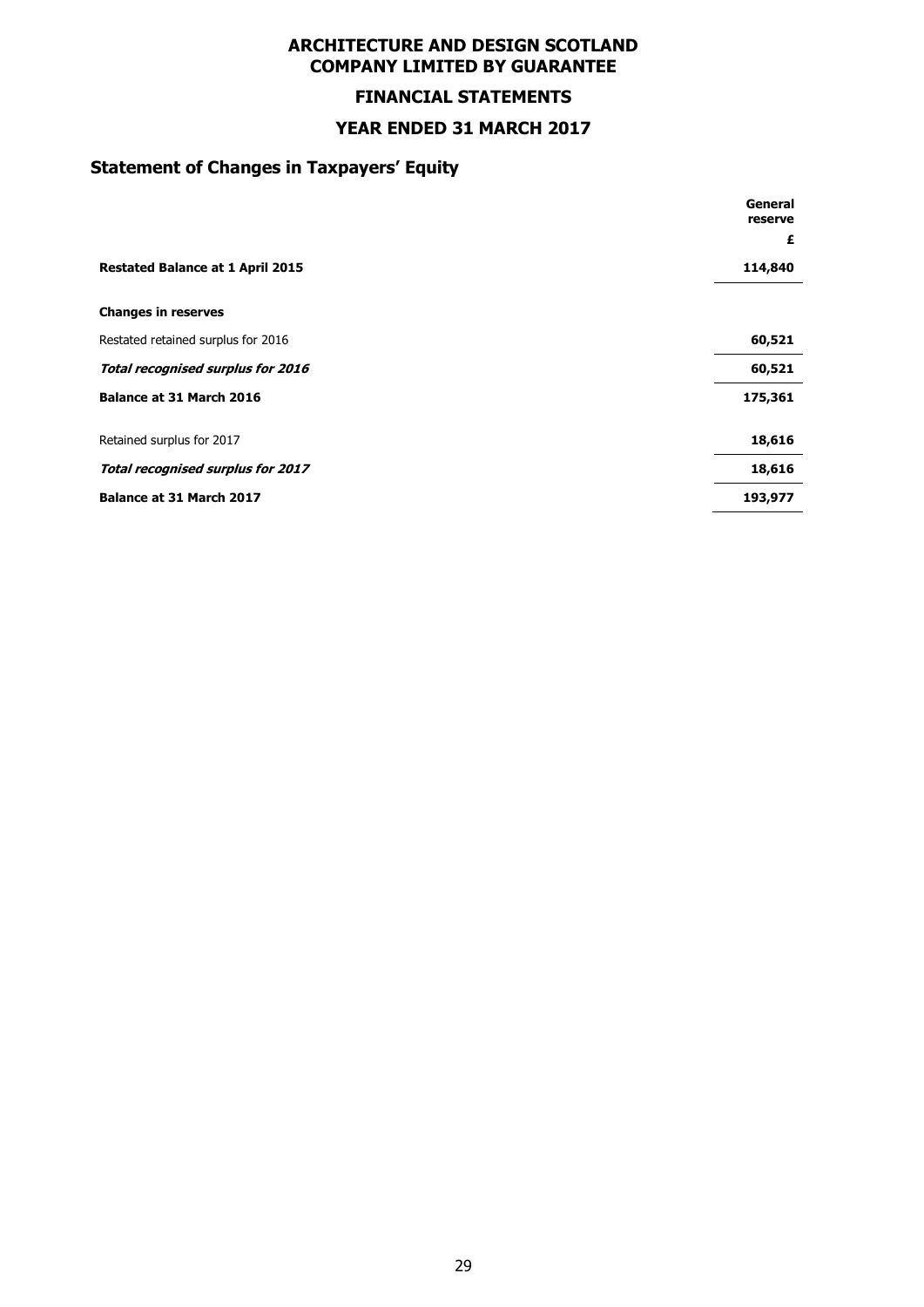#### **FINANCIAL STATEMENTS**

**YEAR ENDED 31 MARCH 2017**

#### **Notes to the Financial Statements**

#### **1. Statement of Accounting Policies**

These Financial Statements have been prepared in accordance with the 2016/17 FReM issued by HM Treasury. The accounting policies contained in the FReM apply IFRS as adopted by the European Union and the Companies Act 2006 and as adapted or interpreted for the public sector context. Where the FReM permits a choice of accounting policy, the accounting policy which is judged to be most appropriate to the particular circumstances of Architecture and Design Scotland for the purpose of giving a true and fair view has been selected. The particular policies adopted by Architecture and Design Scotland are described below. They have been applied consistently in dealing with items that are considered material to the Financial Statements.

The FReM states that non-departmental public bodies should account for grant-in-aid as a movement in reserves rather than income. However, Architecture and Design Scotland has concluded that under the Companies Act it is appropriate to continue to account for grant-in-aid as income, on the basis that grant-in-aid received by Architecture and Design Scotland is required in order to carry out a function which its owners have asked it to perform. On that basis, Architecture and Design Scotland considers grant-in-aid to be an exchange transaction and, as such, requires to be accounted for in the income statement.

The company has not adopted any standard that has not become effective as at 31 March 2017 and the Board do not consider that any such standard will have a material impact on the Financial Statements going forward.

#### **a. Basis of Accounting**

These Financial Statements have been prepared under the historical cost convention.

In common with similar public bodies, the future of Architecture and Design Scotland's liabilities will be met by future grant funding to be approved annually by the Scottish Government. The approval of amounts for 2017/18 has already been given and there is no reason to believe that future approvals will not be forthcoming. Accordingly, it is considered appropriate to adopt a going concern basis for the preparation of these Financial Statements.

#### **b. Newly Adopted IFRS**

In these Financial Statements, there are no adopted IFRSs which are effective for the first time which have had a material effect on the Financial Statements therefore there has been no restatement of comparatives.

#### **c. Adopted IFRS not yet applied**

The following Adopted IFRSs have been issued but have not been applied in these Financial Statements. Their adoption is not expected to have a material effect on the Financial Statements unless otherwise indicated:-

- IFRS 9 Financial Instruments
- IFRS 15 Revenue from Contracts with Customs

IFRS 16 Leases

#### **d. Income and Expenditure**

Income represents both grant-in-aid from the Scottish Government and other income, principally comprising income from work performed during the year for NHS Scotland/Health, Schools Directorate and the Scottish Government's Urban Regeneration Unit.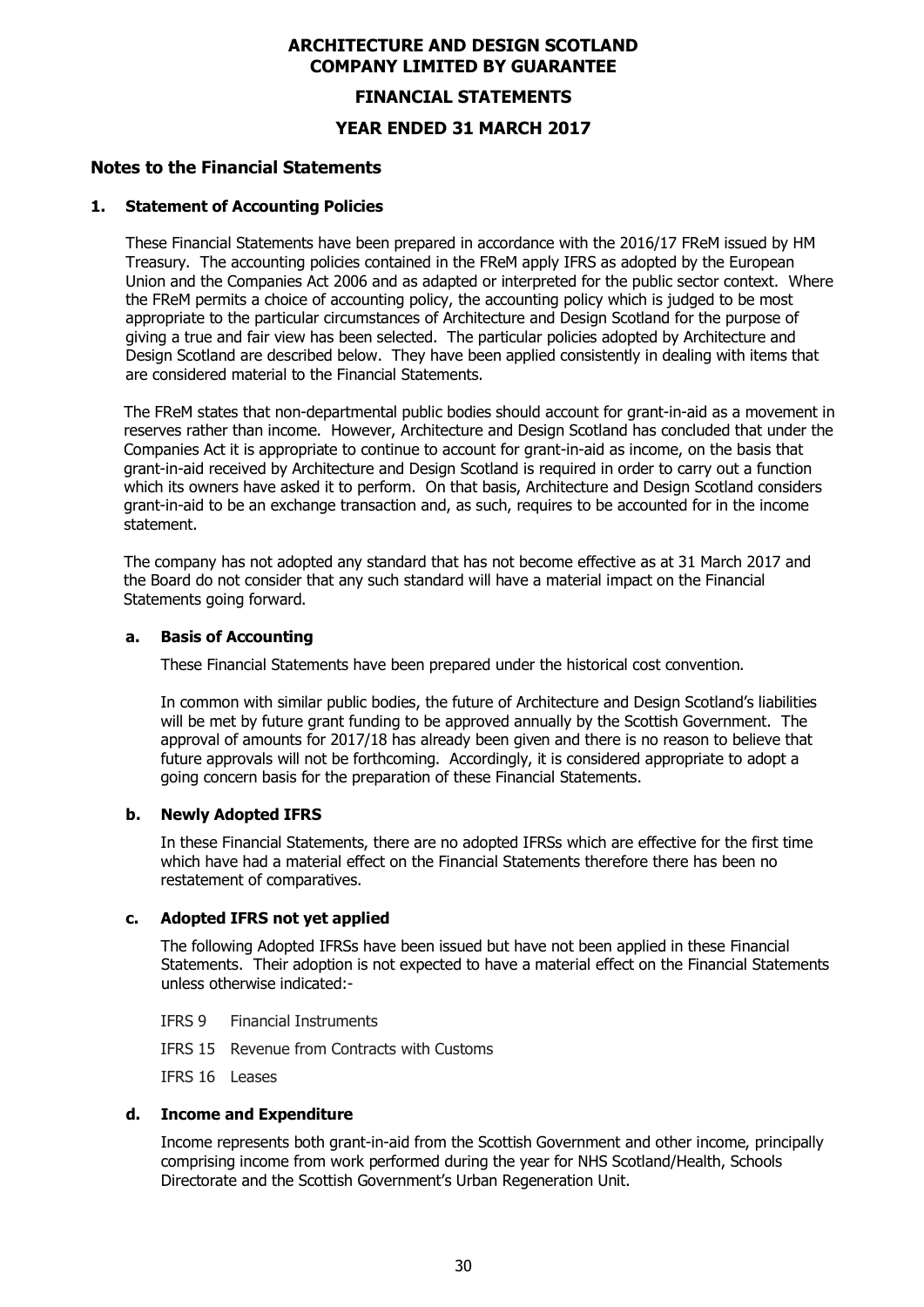### **FINANCIAL STATEMENTS**

## **YEAR ENDED 31 MARCH 2017**

Income is recognised in the period to which it relates and when expenditure associated with that income has been incurred by the company. The majority of operating expenditure is shown gross of VAT as the company is not able to recover VAT on expenditure incurred in relation to grant-inaid projects.

#### **e. Taxation**

As an Executive NDPB sponsored directly by the Scottish Government, the Directors are of the opinion that the company's activities do not constitute a trade for Corporation Tax purposes and therefore consider that the company will not be subject to Corporation Tax.

#### **f. Furniture, Fittings and Computer Equipment**

Furniture, fittings and computer equipment are stated at cost less accumulated depreciation. Cost includes expenditure that is directly attributable to the acquisition of the asset. Subsequent costs are included in the asset's carrying amount or recognised as a separate asset, as appropriate, only when it is probable that future benefits associated with the item will flow to the company and the cost of the item can be measured reliably. The carrying value of the replaced part is derecognised. All other repairs and maintenance are charged to the income statement during the financial year in which they are incurred.

#### **g. Depreciation**

Depreciation is provided on furniture, fittings and computer equipment on a straight line basis at rates sufficient to write down their cost, less their estimated residual value, over their estimated useful lives. The depreciation periods for the categories of assets are as follows:-

- furniture and fittings ten years:
- computer equipment three years; and
- depreciation methods useful lives and residual values are reassessed at each financial year end.

#### **h. Trade and Other Receivables**

Trade and other receivables are initially recognised at their cost when the contractual right to receive cash or another financial asset from another entity is established. A provision for impairment of trade receivables is established when there is objective evidence that the company may not be able to collect all amounts due according to the original terms of receivables. The amount of the provision is recognised in the income statement immediately. Subsequent to initial recognition, receivables are stated at cost less provision for impairment.

#### **i. Cash and Cash Equivalents**

Cash and cash equivalents includes bank deposits with commercial banks and cash in hand.

#### **j. Trade and Other Payables**

Trade and other payables are stated at cost which is the fair value of the consideration to be paid in the future for goods and services received.

#### **k. Grants Received**

Grants of a revenue nature are credited to the income statement in the same period as the related expenditure is incurred. Grant income received in advance of the year in which the related expenditure is incurred is recorded as deferred income at the year-end date, within trade payables and other current liabilities.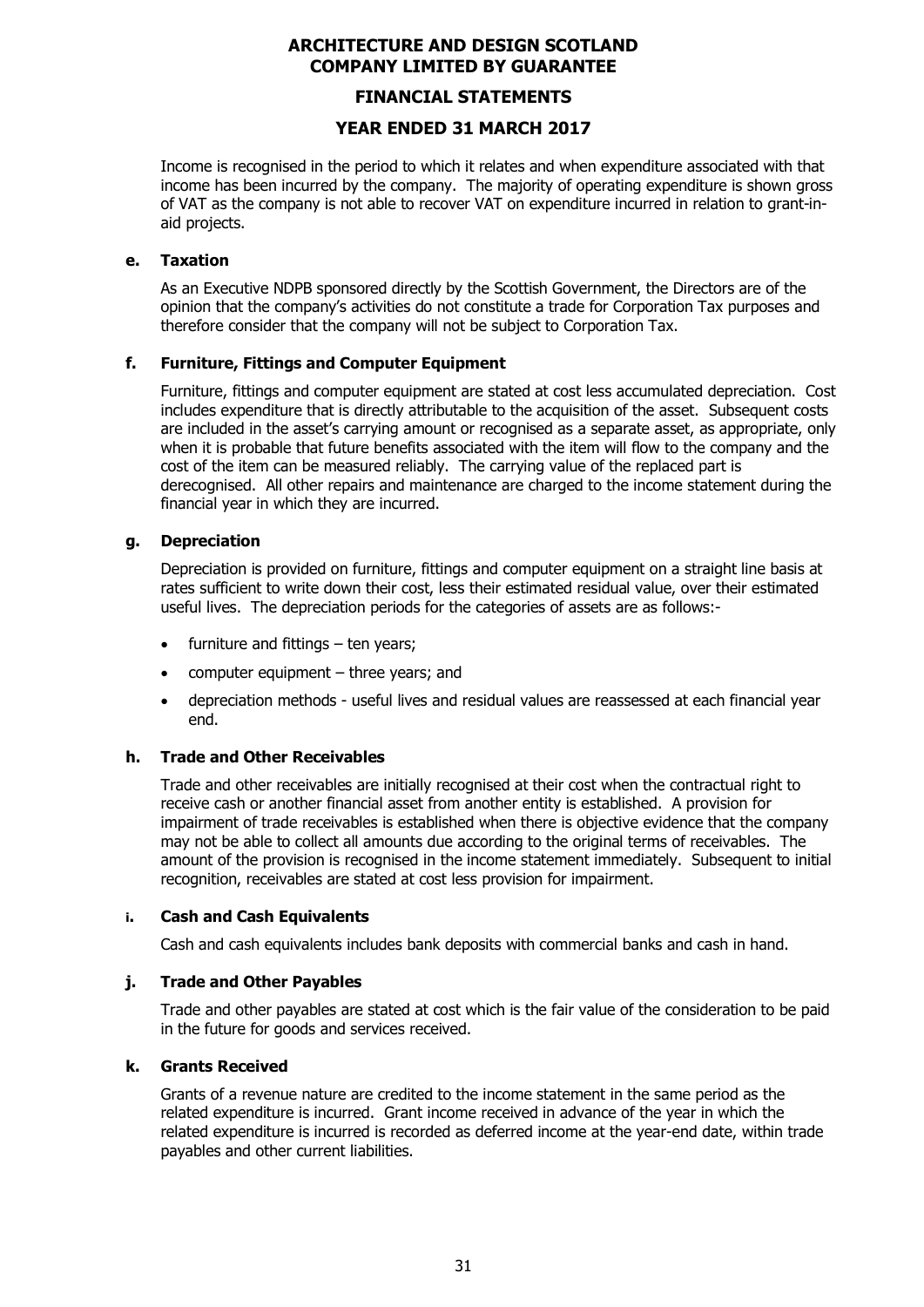#### **FINANCIAL STATEMENTS**

#### **YEAR ENDED 31 MARCH 2017**

#### **l. Pensions**

Employees of the company are covered by the provisions of the Principal Civil Service Pension Scheme which are described in note 4. Full superannuation costs are an expense of the company at rates determined by HM Treasury.

#### **m. Financial Instruments**

Financial instruments include cash and bank balances, receivables and payables. Financial instruments are recognised in the statement of financial position when the company has become a party to the contractual provisions of the instrument.

#### **n. Leases**

The company has no finance lease commitments.

Rentals payable in respect of operating leases are charged to the income statement on a straight line basis over the term of the lease – these are detailed under Note 11.

#### **o. Provisions**

The company recognises provisions when: the company has a present legal or constructive obligation as a result of past events; it is probable that an outflow of resource will be required to settle the obligation; and the amount has been reliably estimated. Provisions are not recognised for future operating losses.

A provision is recognised even if the likelihood of an outflow with respect to any one item included in the same class of obligations may be small. Provisions are measured at the present value of the expenditures expected to be required to settle the obligation using the discount rate prescribed by HM Treasury.

Provision for the costs of dilapidations on the expiry of premises' leases, which are of uncertain timing or amount at the balance sheet date, are provided on the basis of the best estimate using independent professional assessments.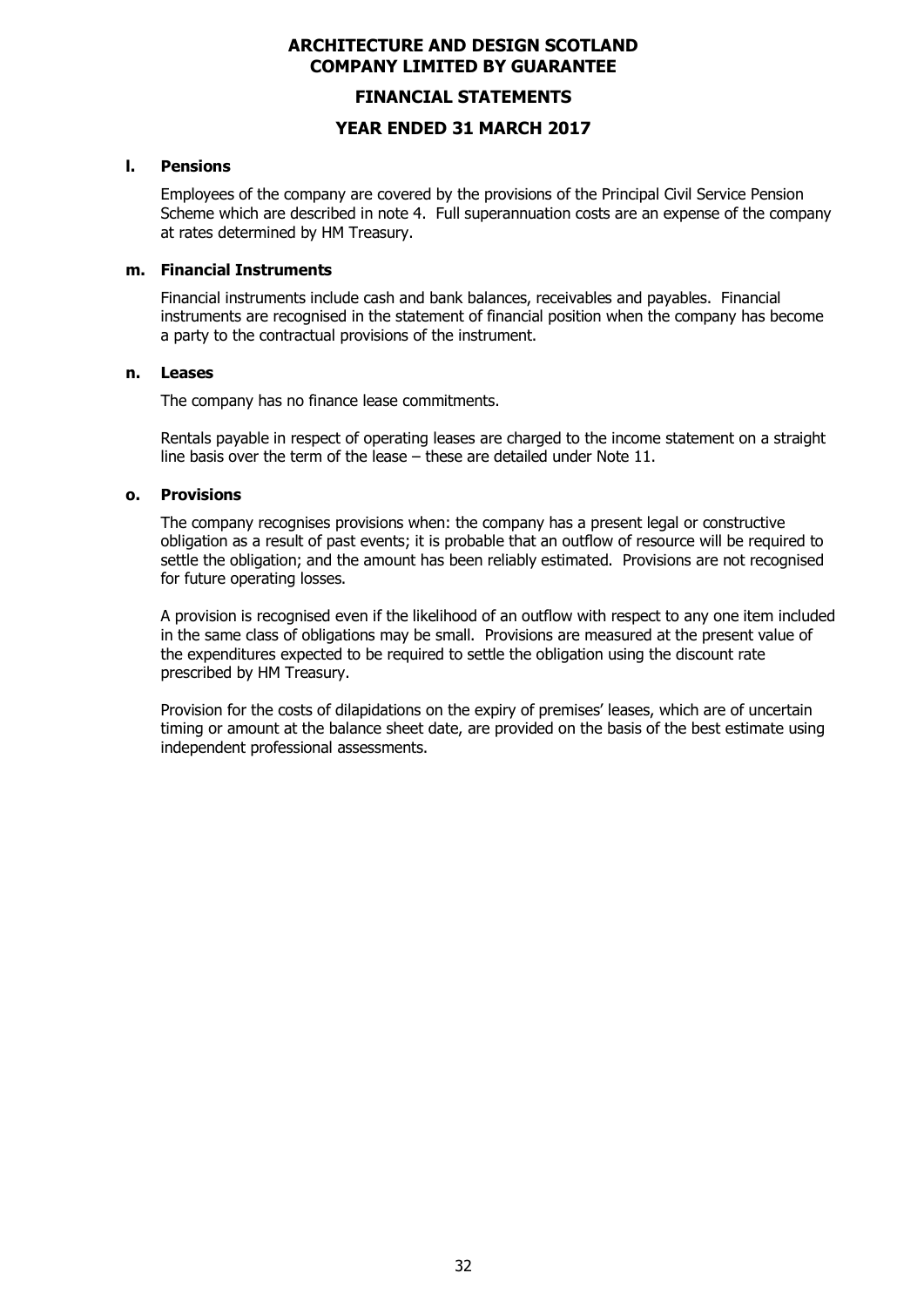#### **FINANCIAL STATEMENTS**

### **YEAR ENDED 31 MARCH 2017**

#### **2. Prior Year Adjustments**

The Financial Statements have been restated to incorporate the following prior year adjustments:

|                                | <b>Audited</b><br>Accounts<br>2015/16 | <b>Deferred</b><br><b>Income</b><br>Adjustment | <b>Holiday Pay</b><br><b>Accrual</b><br>Adjustment | <b>Accrued</b><br><b>Income</b><br>Adjustment | <b>Restated</b><br>Amount<br>2015/16 |
|--------------------------------|---------------------------------------|------------------------------------------------|----------------------------------------------------|-----------------------------------------------|--------------------------------------|
|                                | £                                     | £                                              | £                                                  | £                                             | £                                    |
| 2015/16 SCIE                   |                                       |                                                |                                                    |                                               |                                      |
| Revenue                        | 1,849,305                             | 55,156                                         |                                                    |                                               | 1,904,461                            |
| Staff costs                    | $-1,188,879$                          |                                                | $-1,500$                                           |                                               | $-1,190,379$                         |
| <b>Operating Surplus</b>       | 6,865                                 | 55,156                                         | $-1,500$                                           |                                               | 60,521                               |
| SOFP at 1 April 2016           |                                       |                                                |                                                    |                                               |                                      |
| Trade and other payables       | $-320,179$                            | 174,713                                        | $-40,000$                                          |                                               | -185,466                             |
| <b>Assets less liabilities</b> | $-19,874$                             | 174,713                                        | $-40,000$                                          |                                               | 114,839                              |
| SOFP at 31 March 2016          |                                       |                                                |                                                    |                                               |                                      |
| Trade and other receivables    | 120,365                               |                                                |                                                    | 55,000                                        | 175,365                              |
| Trade and other payables       | -348,975                              | 229,869                                        | -41,500                                            | $-55,000$                                     | $-215,606$                           |
| <b>Assets less liabilities</b> | $-13,008$                             | 229,869                                        | $-41,500$                                          |                                               | 175,361                              |

Deferred Income - for several years Architecture & Design Scotland have deferred the balance in one of their bank accounts at 31 March. This is now not considered appropriate and is not in line with IAS18.

Holiday Pay Accrual - the cost of a holiday pay accrual has not previously been reflected in the Financial Statements.

Accrued Income adjustment - in 2015/16 £55,000 of accrued income was incorrectly offset against deferred income in the year. This resulted in both accrued and deferred income being understated in 2015/16.

The impact of the adjustments to the prior period is that surplus has moved from £6,865 to £60,521, and assets less liabilities has moved from net liabilities of £13,008 to net assets of £175,361.

The impact of these financial adjustments on the surplus at 31 March 2016 has been processed through the Statement of Cash Flows and the Statement of Changes in Taxpayers' Equity.

#### **3. Revenue**

|              | 2017<br>£ | 2016<br>£ |
|--------------|-----------|-----------|
| Grant-in-aid | 1,764,230 | 1,859,285 |
| Other income | 38,054    | 45,177    |
|              | 1,802,284 | 1,904,462 |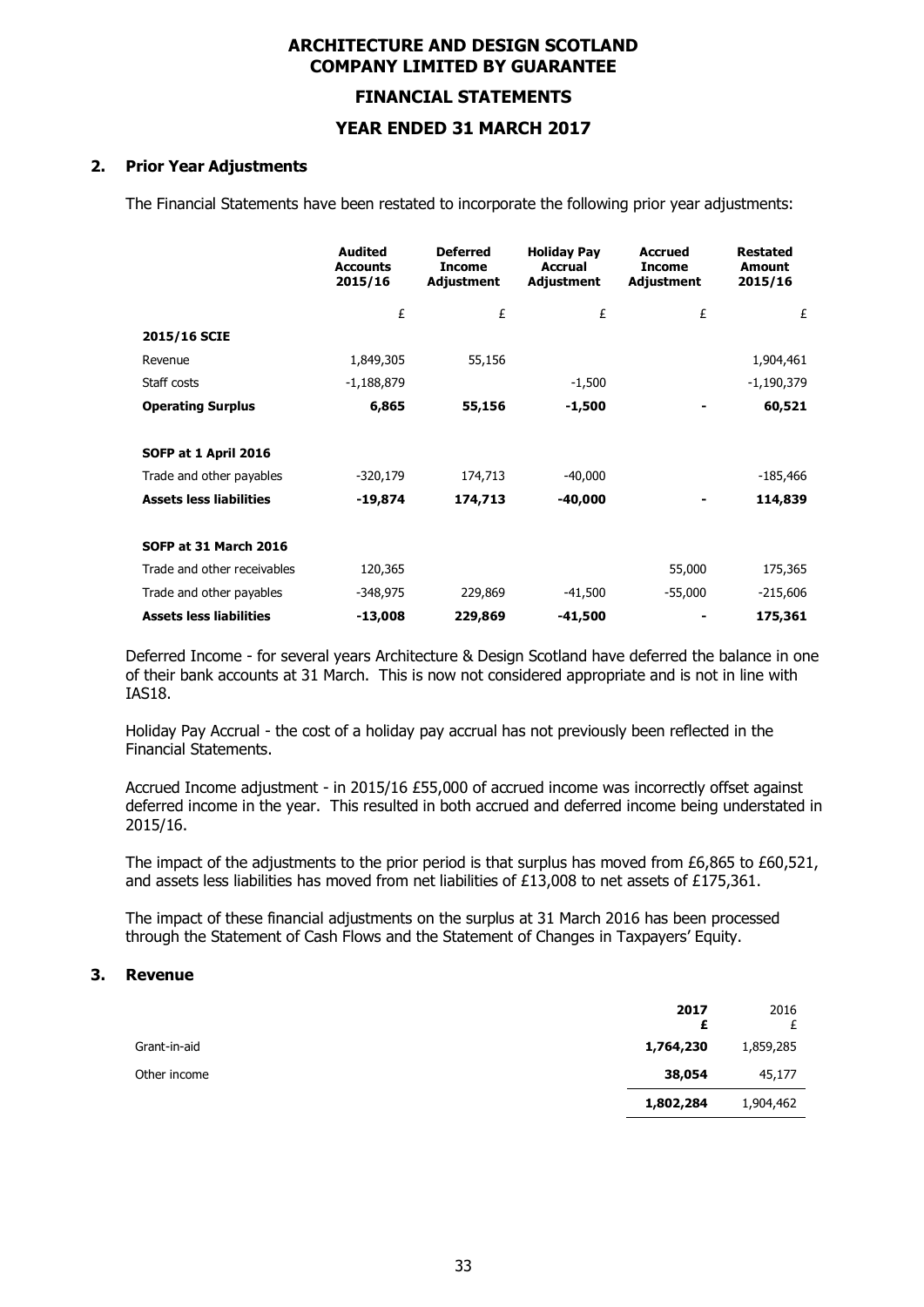#### **FINANCIAL STATEMENTS**

#### **YEAR ENDED 31 MARCH 2017**

#### **4. Staff Numbers and Related Costs**

Directors' emoluments and further detailed information relating to staff costs is disclosed within the Remuneration and Staff Report on pages 17-22.

The Principal Civil Service Pension Scheme (PCSPS) is an unfunded multi-employer defined benefit scheme. Architecture and Design Scotland makes contributions to PCSPS on behalf of employees but is unable to identify its share of the underlying assets and liabilities of the scheme. The contributions to the scheme have therefore been accounted for as if it were a defined contribution scheme and are charged to the income statement in the year in which they become payable. The scheme actuary last valued the scheme as at 31 March 2012. You can find details in the resource Financial Statements of the Cabinet Office:- Civil Superannuation www.civilservicepensionscheme.org.uk

As the scheme is unfunded, although the actuary can determine a notional surplus or deficit within the whole scheme based on the Superannuation Contributions Adjusted for Past Experience approach, there is no actual deficit or surplus for the scheme as a whole. As such no disclosure about the deficit or surplus or the implications thereof has been made in the Financial Statements as normally required under IAS 19.

In 2016/17, employer's contributions of £148,807 (2016: £170,042) were payable to the PCSPS at one of four rates in the range 20.0% (2016: 20.0%) to 24.5% (2016: 24.5%) of pensionable pay, based on salary bands. The scheme's actuary reviews employer contributions usually every four years following a full scheme valuation. From 1 April 2017, the rates will be in the range 20.0% to 24.5%. The contribution rates are set to meet the cost of the benefits accruing during 2016/17 to be paid when the member retires and not the benefits paid during this period to existing pensioners.

#### **Average Number of Persons Employed**

The average number of persons employed during the year was as follows:-

|                                                                        | 2017 | 2016 |
|------------------------------------------------------------------------|------|------|
| Directors (9 employed for 2 days per<br>month, 1 for 4 days per month) | 10   | 10   |
| Permanent employees (Full time<br>equivalent)                          | 23   | 24   |
|                                                                        | 33   | 34   |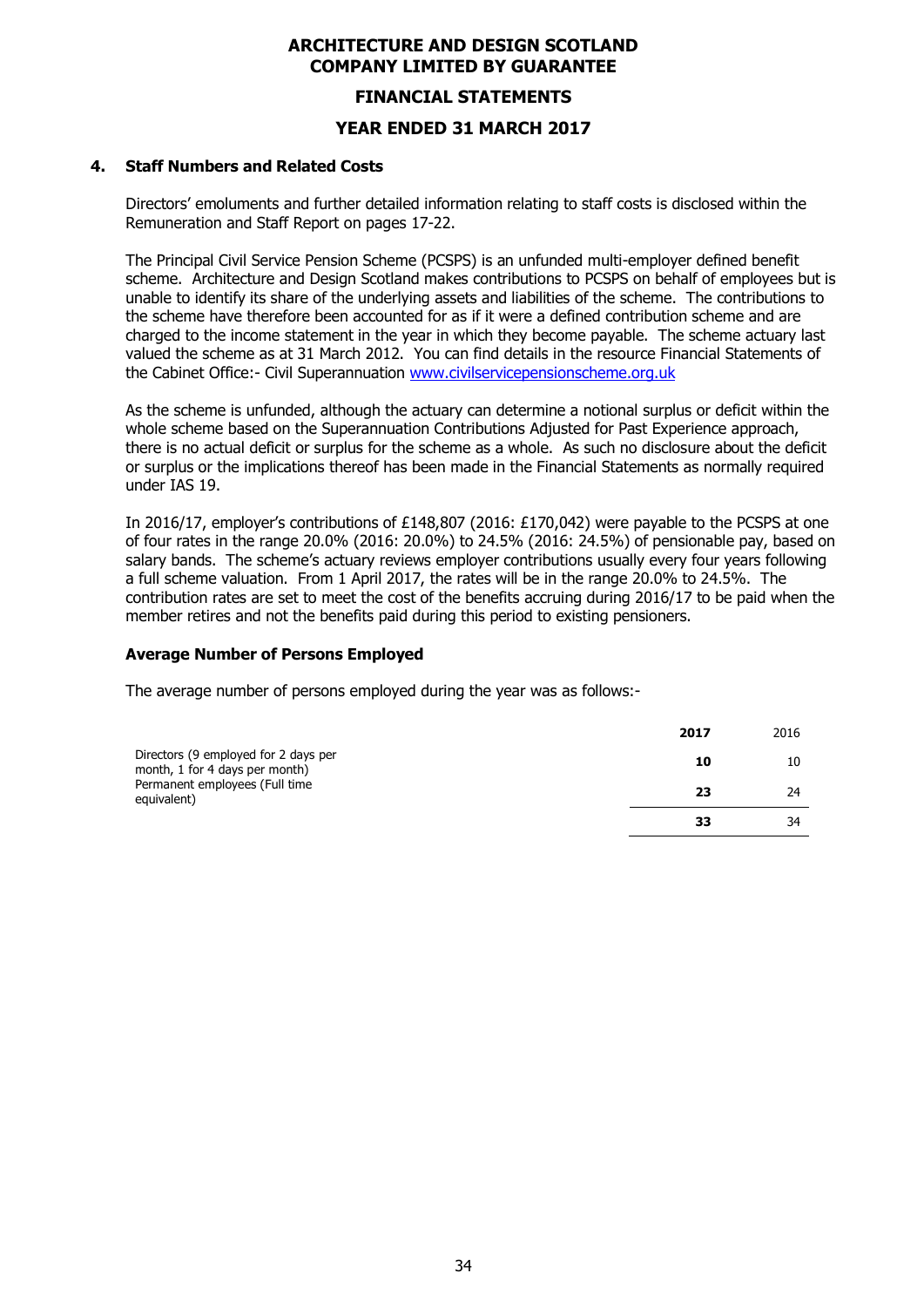**FINANCIAL STATEMENTS YEAR ENDED 31 MARCH 2017**

#### **5. Other expenditure**

|                                        | 2017<br>£ | 2016<br>£ |
|----------------------------------------|-----------|-----------|
| Legal and professional fees            | 23,742    | 14,763    |
| Rentals under operating leases         | 126,698   | 138,617   |
| Other establishment expenses           | 43,713    | 48,188    |
| Publications                           | 22,896    | 13,912    |
| Travel, subsistence and motor expenses | 39,242    | 40,632    |
| Advertising and sponsorship            | 637       | 681       |
| Recruitment costs                      | 1,316     | 1,740     |
| Research costs                         | 45,940    | 25,095    |
| <b>Exhibition costs</b>                | 187,096   | 193,584   |
| Accountancy fees                       | 12,310    | 5,000     |
| Other running costs                    | 164,512   | 152,566   |
| Non-cash items:-                       |           |           |
| Depreciation                           | 14,700    | 18,784    |
| Loss on disposal of fixed assets       | 248       |           |
| <b>Total</b>                           | 683,050   | 653,562   |

Included within the above expenditure, the company purchased the following services from its auditor, Audit Scotland (2016: KPMG LLP):-

|                | 2017<br>£      | 2016                     |
|----------------|----------------|--------------------------|
| Audit services | 7,860          | 8,810                    |
| Other services | $\blacksquare$ | $\overline{\phantom{a}}$ |
|                | 7,860          | 8,810                    |

The majority of operating expenditure is shown gross of VAT as the company is not able to recover VAT on expenditure incurred in relation to grant-in-aid projects.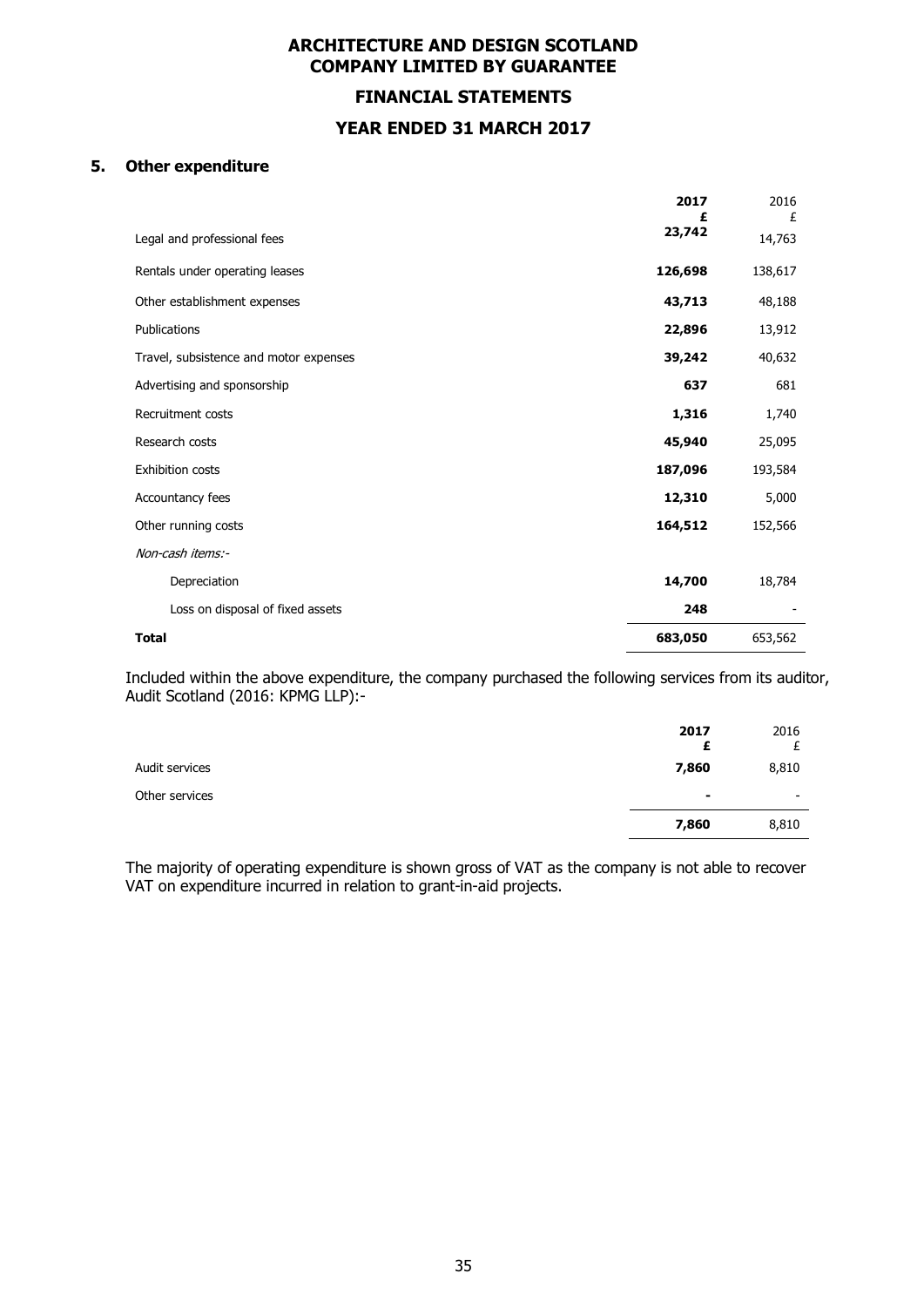**FINANCIAL STATEMENTS**

**YEAR ENDED 31 MARCH 2017**

# **6. Furniture, Fittings and Computer Equipment**

|                                 | Furniture<br>and fittings      | Computer<br>equipment      | Total      |
|---------------------------------|--------------------------------|----------------------------|------------|
|                                 | £                              | £                          | £          |
| <b>Cost or valuation</b>        |                                |                            |            |
| <b>At 1 April 2016</b>          | 117,419                        | 113,185                    | 230,604    |
| Additions                       | 1,732                          | 18,353                     | 20,085     |
| Disposals                       | (2, 193)                       | (42,007)                   | (44, 200)  |
| At 31 March 2017                | 116,958                        | 89,531                     | 206,489    |
| <b>Depreciation</b>             |                                |                            |            |
| <b>At 1 April 2016</b>          | 102,922                        | 106,914                    | 209,836    |
| Charged in year                 | 3,901                          | 10,799                     | 14,700     |
| Released on disposal            | (2, 186)                       | (41,766)                   | (43, 952)  |
| At 31 March 2017                | 104,637                        | 75,947                     | 180,584    |
| Net book value at 31 March 2017 | 12,321                         | 13,584                     | 25,905     |
| <b>Prior Year</b>               | Furniture<br>and fittings<br>£ | Computer<br>equipment<br>£ | Total<br>£ |
| <b>Cost or valuation</b>        |                                |                            |            |
| At 1 April 2015                 | 107,884                        | 123,564                    | 231,448    |
| Additions                       | 9,535                          | 3,909                      | 13,444     |
| Disposals                       | $\overline{\phantom{a}}$       | (14, 288)                  | (14, 288)  |
| At 31 March 2016                | 117,419                        | 113,185                    | 230,604    |
| <b>Depreciation</b>             |                                |                            |            |
| At 1 April 2015                 | 91,859                         | 113,481                    | 205,340    |
| Charged in year                 | 11,063                         | 7,721                      | 18,784     |
| Released on disposal            |                                | (14, 288)                  | (14, 288)  |
| At 31 March 2016                | 102,922                        | 106,914                    | 209,836    |
| Net book value at 31 March 2016 | 14,497                         | 6,271                      | 20,768     |

Non-current assets are held at fair value. Depreciated historic cost has been used as a proxy for fair value due to the low and short life of assets held.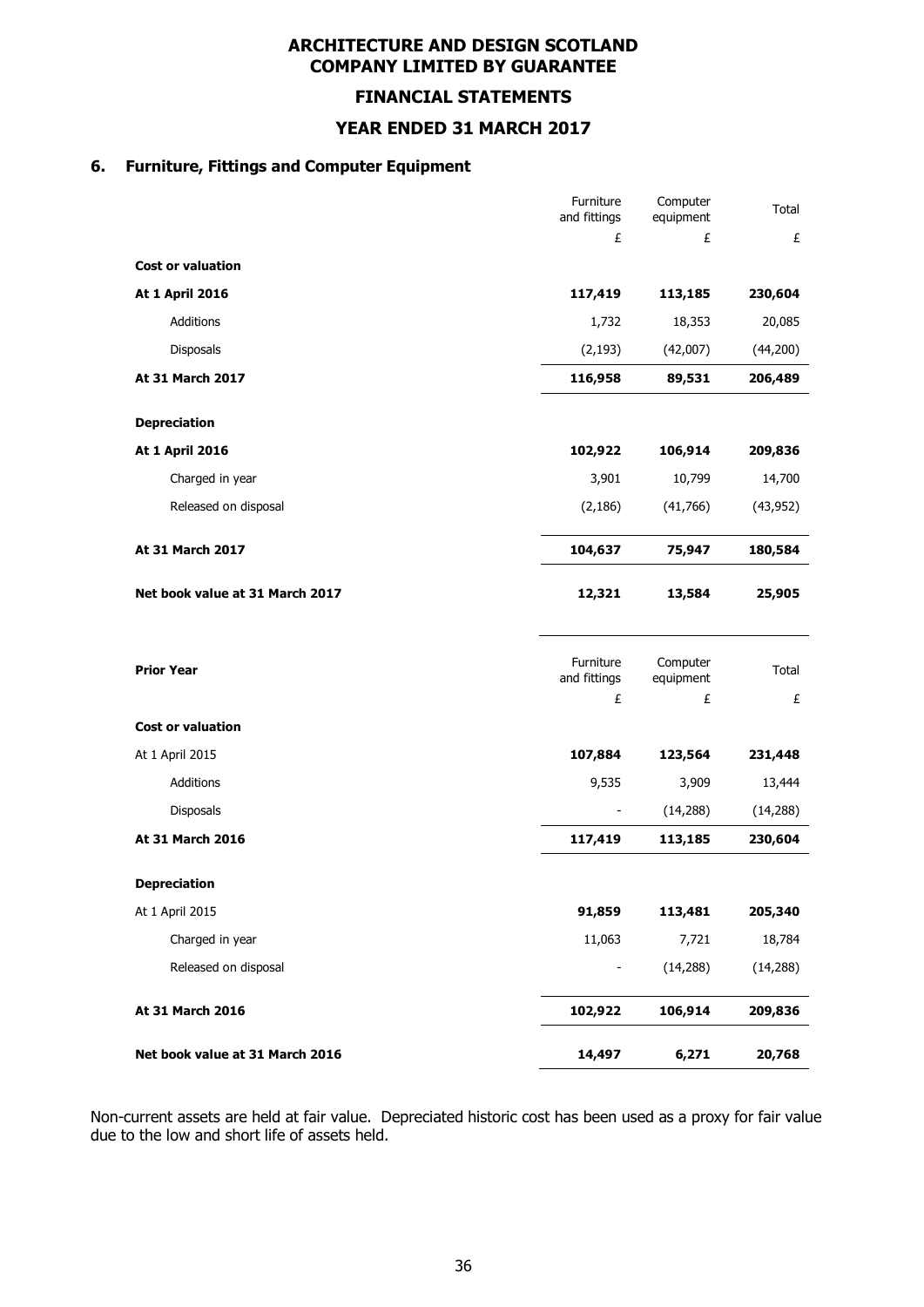**FINANCIAL STATEMENTS**

#### **YEAR ENDED 31 MARCH 2017**

#### **7. Trade and Other Receivables**

|                                       | 2017<br>£ | 2016    |
|---------------------------------------|-----------|---------|
| Amounts falling due within one year:- |           |         |
| Trade receivables                     | 17,500    | 1,869   |
| Prepayments and accrued income        | 120,562   | 173,496 |
|                                       | 138,062   | 175,365 |

Payment terms for trade receivables vary but are generally fourteen days from invoice date. The invoices in relation to the trade receivables noted above of £17,500 (2016: £1,869) are dated within three months of the year end date. As such, the trade receivables are not considered to be overdue for payment as at 31 March 2017 and have not therefore been impaired.

|                                                           | 2017      | 2016      |
|-----------------------------------------------------------|-----------|-----------|
| Intra-government receivables and other current assets:    | £         | £         |
| Bodies external to government                             | 120,562   | 175,365   |
| <b>Total receivables and other current assets</b>         | 120,562   | 175,365   |
| 8.<br><b>Cash and Cash Equivalents</b>                    |           |           |
|                                                           | 2017<br>£ | 2016<br>£ |
| <b>Balance at 1 April 2016</b>                            | 237,774   | 183,976   |
| Net change in cash and cash equivalent balances           | (11, 421) | 53,798    |
| Balance at 31 March 2017                                  | 226,353   | 237,774   |
| The following balances at 31 March 2017 were held at:-    |           |           |
| Commercial banks and cash in hand                         | 226,353   | 237,774   |
| Balance at 31 March 2017                                  | 226,353   | 237,774   |
| 9.<br><b>Trade Payables and Other Current Liabilities</b> |           |           |
|                                                           | 2017<br>£ | 2016<br>£ |
| Amounts falling due within one year:-                     |           |           |
| Trade payables                                            | 14,083    | 82,726    |
| Accruals and deferred income                              | 120,939   | 132,880   |
|                                                           | 135,022   | 215,606   |
|                                                           | 2017      | 2016      |
| Intra-government trade payables and other liabilities:    | £         | £         |
| <b>Local Authorities</b>                                  |           |           |
| Central Government                                        | 40,000    | 54,188    |
| Bodies external to government                             | 95,022    | 161,418   |
| Total trade payables and other current liabilities        | 135,022   | 215,606   |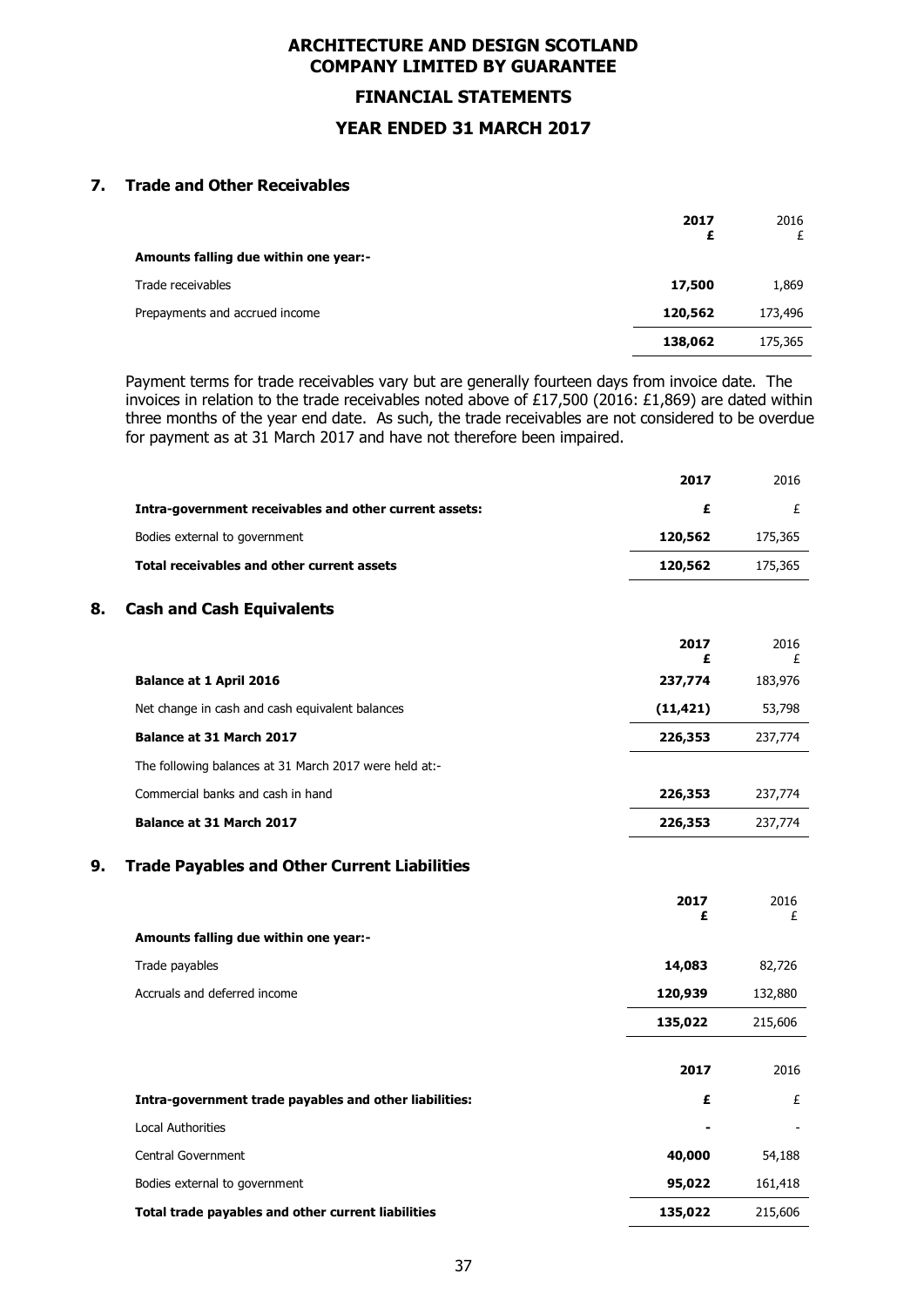# **FINANCIAL STATEMENTS YEAR ENDED 31 MARCH 2017**

#### **10. Capital Commitments**

The company had £nil material capital commitments at 31 March 2017 (2016: £nil).

#### **11. Commitments Under Leases**

#### **Operating Leases**

The Edinburgh premises which the company operates from is occupied under an operating lease which expires on 30 April 2019. The Glasgow premises which the company operates from is occupied under a Management Agreement which expires on 31 March 2019. The total of future minimum lease payments following the year of these Financial Statements is given in the table below, analysed according to the period in which the lease expires.

|                                                                             | 2017<br>£ | 2016    |
|-----------------------------------------------------------------------------|-----------|---------|
| <b>Obligations under operating leases comprise:-</b>                        |           |         |
| Buildings:-                                                                 |           |         |
| Expiry after 1 year but not more than 5 years (The Lighthouse – Glasgow)    | 40,404    | 60,606  |
| Expiry after 1 year but not more than 5 years (Bakehouse Close – Edinburgh) | 104,000   | 156,000 |
|                                                                             | 144,404   | 216,606 |

The company does not sub-lease its properties or other assets held under operating lease agreements and is not exposed to any material contingent rent payments.

#### **12. Provisions for Liabilities and Charges**

|                                                    | At 1 Apr 2016 | Increase in year<br>£ | <b>Released to Income &amp;</b><br><b>Expenditure</b> | <b>Utilised</b> | At 31 Mar 2017<br>£ |
|----------------------------------------------------|---------------|-----------------------|-------------------------------------------------------|-----------------|---------------------|
|                                                    |               |                       |                                                       |                 |                     |
| Dilapidations<br>and other<br>legal<br>proceedings | 42,940        | 18,381                | 0                                                     | 0               | 61,321              |

The dilapidations and other legal proceedings provision relates to the costs, over the period of the lease, to return leased premises to their original condition, per the lease agreement and other legal costs.

#### **13. Financial Instruments**

The company's activities and the way government bodies are funded means that Architecture and Design Scotland is not exposed to the degree of financial risk faced by other non-public sector bodies.

Accordingly, the company makes little use of financial instruments other than an operational bank account and so its exposure to price risk, credit risk, liquidity risk and cash flow risk is minimal.

The Directors consider that the carrying value of the company's trade receivables and payables approximates to their fair value as all trade receivables and payables are recoverable/payable in the short term.

#### **14. Contingent Liabilities**

The company had £nil material contingent liabilities at 31 March 2017 (2016: £nil).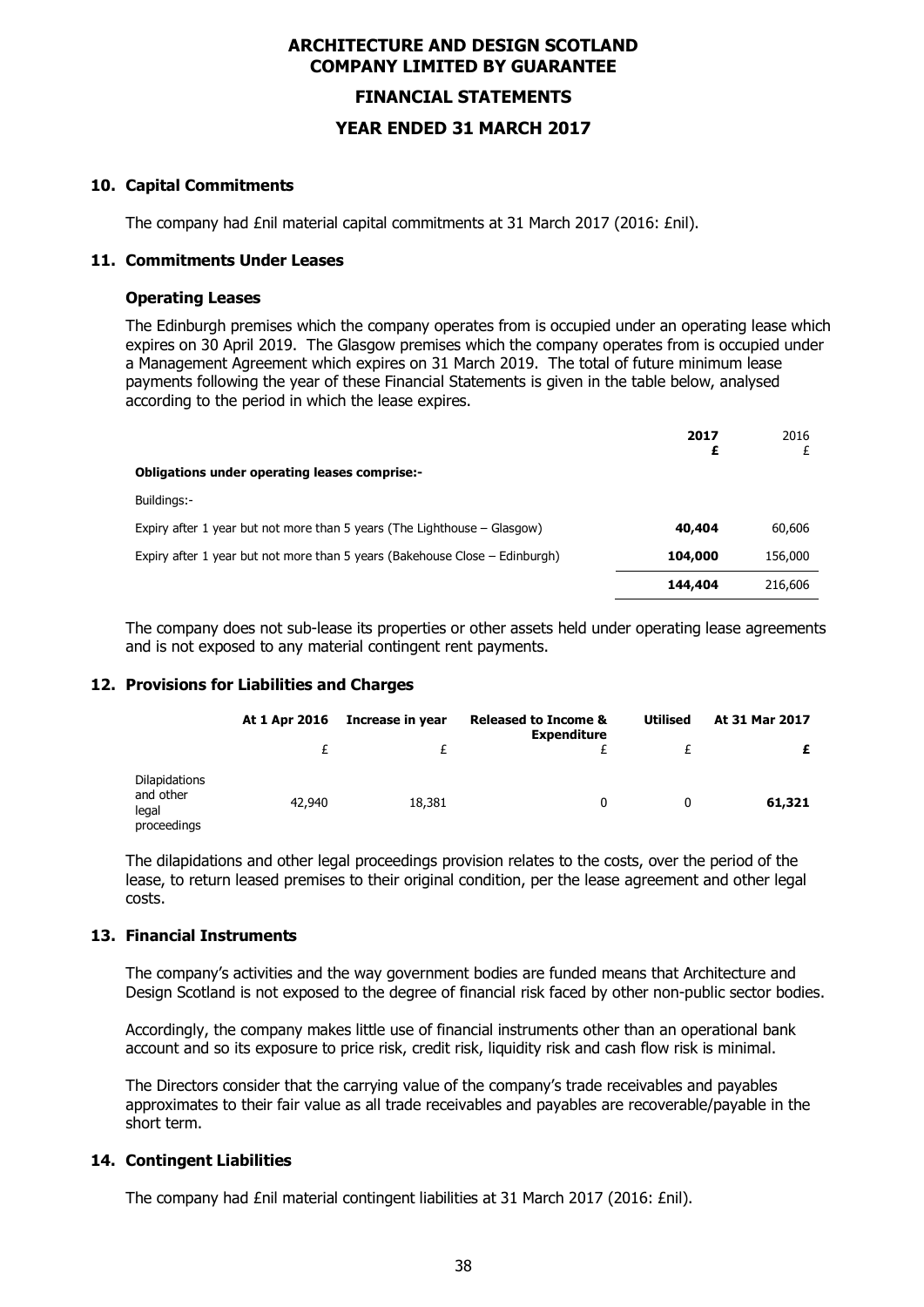#### **FINANCIAL STATEMENTS**

#### **YEAR ENDED 31 MARCH 2017**

#### **15. Related Party Transactions**

During the year, grant-in-aid of £1,764,230 (2016: £1,859,285) was granted by the Scottish Ministers to Architecture and Design Scotland. The Scottish Ministers are the sole member of the company.

All related party transactions are conducted on an arm's length basis.

There were no other related party transactions during the year.

#### **16. Post Balance Sheet Events**

There are no material post balance sheet events at either year end that require to be adjusted or disclosed in the Financial Statements.

#### **17. Segmental Reporting**

Architecture and Design Scotland is considered to have just one operating segment and therefore no segmental information is produced.